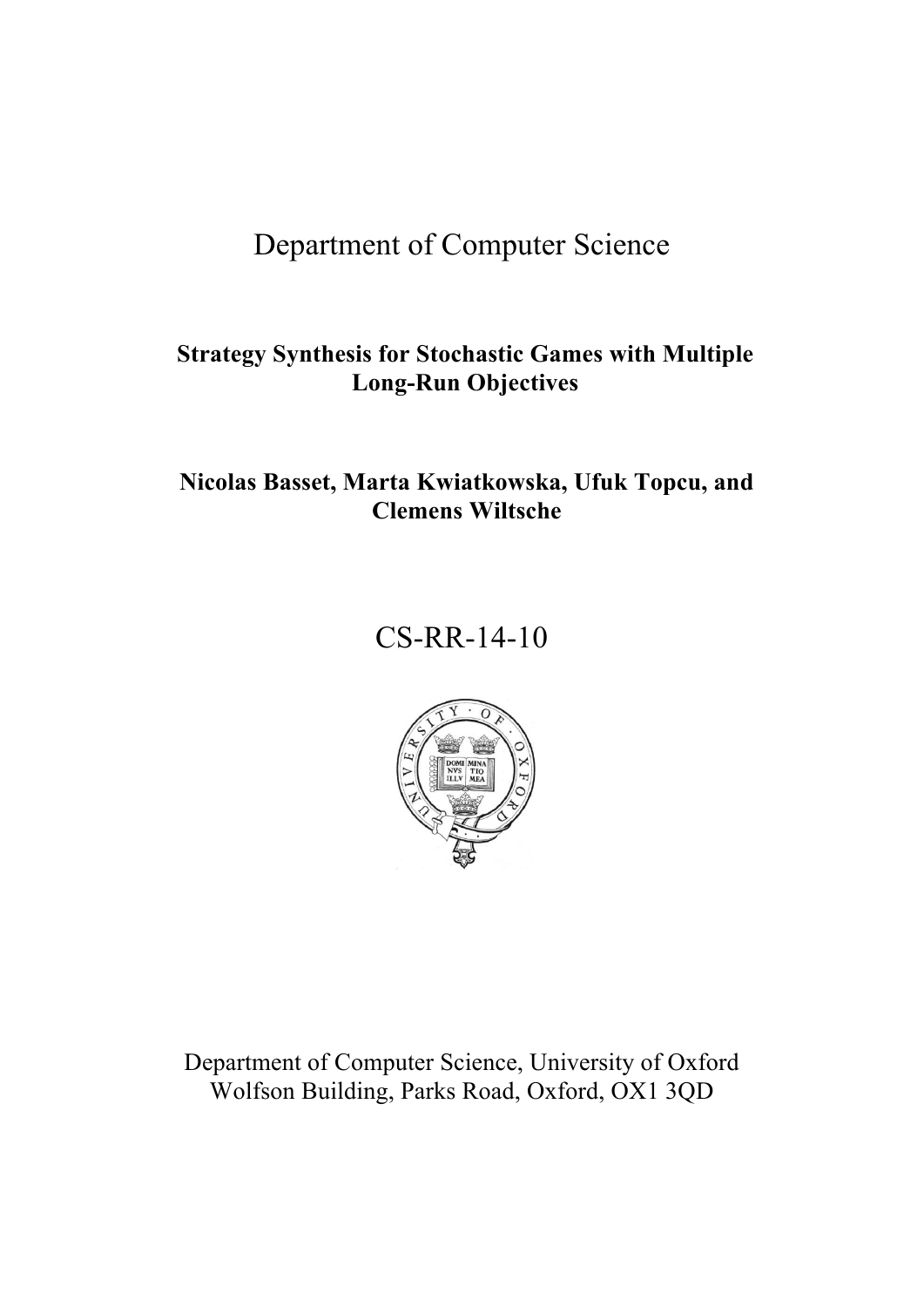# Strategy Synthesis for Stochastic Games with Multiple Long-Run Objectives

Nicolas Basset<sup>∗</sup> , Marta Kwiatkowska<sup>∗</sup> , Ufuk Topcu† , and Clemens Wiltsche<sup>∗</sup>

∗ Department of Computer Science, University of Oxford, United Kingdom † Department of Electrical and Systems Engineering, University of Pennsylvania, USA

Abstract. We consider turn-based stochastic games whose winning conditions are conjunctions of satisfaction objectives for long-run average rewards, and address the problem of finding a strategy that almost surely maintains the averages above a given multi-dimensional threshold vector. We show that strategies constructed from Pareto set approximations of expected energy objectives are  $\varepsilon$ -optimal for the corresponding average rewards. We further apply our methods to compositional strategy synthesis for multi-component stochastic games that leverages composition rules for probabilistic automata, which we extend for long-run ratio rewards with fairness. We implement the techniques and illustrate our methods on a case study of automated compositional synthesis of controllers for aircraft primary electric power distribution networks that ensure a given level of reliability.

# 1 Introduction

Reactive systems must continually interact with the changing environment. Since it is assumed that they should never terminate, their desirable behaviours are typically specified over infinite executions. Reactive systems are naturally modelled using games, which distinguish between the controllable and uncontrollable events. Stochastic games [\[18\]](#page-15-0), in particular, allow one to specify uncertainty of outcomes by means of probability distributions. When such models are additionally annotated by rewards that represent, e.g., energy usage and time passage, quantitative objectives and analysis techniques are needed to ensure their correctness. Often, not just a single objective is under consideration, but several, potentially conflicting, objectives must be satisfied, for example maximising both throughput and latency of a network.

In our previous work [\[7](#page-14-0)[,8\]](#page-14-1), we formulated multi-objective expected total reward properties for stochastic games with certain terminating conditions and showed how  $\varepsilon$ -optimal strategies can be approximated. Expected total rewards, however, are unable to express long-run average (also called mean-payoff) properties of reactive systems. Another important class of properties are ratio rewards, with which one can state, e.g., speed (distance per time unit) or fuel efficiency (distance per unit of fuel). In this paper we consider controller synthesis for the general class of turn-based stochastic games whose winning conditions are conjunctions of satisfaction objectives for long-run average rewards. We represent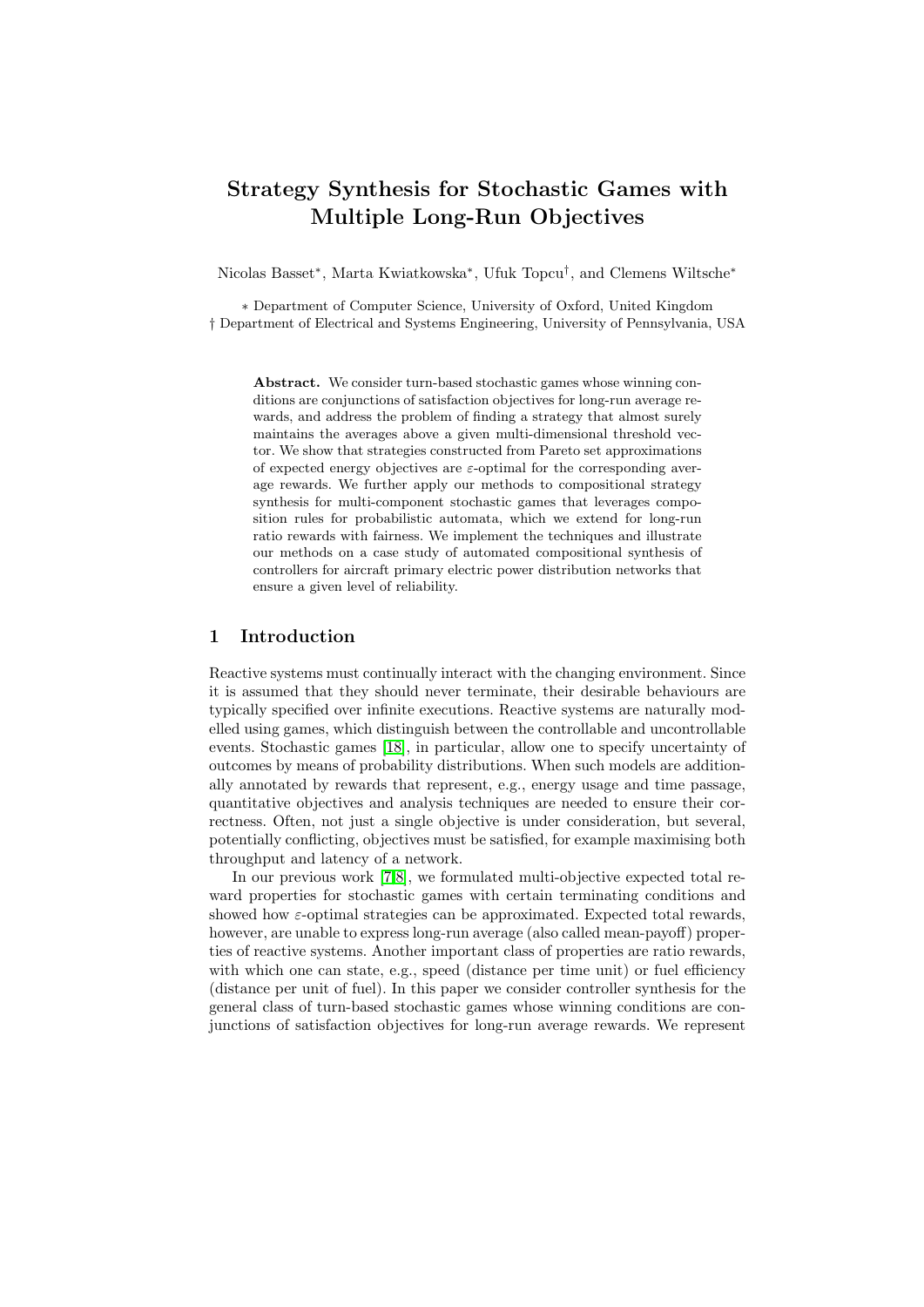the controllable and uncontrollable actions by Player  $\Diamond$  and Player  $\Box$ , respectively, and address the problem of finding a strategy to satisfy such long-run objectives almost surely for Player  $\Diamond$  against all choices of Player  $\Box$ . These objectives can be used to specify behaviours that guarantee that the probability density is above a threshold, in several dimensions, and the executions actually satisfy the objective we are interested in, which is important for, e.g., reliability and availability analysis. In contrast, expected rewards average the reward over different probabilistic outcomes, possibly with arbitrarily high variance, and thus it may be the case that none of the paths actually satisfy the objective.

Satisfaction Objectives. The specifications we consider are quantitative, in the sense that they are required to maintain the rewards above a certain threshold, and we are interested in almost sure satisfaction, that is, this condition on the rewards is satisfied with probability one. The problem we study generalises the setting of stopping games with multiple satisfaction objectives, which for LTL specifications can be solved via reduction to expected total rewards [\[8\]](#page-14-1), while our methods are applicable to general turn-based stochastic games. In stopping games, objectives defined using total rewards are appropriate, since existence of the limits is ensured by termination; however, total rewards may diverge for reactive systems, and hence we cannot reduce our problem to total rewards.

Strategy Synthesis. Stochastic games with multiple objectives have been studied in [\[12\]](#page-14-2), where determinacy under long-run objectives (including ours) is shown (but without strategy construction). However, in general, the winning strategies are history-dependent, requiring infinite memory, which is already the case for Markov decision processes [\[5\]](#page-14-3). We restrict to finite memory strategies and utilise the stochastic memory update representation of [\[7\]](#page-14-0). For approximating expected total rewards in games, one can construct strategies (in particular, their memory update representation) after finitely many iterations from the difference between achievable values of successive states [\[8\]](#page-14-1), but long-run properties erase all transient behaviours, and so, in general, we cannot use the achievable values for strategy construction. Inspired by [\[6\]](#page-14-4), we use expected energy objectives to compute the strategies. These objectives are meaningful in their own right to express that, at every step, the average over some resource requirement does not exceed a certain budget, i.e. some sequences of operations are allowed to violate the budget constraint, as long as they are balanced by other sequences of operations. Consider, for example, sequences of stock market transactions: it is desirable that the expected capital never drops below zero (or some higher value), which can be balanced by credit for individual transactions below the threshold. Synthesis via expected energy objectives yields strategies that not only achieve the required target, but we also obtain a bound on the maximum expected deviation at any step by virtue of the bounded energy. Then, given an achievable target v for mean-payoff, the target **0** is  $\varepsilon$ -achievable by an energy objective with rewards shifted by  $-v$ , and the same strategy achieves  $v - \varepsilon$  for the mean-payoff objective under discussion.

Compositional Synthesis. In our previous work [\[4\]](#page-14-5), we proposed a synchronising parallel composition for stochastic games that enables a compositional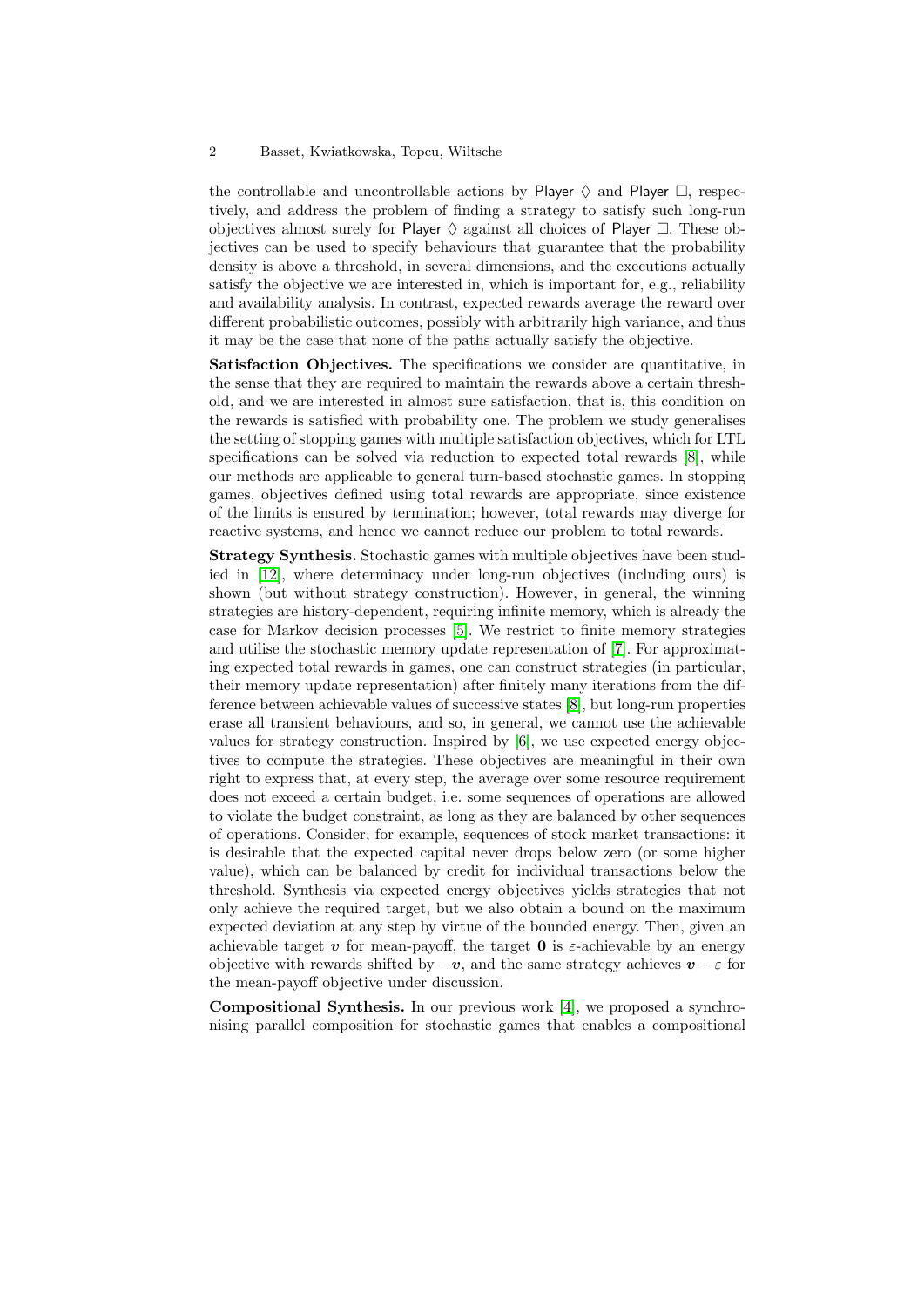approach to controller synthesis that significantly outperforms the monolithic method. The strategy for the composition of games is derived from the strategies synthesised for the individual components. To apply these methods for a class of objectives (e.g. total rewards), one must (i) show that the objectives are defined on traces, i.e. synchronisation of actions is sufficient for information sharing; (ii) provide compositional verification rules for probabilistic automata (e.g. assumeguarantee rules); and (iii) provide synthesis methods for single component games. We address these points for long-run average objectives, extending [\[13\]](#page-14-6) for (ii), enabling compositional synthesis for ratio rewards. A key characteristic of the rules is the use of fairness, which requires that no component is prevented from making progress. The methods of [\[4\]](#page-14-5) were presented with total rewards, where (trivial) fairness was only guaranteed through synchronised termination.

Case Study. We implement the methods and demonstrate their scalability and usefulness via a case study that concerns the control of the electric power distribution on aircraft [\[15\]](#page-14-7). In avionics, the transition to more-electric aircraft has been brought about by advances in electronics technology, reducing takeoff weight and power consumption. We extend the (non-quantitative) gametheoretic approach of [\[21\]](#page-15-1) to the stochastic games setting with multiple long-run satisfaction objectives, where the behaviour of generators is described stochastically. We demonstrate how our approach yields controllers that ensure given reliability levels and higher uptimes than those reported in [\[21\]](#page-15-1).

Contributions. Our main contributions are as follows.

- We show that expected energy objectives enable synthesis of  $\varepsilon$ -optimal finitememory strategies for almost sure satisfaction of average rewards (Theorem [2\)](#page-9-0).
- We propose a semi-algorithm to construct  $\varepsilon$ -optimal strategies using stochastically updated memory (Theorem [1\)](#page-9-1).
- We extend compositional rules to specifications defined on traces, and hence show how to utilise ratio rewards in compositional synthesis (Theorem [3\)](#page-10-0).
- We demonstrate compositional synthesis using long-run objectives via a case study of an aircraft electric power distribution network.

Related Work. For Markov decision processes (MDPs), multi-dimensional longrun objectives for satisfaction and expectation were studied in [\[5\]](#page-14-3), and expected ratio rewards in [\[20\]](#page-15-2). Satisfaction for long-run properties in stochastic games is the subject of [\[12\]](#page-14-2); in particular, they present algorithms for combining a single mean-payoff with a Büchi objective, which rely on the non-quantitative nature of the Büchi objective, and hence cannot be straightforwardly extended to several mean-payoff objectives that we consider. Non-stochastic games with energy objectives have been considered, for example, in [\[6\]](#page-14-4), where it is assumed that Player  $\Box$  plays deterministically, in contrast to our approach that permits the use of stochasticity. Our almost sure satisfaction objectives are related to the concept of quantiles in [\[1\]](#page-14-8), in that they correspond to 1-quantiles, but here we consider mean-payoff objectives for games. An extended version of this paper, including proofs, can be found in [\[3\]](#page-14-9).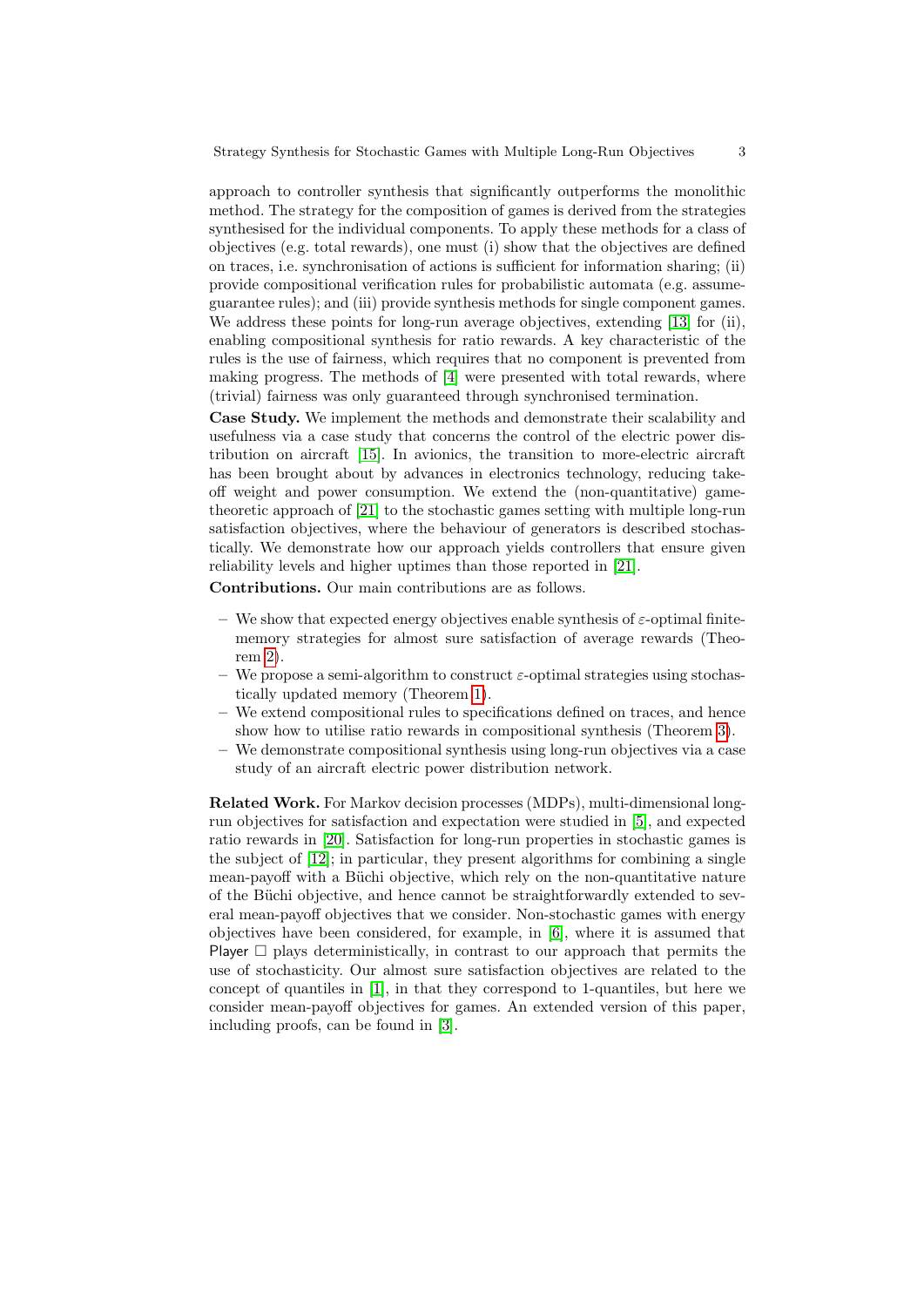# 2 Preliminaries

Notation. A *discrete probability distribution* (or *distribution*) over a (countable) set Q is a function  $\mu: Q \to [0, 1]$  such that  $\sum_{q \in Q} \mu(q) = 1$ ; its *support* supp $(\mu)$ is  $\{q \in Q \mid \mu(q) > 0\}$ . We denote by  $\mathcal{D}(Q)$  the set of all distributions over Q with finite support. A distribution  $\mu \in \mathcal{D}(Q)$  is *Dirac* if  $\mu(q) = 1$  for some  $q \in Q$ , and if the context is clear we just write q to denote such a distribution  $\mu$ .

We work with the usual metric-space topology on  $\mathbb{R}^n$ . The *downward closure* of a set X is defined as  $\mathsf{dwc}(X) \stackrel{\text{def}}{=} \{ \bm{y} \mid \exists \bm{x} \in X \cdot \bm{y} \leq \bm{x} \}$ . A set  $X \subseteq \mathbb{R}^n$  is *convex* if for all  $x_1, x_2 \in X$ , and all  $\alpha \in [0, 1]$ ,  $\alpha x_1 + (1 - \alpha)x_2 \in X$ ; its *convex hull*  $conv(X)$  is the smallest convex set containing X. Given a set X,  $\alpha \times X$  denotes the set  $\{\alpha \cdot x \mid x \in X\}$ . The *Minkowski sum* of sets X and Y is  $X + Y \stackrel{\text{def}}{=} {\mathbf{x} + \mathbf{y} | \mathbf{x} \in X, \mathbf{x} \in Y}.$  We refer to the sth component of a vector v by  $v_s$  and  $[v]_s$ . We write  $\varepsilon$  to denote the vector  $(\varepsilon,\varepsilon,\ldots,\varepsilon)$ . For a vector x (resp. vector of sets Z) and a scalar  $\varepsilon$ , define  $\mathbf{x} + \varepsilon$  by  $[\mathbf{x} + \varepsilon]_s = x_s + \varepsilon$  (resp.  $[Z + \varepsilon]_s \stackrel{\text{def}}{=} Z_s + \varepsilon$  for all components s of  $x$  (resp. Z), where, for a set X, let  $X + \varepsilon \stackrel{\text{def}}{=} {\mathbf{x} + \varepsilon | \mathbf{x} \in X}$ . For vectors  $\mathbf{x}$  and  $\mathbf{y}, \mathbf{x} \cdot \mathbf{y}$  denotes their dot-product, and  $x \cdot y$  denotes component-wise multiplication.

Stochastic Games. We consider turn-based action-labelled stochastic twoplayer games (henceforth simply called *games*), which distinguish two types of nondeterminism, each controlled by a separate player. Player  $\Diamond$  represents the controllable part for which we want to synthesise a strategy, while Player  $\Box$ represents the uncontrollable environment.

**Definition 1.** *A* game *G is a tuple*  $\langle S, (S_{\Diamond}, S_{\Box}), \varsigma_0, \mathcal{A}, \longrightarrow \rangle$ *, where S is a finite set of* states *partitioned into* Player  $\Diamond$  states  $S_{\Diamond}$  *and* Player  $\Box$  states  $S_{\Box}$ ;  $\varsigma_0 \in S$ *is an* initial state; A *is a finite set of* actions; and  $\rightarrow \subseteq S \times (A \cup \{\tau\}) \times \mathcal{D}(S)$ *is a* transition relation, *such that, for all s,*  $\{(s, a, \mu) \in \longrightarrow\}$  *is finite.* 

We write  $s \stackrel{a}{\longrightarrow} \mu$  for a *transition*  $(s, a, \mu) \in \longrightarrow$ . The action labels A on transitions model observable behaviours, whereas  $\tau$  can be seen as internal: it cannot be used in winning conditions and is not synchronised in the composition. We denote the set of *moves* (also called *stochastic states*) by  $S_{\bigcirc} \stackrel{\text{def}}{=} \{(a,\mu) \in$  $\mathcal{A} \times \mathcal{D}(S) \vert \exists s \in S \ldotp s \stackrel{a}{\longrightarrow} \mu$ , and let  $\overline{S} = S \cup S_{\bigcirc}$ . Let the set of *successors* of  $s \in \overline{S}$  be succ $(s) \stackrel{\text{def}}{=} \{(a,\mu) \in S_{\bigcirc} \mid s \stackrel{a}{\longrightarrow} \mu\} \cup \{t \in S \mid \mu(t) > 0 \text{ with } s = (a,\mu)\}.$ A *probabilistic automaton* (PA, [\[17\]](#page-15-3)) is a game with  $S_{\lozenge} = \emptyset$ , and a *discrete-time Markov chain* (DTMC) is a PA with  $|\text{succ}(s)| = 1$  for all  $s \in S$ .

A finite (infinite) *path*  $\lambda = s_0(a_0, \mu_0)s_1(a_1, \mu_1)s_2...$  is a finite (infinite) sequence of alternating states and moves, such that for all  $i \geq 0$ ,  $s_i \stackrel{a_i}{\longrightarrow} \mu_i$  and  $\mu_i(s_{i+1}) > 0$ . A finite path  $\lambda$  ends in a state, denoted last( $\lambda$ ). A finite (infinite) *trace* is a finite (infinite) sequence of actions. Given a path, its trace is the sequence of actions along  $\lambda$ , with  $\tau$  projected out. Formally, trace( $\lambda$ )  $\stackrel{\text{def}}{=}$ PROJ<sub>{ $\tau$ }</sub>( $a_0a_1 \ldots$ ), where, for  $\alpha \subseteq \mathcal{A} \cup \{\tau\}$ , PROJ<sub> $\alpha$ </sub> is the morphism defined by  $PROJ_{\alpha}(a) = a$  if  $a \notin \alpha$ , and  $\epsilon$  (the empty trace) otherwise.

Strategies. Nondeterminism for each player is resolved by a strategy, which maps finite paths to distributions over moves. For PAs, we do not speak of player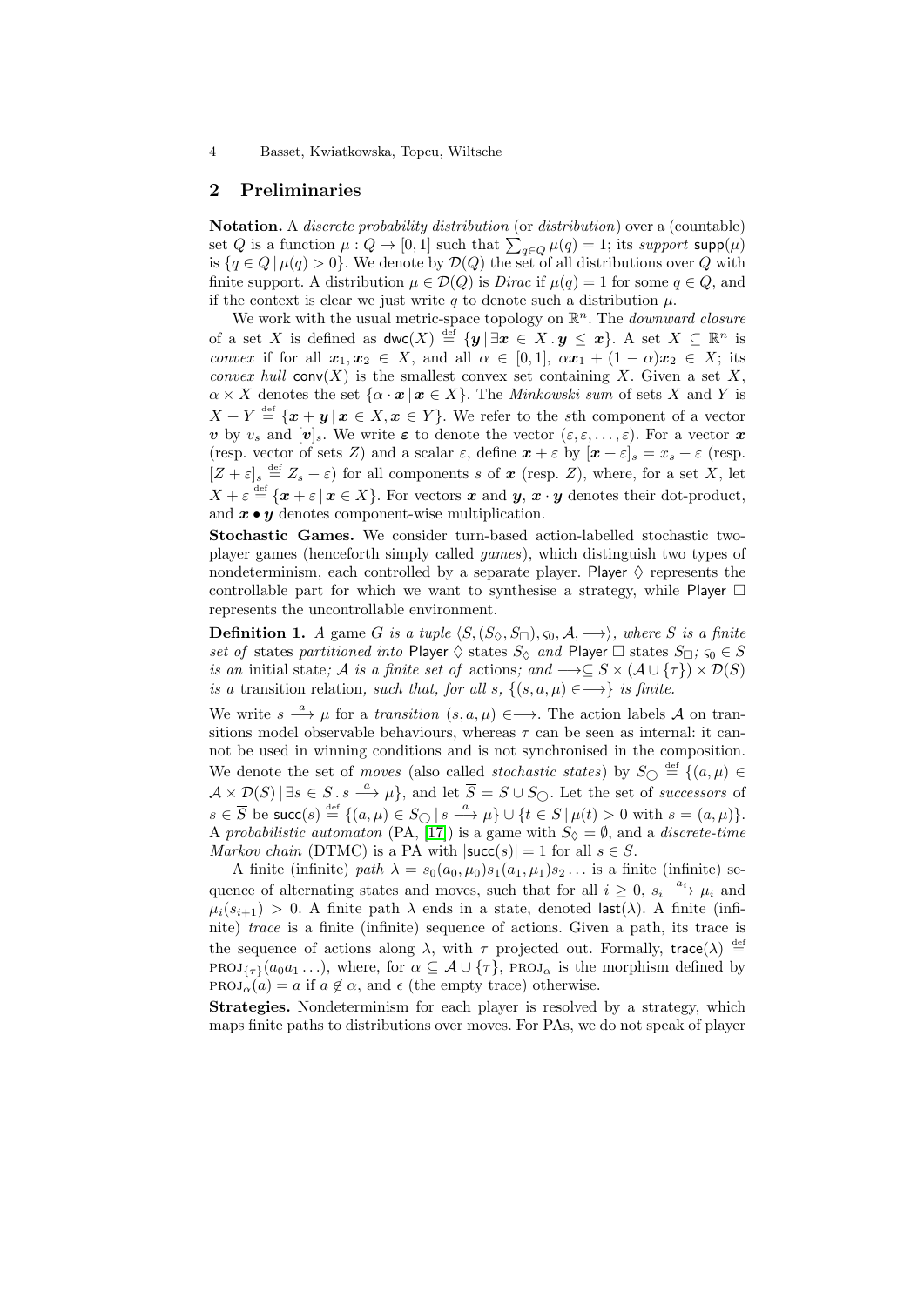<span id="page-5-0"></span>strategies, and implicitly consider strategies of Player  $\Box$ . Here we use an alternative, equivalent formulation of strategies using stochastic memory update [\[5\]](#page-14-3).

**Definition 2.** *A Player*  $\Diamond$  strategy  $\pi$  *is a tuple*  $\langle \mathfrak{M}, \pi_u, \pi_c, \alpha \rangle$ *, where*  $\mathfrak{M}$  *is a countable set of* memory elements;  $\pi_u: \mathfrak{M} \times S \to \mathcal{D}(\mathfrak{M})$  *is a* memory update function;  $\pi_c$ :  $S_{\Diamond} \times \mathfrak{M} \to \mathcal{D}(S)$  *is a* next move function *s.t.*  $\pi_c(s, m)(t) > 0$  *only if*  $t \in \text{succ}(s)$ *;* and  $\alpha \colon S \to \mathcal{D}(\mathfrak{M})$  *defines for each state of* G *an* initial memory distribution. A Player  $\Box$  strategy  $\sigma$  *is defined in an analogous manner.* 

A strategy is *finite-memory* if  $|\mathfrak{M}|$  is finite. Applying a strategy pair  $(\pi, \sigma)$  to a game G yields an *induced DTMC*  $G^{\pi,\sigma}$  [\[8\]](#page-14-1); an induced DTMC contains only reachable states and moves, but retains the entire action alphabet of G.

Probability Measures and Expectations. The *cylinder set* of a finite path  $\lambda$  (resp. finite trace  $w \in \mathcal{A}^*$ ) is the set of infinite paths (resp. traces) with prefix  $\lambda$  (resp. w). For a finite path  $\lambda = s_0(a_0, \mu_0)s_1(a_1, \mu_1)...s_n$  in a DTMC D we define  $Pr_{D,s_0}(\lambda)$ , the measure of its cylinder set, by  $Pr_{D,s_0}(\lambda) \stackrel{\text{def}}{=} \prod_{i=0}^{n-1} \mu_i(s_{i+1}),$ and write  $Pr_{G,s}^{\pi,\sigma}$  for  $Pr_{G^{\pi,\sigma},s}$ . For a finite trace w, paths $(w)$  denotes the set of minimal finite paths with trace w, i.e.  $\lambda \in \text{paths}(w)$  if trace( $\lambda$ ) = w and there is no path  $\lambda' \neq \lambda$  with trace( $\lambda'$ ) = w and  $\lambda'$  being a prefix of  $\lambda$ . The measure of the cylinder set of w is  $\tilde{Pr}_{D,s}(w) \stackrel{\text{def}}{=} \sum_{\lambda \in \text{paths}(w)} \Pr_{D,s}(\lambda)$ , and we call  $\tilde{Pr}_{D,s}$ the *trace distribution* of D. The measures uniquely extend to infinite paths due to Carathéodory's extension theorem. We denote the set of infinite paths of  $D$ starting at s by  $\Omega_{D,s}$ . The *expectation* of a function  $\rho : \Omega_{D,s} \to \mathbb{R}^n_{\pm\infty}$  over infinite paths in a DTMC D is  $\mathbb{E}_{D,s}[\rho] \stackrel{\text{def}}{=} \int_{\lambda \in \Omega_{D,s}} \rho(\lambda) d\text{Pr}_{D,s}(\lambda)$ .

Rewards. A *reward structure* (with n-dimensions) of a game is a partial function  $r : \overline{S} \to \mathbb{R}$   $(r : \overline{S} \to \mathbb{R}^n)$ . A reward structure r is *defined on actions*  $\mathcal{A}_r$  if  $r(a,\mu) = r(a,\mu')$  for all moves  $(a,\mu), (a,\mu') \in S_{\bigcirc}$  such that  $a \in \mathcal{A}_r$ , and  $r(s) = 0$ otherwise; and if the context is clear we consider it as a total function  $r : A_r \to \mathbb{R}$ for  $\mathcal{A}_r \subseteq \mathcal{A}$ . Given an *n*-dimensional reward structure  $r : \overline{S} \mapsto \mathbb{R}^n$ , and a vector  $v \in \mathbb{R}^n$ , define the reward structure  $r - v$  by  $[r - v]_s \stackrel{\text{def}}{=} r(s) - v$  for all  $s \in \overline{S}$ . For a path  $\lambda = s_0 s_1 \dots$  and a reward structure r we define rew  $N(r)(\lambda) \stackrel{\text{def}}{=} \sum_{i=0}^{N} r(s_i)$ , for  $N \geq 0$ ; the *average reward* is  $mp(r)(\lambda) \stackrel{\text{def}}{=} \liminf_{N \to \infty} \frac{1}{N+1} \text{rew}^N(r)(\lambda)$ ; given a reward structure c such that, for all  $s \in \overline{S}$ ,  $c(s) \geq 0$  and, for all bottom strongly connected components (BSCCs)  $\beta$  of  $D$ , there is a state s in  $\beta$  such that  $c(s) > 0$ , the *ratio reward* is  $\text{ratio}(r/c)(w) \stackrel{\text{def}}{=} \liminf_{N \to \infty} \text{rew}^N(r)(w)/(1 +$ rew<sup>N</sup>(c)(w)). If D has finite state space, the lim inf of the above rewards can be replaced by the true limit in the expectation, as it is almost surely defined (see Appendix [B.2\)](#page-16-0). Further, the above rewards straightforwardly extend to multiple dimensions using vectors.

Specifications and Objectives. A *specification*  $\varphi$  is a predicate on path distributions, and we write  $D \models \varphi$  if  $\varphi(\text{Pr}_{D,\varsigma_0})$  holds. We say that a Player  $\Diamond$  strategy  $\pi$  *wins* for a specification  $\varphi$  in a game G, written  $\pi \models \varphi$ , if, for all Player  $\Box$ strategies  $\sigma$ ,  $G^{\pi,\sigma} \models \varphi$ , and say that  $\varphi$  is *achievable* if such a winning strategy exists. A specification  $\varphi$  is *defined on traces of* A if  $\varphi(\tilde{Pr}_{D,\varsigma_0}) = \varphi(\tilde{Pr}_{D',\varsigma'_0})$  for all DTMCs  $D, D'$  such that  $\tilde{\Pr}_{D, \varsigma_0}(w) = \tilde{\Pr}_{D', \varsigma'_0}(w)$  for all traces  $w \in A^*$ .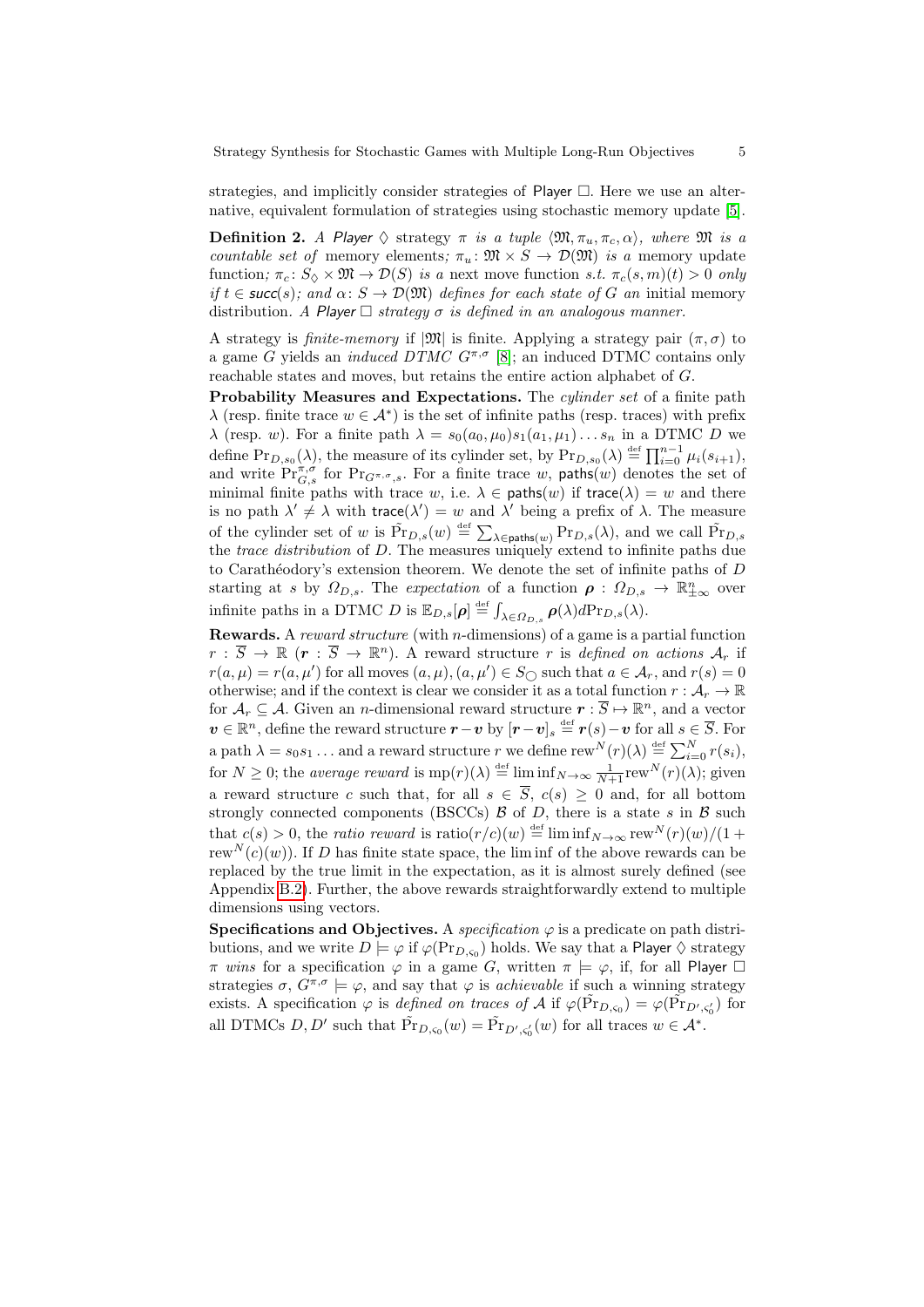<span id="page-6-1"></span>

<span id="page-6-0"></span>Fig. 1: Example games. Moves and states for Player  $\Diamond$  and Player  $\Box$  are shown as  $\circ$ ,  $\Diamond$  and  $\Box$  resp.; two-dimensional rewards shown where non-zero.

A DTMC D satisfies an *expected energy* specification  $EE_s(\mathbf{r})$  if there exists  $\mathbf{v}_0$ such that  $\mathbb{E}_{D,s}[\text{rew}^N(\boldsymbol{r})] \geq v_0$  for all  $N \geq 0$ ; D satisfies  $\text{EE}(\boldsymbol{r})$  if, for every state s of D, D satisfies EEs(r). An *almost sure average* (resp. *ratio*) *reward objective* for target v is  $\text{Pmp}_s(\bm{r})(\bm{v}) \equiv \text{Pr}_{D,s}(\text{mp}(\bm{r}) \geq \bm{v}) = 1$  (resp.  $\text{Pratio}_s(\bm{r})(\bm{v}) \equiv$  $Pr_{D,s}(ratio(r/c) \ge v) = 1$ . If the rewards r and c are understood, we omit them and write just  $Pmp<sub>s</sub>(v)$  and  $Pratio<sub>s</sub>(v)$ . By using *n*-dimensional reward structures, we require that a strategy achieves the *conjunction* of the objectives defined on the individual dimensions. Minimisation is supported by inverting signs of rewards. Given an objective  $\varphi$  with target vector v, denote by  $\varphi[\mathbf{x}]$  the objective  $\varphi$  with v substituted by x. A target  $v \in \mathbb{R}^n$  is a *Pareto vector* if  $\varphi[\mathbf{v} - \varepsilon]$  is achievable for all  $\varepsilon > 0$ , and  $\varphi[\mathbf{v} + \varepsilon]$  is not achievable for any  $\varepsilon > 0$ . The downward closure of the set of all such vectors is called a *Pareto set*.

<span id="page-6-2"></span>Example. Consider the game in Figure [1](#page-5-0) (left), showing a stochastic game with a two-dimensional reward structure. Player  $\Diamond$  can achieve  $\mathrm{Pmp}_{\varsigma_0}(3,0)$  if going left at  $\varsigma_0$ , and  $\text{Pmp}_{\varsigma_0}(1,1)$  if choosing either move to the right, since then  $s_3$  and  $s_4$ are almost surely reached. Furthermore, achieving an expected mean-payoff does not guarantee achieving almost-sure satisfaction in general: the Player  $\diamond$  strategy going up right from  $\varsigma_0$  achieves an expected mean-payoff of at least  $(1, 1.5)$ , which by the above argument cannot be achieved almost surely. Also, synthesis in MDPs [\[5,](#page-14-3)[20\]](#page-15-2) can utilise the fact that the strategy controls reachability of endcomponents; e.g., if all states in the game of Figure [1](#page-5-0) (left) are controlled by Player  $\Diamond$ ,  $(3, 2)$  is almost surely achievable.

# 3 Strategy Synthesis for Average Rewards

We consider the problem of computing  $\varepsilon$ -optimal strategies for almost sure average reward objectives  $\text{Pmp}_{\varsigma_0}(\boldsymbol{v})$ . Note that, for any  $\boldsymbol{v} \geq 0$ , the objective  $\text{Pmp}_{\varsigma_0}(\bm{r})(\bm{v})$  is equivalent to  $\text{Pmp}_{\varsigma_0}(\bm{r}-\bm{v})(\bm{0}),$  i.e. with the rewards shifted by  $-v$ . Hence, from now on we assume w.l.o.g. that the objectives have target 0.

# 3.1 Expected Energy Objectives

We show how synthesis for almost sure average reward objectives reduces to synthesis for expected energy objectives. Applying finite-memory strategies to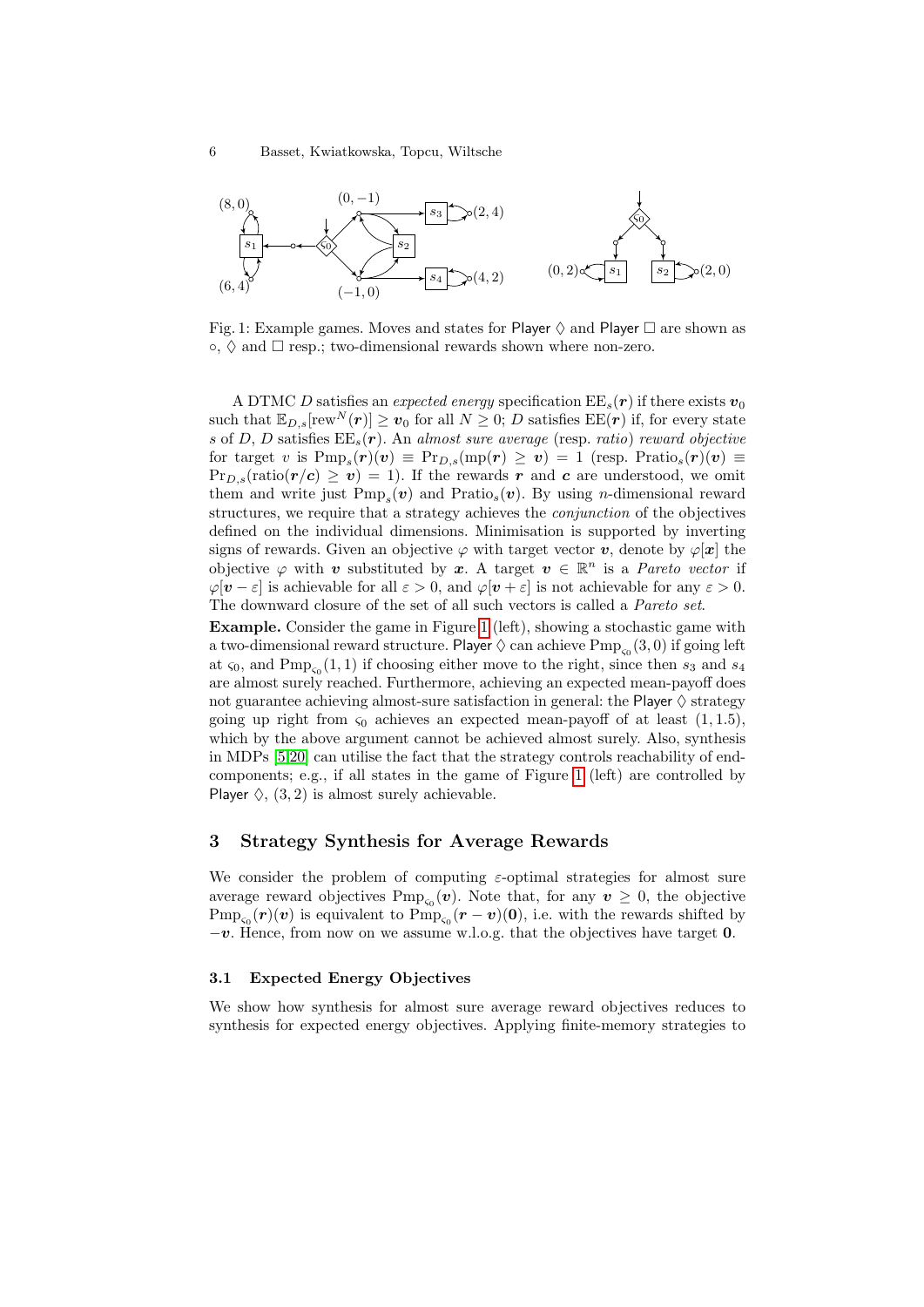<span id="page-7-0"></span>games results in finite induced DTMCs. Infinite memory may be required for winning strategies of Player  $\Diamond$  [\[5\]](#page-14-3); here we synthesise only finite-memory strategies for Player  $\Diamond$ , in which case only finite memory for Player  $\Box$  is sufficient:

**Lemma 1.** *A finite-memory Player*  $\diamond$  *strategy is winning for the objective*  $EE(\mathbf{r})$ *(resp.*  $\text{Pmp}_{\varsigma_0}(\boldsymbol{r})(\boldsymbol{v})$ ) if it wins against all finite-memory Player  $\Box$  strategies.

We now state our key reduction lemma to show that almost sure average reward objectives can be  $\varepsilon$ -approximated by considering EE objectives.

**Lemma 2.** *Given a finite-memory strategy*  $\pi$  *for Player*  $\Diamond$ *, the following hold:* 

- *(i)* if  $\pi$  *satisfies*  $\text{EE}(\mathbf{r})$ *, then*  $\pi$  *satisfies*  $\text{Pmp}_{\varsigma_0}(\mathbf{r})(0)$ *; and*
- *(ii)* if  $\pi$  *satisfies*  $\text{Pmp}_{\varsigma_0}(\boldsymbol{r})(0)$ *, then, for all*  $\epsilon > 0$ *,*  $\pi$  *satisfies*  $\text{EE}(\boldsymbol{r} + \boldsymbol{\epsilon})$ *.*

Our method described in Theorem [2](#page-9-0) below allows us to compute  $\text{EE}(r + \varepsilon)$ , and hence, by virtue of Lemma [2\(](#page-6-0)*i*), derive  $\varepsilon$ -optimal strategies for  $\text{Pmp}_{\varsigma_0}(\mathbf{0})$ . Item  $(ii)$  of Lemma [2](#page-6-0) guarantees completeness of our method, in the sense that, for any vector  $\bm{v}$  such that  $\text{Pmp}_{\varsigma_0}(\bm{r})(\bm{v})$  is achievable, we compute an  $\varepsilon$ -optimal strategy; however, if  $v$  is not achievable, our algorithm does not terminate.

#### 3.2 Strategy Construction

We define a value iteration method that in k iterations computes the sets  $X_s^k$ of shortfall vectors at state s, so that for any  $v_0 \in X_s^k$ , Player  $\diamondsuit$  can keep the expected energy above  $v_0$  during k steps of the game. Moreover, if successive sets  $X_s^{k+1}$  and  $X_s^k$  satisfy  $X_s^k \subseteq X_s^{k+1} + \varepsilon$ , where  $A \subseteq B \Leftrightarrow \textsf{dwc}(A) \subseteq \textsf{dwc}(B)$ , then we can construct a finite-memory strategy for  $EE(r + \varepsilon)$  using Theorem [1.](#page-9-1) **Value Iteration.** Let  $Box_M \stackrel{\text{def}}{=} [-M, 0]^n$ . The M-*downward closure* of a set X is  $Box_M \cap dwc(X)$ . Let  $\mathcal{P}_c^M(X)$  be the set of convex closed M-downwardclosed subsets of X. Let  $\mathcal{L}_M \stackrel{\text{def}}{=} (\mathcal{P}_c^M(\text{Box}_M))^{[S]}$ , endow it with the partial order  $X \subseteq Y \Leftrightarrow \forall s \in \overline{S} \, . \, X_s \subseteq Y_s$ , and add the *top element*  $\top \stackrel{\text{def}}{=} \text{Box}_{M}^{|S|}$ . For a fixed M, define the operator  $F_M: \mathcal{L}_M \to \mathcal{L}_M$  by  $[F_M(X)]_s \stackrel{\text{def}}{=} \text{Box}_M \cap \text{dwc}(Y_s)$ , where

<span id="page-7-2"></span>
$$
Y_s \stackrel{\text{def}}{=} \mathbf{r}(s) + \begin{cases} \text{conv}(\bigcup_{t \in \text{succ}(s)} X_t) & \text{if } s \in S_{\Diamond} \\ \bigcap_{t \in \text{succ}(s)} X_t & \text{if } s \in S_{\Box} \\ \sum_{t \in \text{supp}(\mu)} \mu(t) \times X_t & \text{if } s = (a, \mu) \in S_{\bigcirc}. \end{cases}
$$

<span id="page-7-1"></span>The operator  $F_M$  reflects what Player  $\Diamond$  can achieve in the respective state types. In  $s \in S_0$ , Player  $\Diamond$  can achieve the values in successors (union), and can randomise between them (convex hull). In  $s \in S_{\Box}$ , Player  $\diamondsuit$  can achieve only values that are in all successors (intersection), since  $\mathsf{Player} \ \Box$  can pick arbitrarily. Lastly, in  $s \in S_{\bigcirc}$ , Player  $\diamondsuit$  can achieve values with the prescribed distribution.  $F_M$  is closely related to our operator for expected total rewards in [\[7\]](#page-14-0), but here we cut off values above zero with  $Box_M$ , similarly to the controllable predecessor operator of  $[6]$  for computing energy in non-stochastic games. Box<sub>M</sub> ensures that the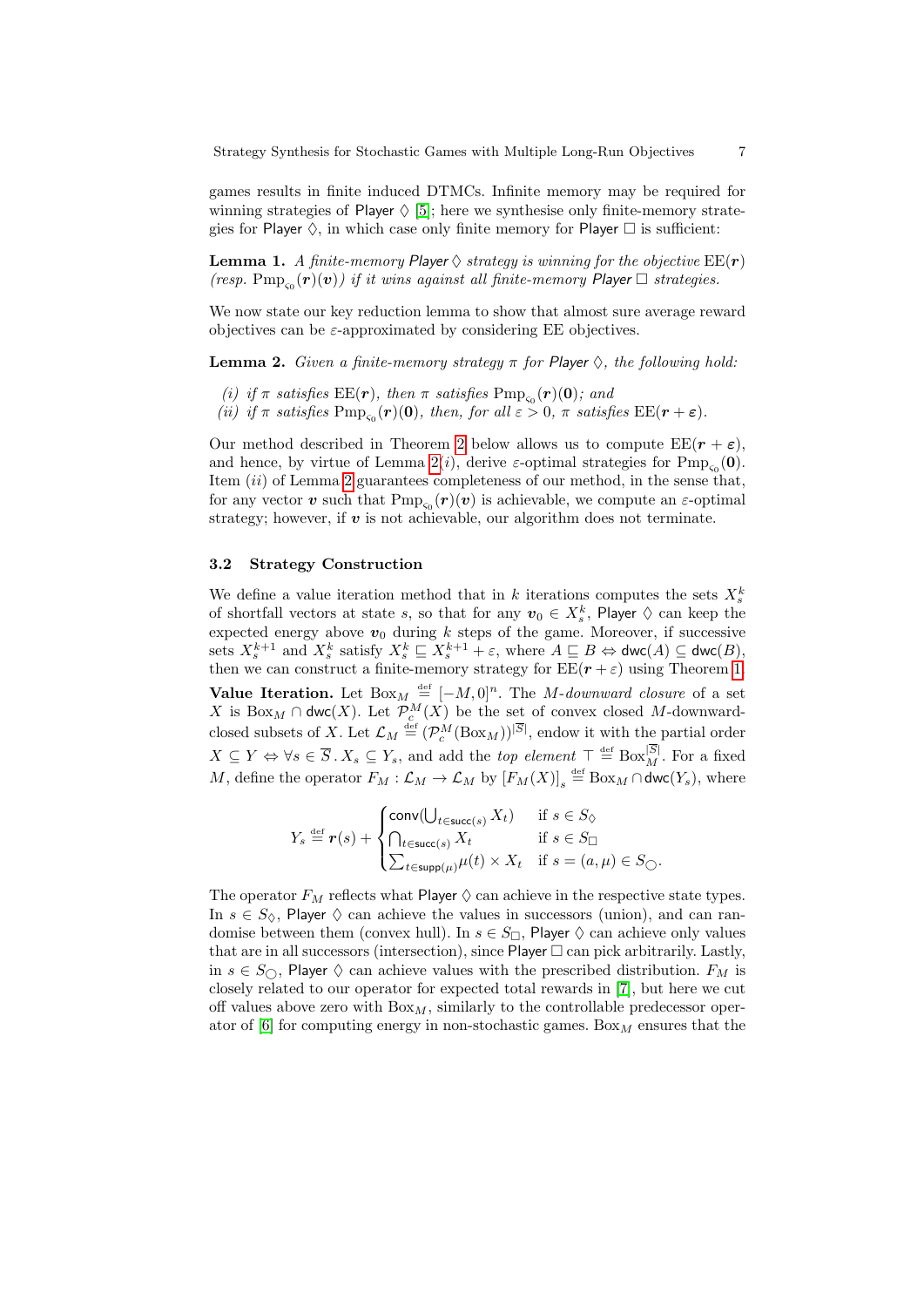

<span id="page-8-0"></span>Fig. 2: Value iteration and strategy construction, for state s with successors  $t_1$ ,  $t_2$ , and reward  $r_1(s) = 0.5$ ,  $r_2(s) = 0$ . The Pareto set under-approximation  $X_s^k$  is computed from  $X_{t_1}^{k-1}$  and  $X_{t_2}^{k-1}$ . To achieve a point  $p \in C_s^k$ , the strategy updates its memory as follows: for  $s \in S_{\Box}$ , for all  $t \in \mathsf{succ}(s)$ ,  $\mathbf{p} - \mathbf{r}(s) \in \mathsf{conv}(C_t^{k-1})$ ; for  $s \in S_0 \cup S_0$ , there exist successors  $t \in \text{succ}(s)$  and a distribution  $\alpha$  s.t.  $\bm{p}-\bm{r}(s)\in\sum_{t}\alpha(t)\times\textsf{conv}(C_{t}^{k}),$  where, for  $s=(a,\mu)\in S_{\bigcirc}$ , we fix  $\alpha=\mu$ . As F is order preserving, it is sufficient to use  $X_t^l$  instead of  $X_t^k$  for any  $l \geq k$ .

strategy we construct in Theorem [1](#page-9-1) below never allows the energy to diverge in any reachable state. For example, in Figure [1](#page-5-0) (right), for  $v = (\frac{1}{2}, \frac{1}{2})$ ,  $EE_{\varsigma_0}(r-v)$ is achievable while, for the states  $s \in \{s_1, s_2\}$ ,  $\text{EE}_s(\mathbf{r} - \mathbf{v})$  is not. Since one of s<sub>1</sub> or s<sub>2</sub> must be reached,  $EE(\mathbf{r} - \mathbf{v})$  is not achievable, disallowing the use of Lemma [2\(](#page-6-0)i); and indeed,  $\text{Pmp}_{\varsigma_0}(\boldsymbol{v})$  is not achievable. Bounding with M allows us to use a geometric argument in Lemma [3](#page-8-0) below, replacing the finite lattice arguments of [\[6\]](#page-14-4), since our theory is more involved as it reflects the continuous essence of randomisation.

We show in the following proposition that  $F_M$  defines a monotonic fixpoint computation and that it converges to the greatest fixpoint of  $F<sub>M</sub>$ . Its proof relies on Scott-continuity of  $F_M$ , and invokes the Kleene fixpoint theorem.

**Proposition 1.**  $F_M$  is order-preserving,  $\top \supseteq F_M(\top) \supseteq F_M^2(\top) \supseteq \cdots$ , and the *greatest fixpoint fix*( $F_M$ ) *exists and is equal to*  $\lim_{k\to\infty} F_M^k(\top) = \bigcap_{k\geq 0} F_M^k(\top)$ .

Further, we use  $F_M$  to compute the set of shortfall vectors required for Player  $\diamondsuit$  to win for  $\text{EE}_s(\boldsymbol{r})$  via a value iteration with relative stopping criterion defined using  $\varepsilon$ , see Lemma [3](#page-8-0) below. Denote  $X^k \stackrel{\text{def}}{=} F^k_M(\top)$ . The value iteration is illustrated in Figure [2:](#page-7-0) at iteration k, the set  $X_s^k$  of possible shortfalls until k steps is computed from the corresponding sets  $X_t^{k-1}$  for successors  $t \in \text{succ}(s)$  of s at iteration  $k-1$ . The values are restricted to be within  $Box_M$ , so that obtaining an empty set at a state s in the value iteration is an indicator of divergence at s. Any state that must be avoided by Player  $\Diamond$  yields an empty set. For instance, in Figure [1](#page-5-0) (left), with target (1, 1) the value iteration diverges at  $s_1$  for any  $M \geq 0$ , but at  $\varsigma_0$ , Player  $\diamond$  can go to the right to avoid accessing  $s_1$ . The following proposition ensures completeness of our method, stated in Theorem [2](#page-9-0) below.

**Proposition 2.** If  $\text{EE}(r)$  is achievable then  $[fix(F_M)]_{\varsigma_0} \neq \emptyset$  for some  $M \geq 0$ .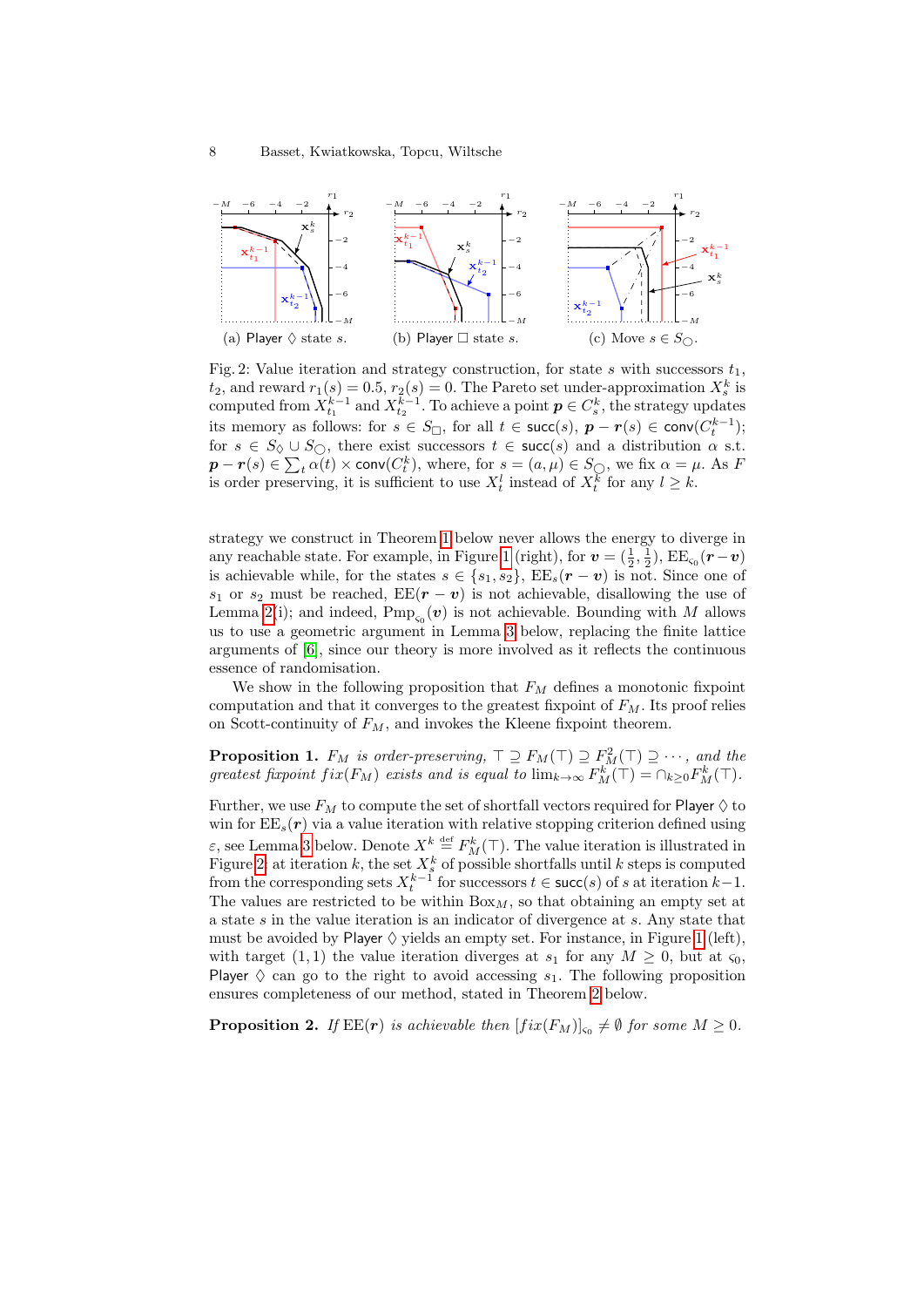*Proof (Sketch).* First, we consider the expected enrgy of finite DTMCs, where, at every step, we cut off the positive values. This entails that the sequence of the resulting truncated non-positive expected energies decreases and converges toward a limit vector  $u$  whose coordinates are finite if  $EE(r)$  is satisfied. We show that, when  $\text{EE}(r)$  is satisfied by a strategy  $\pi$ , there is a global lower bound  $-M$  on every coordinate of the limit vector u for the DTMC  $G^{\pi,\sigma}$  induced by any Player  $\Box$  strategy  $\sigma$ . We show that, for this choice of M, the fixpoint of  $F_M$ for the game G is non-empty in every state reachable under  $\pi$ . We conclude that  $[fix(F_M)]_{\varsigma_0} \neq \emptyset$  for some  $M \geq 0$  whenever  $\text{EE}(\mathbf{r})$  is achievable.

**Lemma 3.** *Given* M and  $\varepsilon$ , for every non-increasing sequence  $(X<sup>i</sup>)$  of elements *of*  $\mathcal{L}_M$  *there exists*  $k \leq k^{**} \stackrel{\text{def}}{=} \left[2n((\lceil \frac{M}{\varepsilon} \rceil + 2)^2 + 2)\right]^{|S|}$  *such that*  $X^k \sqsubseteq X^{k+1} + \varepsilon$ *.* 

<span id="page-9-1"></span>*Proof (Sketch)*. We first consider a single state s, and construct a graph with vertices from the sequence of sets  $(X<sup>i</sup>)$ , and edges indicating dimensions where the distance is at least  $\varepsilon$ . Interpreting each dimension as a colour, we use a Ramseyan argument to find the bound  $\underline{k}^* \stackrel{\text{def}}{=} n \cdot ((\lceil \frac{M}{\varepsilon} \rceil + 2)^2 + 2)$  for a single state. To find the bound  $k^{**} \stackrel{\text{def}}{=} (2k^*)^{|S|}$ , which is for *all* states, we extract successive subsequences of  $\{1, 2, ..., k^{**}\}\stackrel{\text{def}}{=} I_0 \supseteq I_1 \supseteq \cdots \supseteq I_{|\overline{S}|}$ , where going from  $I_i$  to  $I_{i+1}$  means that one additional state has the desired property, and such that the invariant  $|I_{i+1}| \geq |I_i|/(2k^*)$  is satisfied. At the end  $I_{|\overline{S}|}$  contains at least one index  $k \leq k^{**}$  for which all states have the desired property.

Strategy Construction. The strategies are constructed so that their memory corresponds to the extreme points of the sets computed by  $F_M^k(\top)$ . The strategies stochastically update their memory, and so the expectation of their memory elements corresponds to an expectation over such extreme points.

<span id="page-9-0"></span>Let  $C_s^k$  be the set of *extreme points* of  $\text{dwc}(X_s^k)$ , for all  $k \geq 0$  (since  $X^k \in \mathcal{L}_M$ , the sets  $X_s^k$  are closed). For any point  $p \in X_s^k$ , there is some  $q \geq p$  that can be obtained by a convex combination of points in  $C_s^k$ , and so the strategy we construct uses  $C_s^k$  as memory, randomising to attain the convex combination  $q$ . Note that the sets  $C_s^k$  are finite, yielding finite-memory strategies.

If  $X_{\varsigma_{0}}^{k+1} \neq \emptyset$  and  $X^{k} \sqsubseteq X^{k+1} + \varepsilon$  for some  $k \in \mathbb{N}$  and  $\varepsilon \geq 0$ , we can construct a Player  $\Diamond$  strategy  $\pi$  for  $EE(r + \varepsilon)$ . Denote by  $\overline{T} \subseteq \overline{S}$  the set of states s for which  $X_s^{k+1} \neq \emptyset$ . For  $l \geq 1$ , define the *standard* l-simplex by  $\Delta^l \stackrel{\text{def}}{=} \{B \in$  $[0,1]^l | \sum_{\beta \in B} \beta = 1$ . The memory  $\mathfrak{M} \stackrel{\text{def}}{=} \bigcup_{s \in \overline{T}} \{ (s, p) | p \in C_s^k \}$  is initialised according to  $\alpha$ , defined by  $\alpha(s) \stackrel{\text{def}}{=} [(s, \boldsymbol{q}_0^s) \mapsto \beta_0^s, \dots, (s, \boldsymbol{q}_n^s) \mapsto \beta_n^s]$ , where  $\boldsymbol{\beta}^s \in$  $\Delta^n$ , and, for all  $1 \leq i \leq n$ ,  $q_i^s \in C_s^k$ . The update  $\pi_u$  and next move function  $\pi_c$ are defined as follows: at state s with memory  $(s, p)$ , for all  $t \in succ(s)$ , pick n vectors  $q_i^t \in C_t^k$  for  $1 \leq i \leq n$ , with coefficients  $\beta^t \in \Delta^n$ , such that

- $-$  for  $s \in S_{\lozenge}$ , there is  $\gamma \in \Delta^{|\text{succ}(s) \cap T|}$ , such that  $\sum_{t} \gamma_t \cdot \sum_{i} \beta_i^t \cdot q_i^t \geq p r(s) \varepsilon$ ;
- **for**  $s \in S_{□}$ , for all  $t \in succ(s)$ ,  $\sum_i \beta_i^t \cdot q_i^t \ge p r(s) \varepsilon$ ; and
- $\textbf{for } s = (a, \mu) \in S_{\bigcirc}$ , we have  $\sum_{t \in \text{supp}(\mu)} \mu(t) \cdot \sum_{i} \beta_i^t \cdot \mathbf{q}_i^t \ge \mathbf{p} \mathbf{r}(s) \varepsilon;$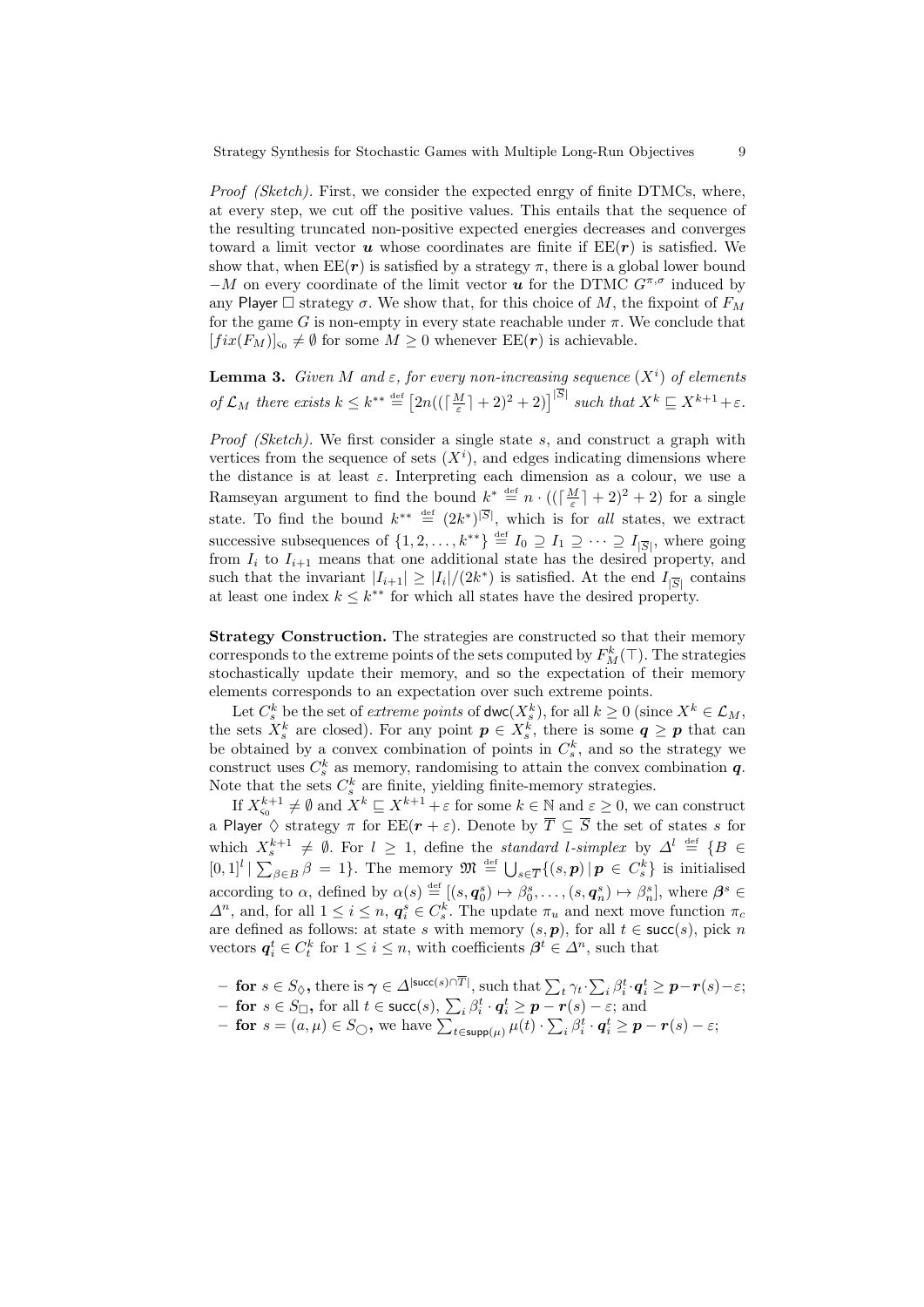Algorithm 1 PMP Strategy Synthesis

|    | 1: function SYNTHPMP $(G, r, v, \varepsilon)$                                                                                                     |
|----|---------------------------------------------------------------------------------------------------------------------------------------------------|
| 2: | Set the reward structure to $\mathbf{r} - \mathbf{v} + \frac{\varepsilon}{2}$ ; let $k \leftarrow 0$ ; $M \leftarrow 2$ ; $X^0 \leftarrow \top$ ; |
| 3: | while true do                                                                                                                                     |
| 4: | while $X^k \not\sqsubseteq X^{k+1} + \frac{\varepsilon}{2}$ do                                                                                    |
| 5: | $k \leftarrow k + 1; X^{k+1} \leftarrow F_M(X^k);$                                                                                                |
| 6: | if $X_{\varsigma_0}^k \neq \emptyset$ then                                                                                                        |
| 7: | Construct $\pi$ for $\frac{\varepsilon}{2}$ and any $v_0 \in C_{\infty}^k$ using Theorem 1; return $\pi$                                          |
| 8: | else                                                                                                                                              |
| 9: | $k \leftarrow 0: M \leftarrow M^2$                                                                                                                |

<span id="page-10-2"></span>and, for all  $t \in \text{succ}(s)$ , let  $\pi_u((s, \mathbf{p}), t)(t, \mathbf{q}_i^t) \stackrel{\text{def}}{=} \beta_i^t$  for all  $i$ , and  $\pi_c(s, (s, \mathbf{p}))(t) \stackrel{\text{def}}{=}$  $\gamma_t$  if  $s \in S_{\Diamond}$ .

<span id="page-10-0"></span>**Theorem 1.** If  $X_{\varsigma_0}^{k+1} \neq \emptyset$  and  $X^k \sqsubseteq X^{k+1} + \varepsilon$  for some  $k \in \mathbb{N}$  and  $\varepsilon \geq 0$ , then *the* Player  $\Diamond$  *strategy constructed above is finite-memory and wins for*  $EE(r + \varepsilon)$ *.* 

*Proof (Sketch).* We show the strategy is well-defined, i.e. the relevant extreme points and coefficients exist, which is a consequence of  $X^k \subseteq X^{k+1} + \varepsilon$ . We then show that, when entering a state  $s_o$  with a memory  $p_o$ , the expected memory from this state after N steps is above  $p_o - \mathbb{E}_{D,s_o}[\text{rew}_\cdot^N(\bm{r})] - N \bm{\varepsilon}$ . As the memory is always non-positive, this implies that  $\mathbb{E}_{D,s_o}[\text{rew}^N(\bm{r}+\bm{\varepsilon})] \ge \bm{p}_o \ge -M$  for every state  $s_o$  with memory  $p_o$ , for every N. We conclude that  $\text{EE}(r + \varepsilon)$  holds.

### <span id="page-10-1"></span>3.3 Strategy Synthesis Algorithm

Given a game G, a reward structure r with target vector v, and  $\varepsilon > 0$ , the semi-algorithm given in Algorithm [1](#page-0-0) computes a strategy winning for  $\mathrm{Pmp}_{\varsigma_0}(\bm{r})(\bm{v}-\varepsilon)$ .

**Theorem 2.** Whenever **v** is in the Pareto set of  $\text{Pmp}_{\varsigma_0}(\mathbf{r})$ , then Algorithm [1](#page-0-0) *terminates with a finite-memory* ε*-optimal strategy.*

*Proof (Sketch)*. Since  $\boldsymbol{v}$  is in the Pareto set of the almost sure average reward objective, by Lemma [2\(](#page-6-0)ii) the objective EE( $\mathbf{r}-\mathbf{v}+\frac{\epsilon}{2}$  $(\frac{\varepsilon}{2})$  is achievable, and, by Proposition [2,](#page-7-1) there exists an M such that  $fix(F_M)$  is nonempty. The condition in Line [6](#page-0-0) is then satisfied as  $\emptyset \neq [fix(F_M)]_{\text{so}} \subseteq X_{\text{so}}^k$ . Further, due to the bound  $M$  on the size of the box  $Box_M$  in the value iteration, the inner loop terminates after a finite number of steps, as shown in Lemma [3.](#page-8-0) Then, by Theorem [1,](#page-9-1) the strategy constructed in Line [7](#page-0-0) (with degradation factor  $\frac{\varepsilon}{2}$  for the reward  $\bm{r}-\bm{v}+\frac{\varepsilon}{2}$  $\frac{\varepsilon}{2})$ satisfies  $\text{EE}(\mathbf{r} - \mathbf{v} + \boldsymbol{\varepsilon})$ , and hence, using Lemma [2\(](#page-6-0)*i*),  $\text{Pmp}_{\varsigma_0}(\mathbf{r})(\mathbf{v} - \boldsymbol{\varepsilon})$ .

# 4 Compositional Synthesis

In order to synthesise strategies compositionally, we introduced in [\[4\]](#page-14-5) a composition of games, and showed that assume-guarantee rules for PAs can be applied in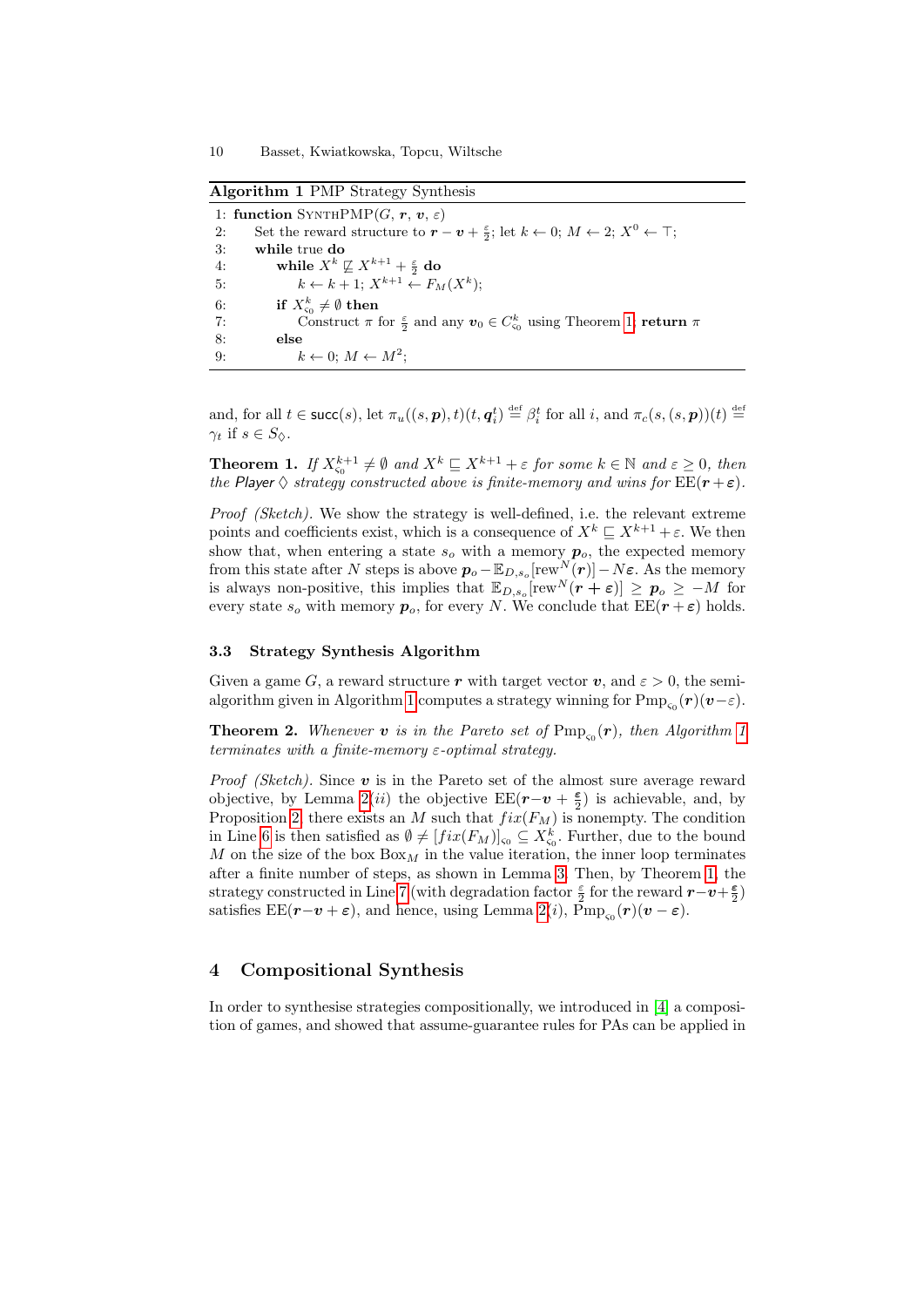<span id="page-11-0"></span>synthesis for games: whenever there is a PA verification rule, the corresponding game synthesis rule has the same form and side-conditions (Theorem 1 of [\[4\]](#page-14-5)). We present a PA assume-guarantee rule for ratio rewards. The PA rules in [\[13\]](#page-14-6) only support total expected rewards, while our rule works with any specification defined on traces, and in particular with ratio rewards (Proposition [4\)](#page-10-1).

**Ratio Rewards.** Ratio rewards ratio( $r/c$ ) generalise average rewards mp( $r$ ). since, to express the latter, we let  $c(s) = 1$  for all  $s \in \overline{S}$ . The following proposition states that to solve  $\text{Pratio}_{\varsigma_0}(\bm{r}/\bm{c})(\bm{v})$  it suffices to solve  $\text{Pmp}_{\varsigma_0}(\bm{r})(\bm{v}\bullet\bm{c})$ .

 $\bf{Proposition 3.}$  *A finite-memory Player*  $\Diamond$  *strategy*  $\pi$  *satisfies*  $\mathrm{Pratio}_{\varsigma_0}(\bm{r}/\bm{c})(\bm{v})$ *if and only if it satisfies*  $\text{Pmp}_{\varsigma_0}(\boldsymbol{r})(\boldsymbol{v}\bullet\boldsymbol{c})$ *.* 

**Fairness.** Given a composed PA  $\mathcal{M} = \parallel_{i \in I} M^i$ , a strategy  $\sigma$  is *fair* if at least one action of each component  $\mathcal{M}_i$  is chosen infinitely often with probability 1. We write  $\mathcal{M} \models^f \varphi$  if, for all fair strategies  $\sigma$ ,  $\mathcal{M}^{\sigma} \models \varphi$ .

**Theorem 3.** Given compatible PAs  $\mathcal{M}_1$  and  $\mathcal{M}_2$ , specifications  $\varphi^{G_1}$  and  $\varphi^{G_2}$ *defined on traces of*  $A_{G_i} \subseteq A_i$  *for*  $i \in \{1,2\}$ *, then the following is sound:* 

$$
\frac{\mathcal{M}_1 \models^f \varphi^{G_1} \qquad \mathcal{M}_2 \models^f \varphi^{G_2}}{\mathcal{M}_1 \parallel \mathcal{M}_2 \models^f \varphi^{G_1} \wedge \varphi^{G_2}}.
$$

To use Theorem [3,](#page-10-0) we show that objectives using total or ratio rewards are defined on traces over some subset of actions.

Proposition 4. *If* n*-dimensional reward structures* r *and* c *are defined on actions*  $A_r$  *and*  $A_c$ , *respectively, then objectives using ratio rewards* ratio( $r/c$ ) *are defined on traces of*  $A_r \cup A_c$ .

Note that average rewards are not defined over traces in general, since its divisor counts the transitions, irrespective of whether the specification takes them into account. In particular, when composing systems, the additional transitions in between those originally counted skew the value of the average rewards. Moreover,  $\tau$ -transitions are counted, but do not appear in the traces.

# 5 A Case Study: Aircraft Power Distribution

We demonstrate our synthesis methods on a case study for the control of the electrical power system of a more-electric aircraft [\[15\]](#page-14-7), see Figure [3\(](#page-11-0)a). Power is to be routed from generators to buses (and loads attached to them) by controlling the contactors (i.e. controllable switches) connecting the network nodes. Our models are based on a game-theoretic study of the same control problem in [\[21\]](#page-15-1), where the control objective is to ensure the buses are powered, while avoiding unsafe configurations. The controllers have to take into account that contactors have delays, and the generators available in the system may be reconfigured, or even exhibit failures. We show that, by incorporating stochasticity in the models derived from the reliability statistics of the generators, controllers synthesised from ratio rewards achieve better uptimes compared to those reported in [\[21\]](#page-15-1).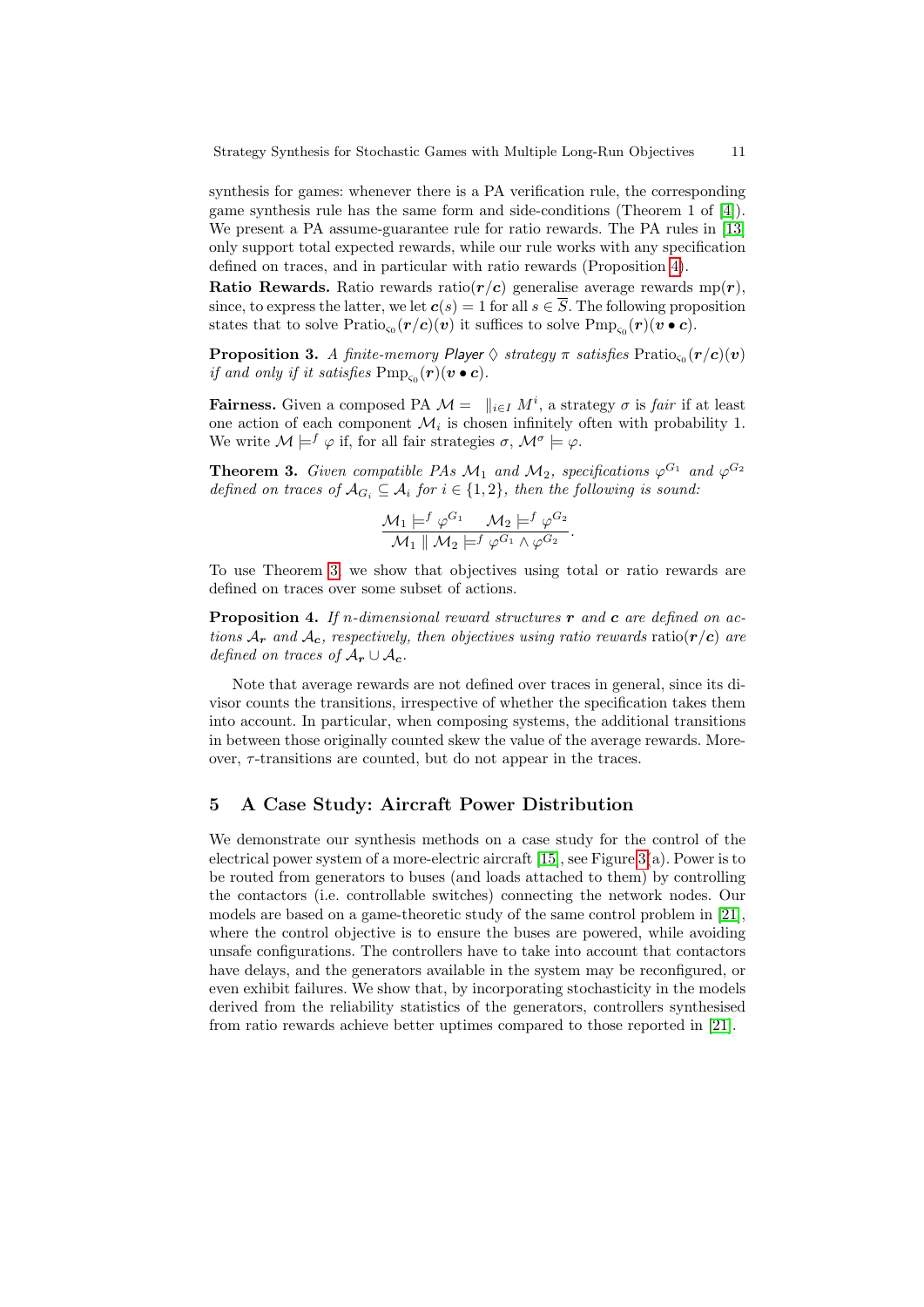

Fig. 3: Aircraft electric power system, adapted from a Honeywell, Inc. patent [\[15\]](#page-14-7). The single-line diagram of the full power system (a) shows how power from the generators  $(G_i)$  can be routed to the buses  $(B_i)$  through the contactors  $(c_i)$ . The left HVAC subsystem model  $\mathcal{G}_{\ell}$  is shown in (b), and  $\mathcal{G}_r$  is symmetric.  $I_{\ell}^x$  and  $I_r^y$ is the interface status on the left and right side, resp., where  $x, y$  stand for either "on" or "off". One iteration of the reactive loop goes from  $s_1$  to  $s_5$  and starts again at  $s_1$ , potentially with some variables changed, indicated as  $s'_1$  or  $s''_1$ .

.

### 5.1 Model

The system comprises several components, each consisting of buses and generators, and we consider the high-voltage AC (HVAC) subsystem, shown in Figure  $3(a)$ , where the dashed boxes represent the components set out in [\[15\]](#page-14-7). These components are physically separated for reliability, and hence allow limited interaction and communication. Since the system is reactive, i.e. the aircraft is to be controlled continually, we use long-run properties to specify correctness.

The game models and control objectives in [\[21\]](#page-15-1) are specified using LTL properties. We extend their models to stochastic games with quantitative specifications, where the contactors are controlled by Player  $\Diamond$  and the contactor dynamics and the interfaces are controlled by Player  $\Box$ , and compose them by means of the synchronising parallel composition of [\[4\]](#page-14-5). The advantage of stochasticity is that the reliability specifications desired in [\[21\]](#page-15-1) can be faithfully encoded. Further, games allow us to model truly adversarial behaviour (e.g. uncontrollable contactor dynamics), as well as nondeterministic interleaving in the composition. Contactors, Buses and Generators. We derive the models based on the LTL description of [\[21\]](#page-15-1): the status of the buses and generators are kept in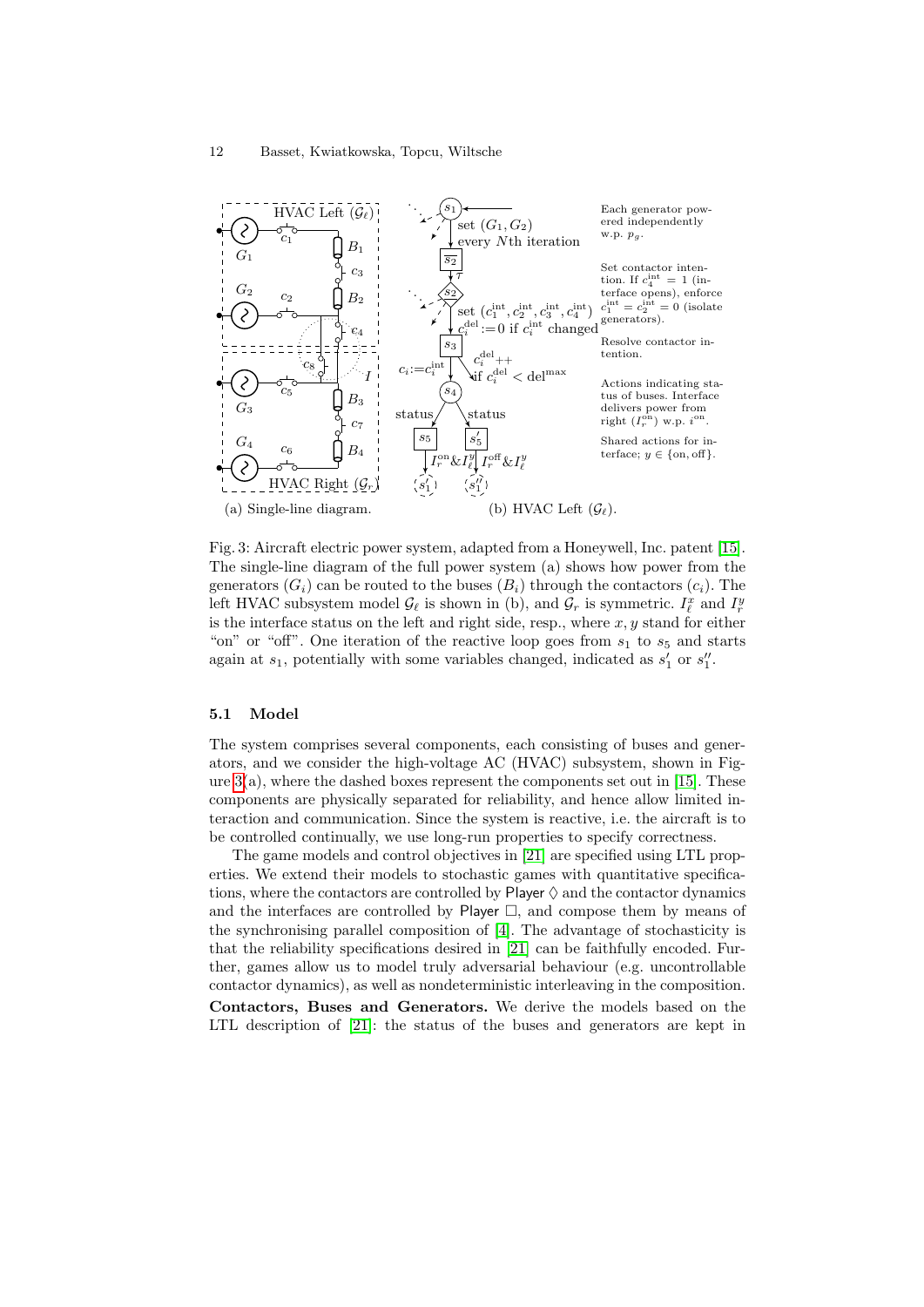<span id="page-13-0"></span>Boolean variables  $B_1, \ldots, B_4$  and  $G_1, \ldots, G_4$  resp., and their truth value represents whether the bus or generator is powered; the contactor status is kept in Boolean variables  $c_1, \ldots, c_8$ , and their truth value represents if the corresponding contactor lets the current flow. For instance, if in  $\mathcal{G}_{\ell}$  the generator  $G_1$  is on but  $G_2$  is off, the controller needs to switch the contactors  $c_1$  and  $c_3$  on, in order to power both buses  $B_1$  and  $B_2$ . At the same time, short circuits from connecting generators to each other must be avoided, e.g. contactors  $c_1$ ,  $c_2$  and  $c_3$ cannot be on at the same time, as this configuration connects  $G_1$  and  $G_2$ . The contactors are, for example, solid state power controllers [\[19\]](#page-15-4), which typically have non-negligible reaction times with respect to the times the buses should be powered. Hence, as in [\[21\]](#page-15-1), we model that Player  $\Diamond$  can only set the *intent*  $c_i^{\text{int}}$ of contactor i, and only after some delay is the contactor status  $c_i$  set to this intent. For the purposes of this demonstration, we only model a delayed turn-off time, as it is typically larger than the turn-on time (e.g. 40 ms, the turn-off time reported in [\[9\]](#page-14-10)). Whether or not a contactor is delayed is controlled by Player  $\Box$ . Interface. The components can deliver power to each other via the interface I, see Figure [3\(](#page-11-0)a), which is bidirectional, i.e. power can flow both ways. The original design in [\[15\]](#page-14-7) does not include connector  $c_8$ , and so  $c_4$  has to ensure that no short circuits occur over the interface: if  $B_3$  is powered,  $c_4$  may only connect if  $B_2$  is unpowered, and vice versa; hence,  $c_4$  can only be on if both  $B_2$ and  $B_3$  are unpowered. By adding  $c_8$ , we break this cyclic dependence.

Actions shared between components model transmission of power. The actions  $I_r^x$  and  $I_\ell^y$  for  $x, y \in \{\text{on, off}\}\$  model whether power is delivered via the interface from the right or left, respectively, or not. Hence, power flows from left to right via  $c_8$ , and from right to left via  $c_4$ ; and we ensure via the contactors that power cannot flow in the other direction, preventing short circuits.

**Reactive Loop.** We model each component as an infinite loop of Player  $\Box$  and Player  $\diamond$  actions. One iteration of the loop, called *time step*, represents one time unit  $T$ , and the system steps through several stages, corresponding to the states in  $\mathcal{G}_{\ell}$  (and  $\mathcal{G}_r$ ): in  $s_1$  the status of the generators is set every Nth time step; in  $s_2$ the controller sets the contactors; in  $s_3$  the delay is chosen nondeterministically; in  $s<sub>4</sub>$  actions specify whether both buses are powered, and whether a failure occurs; and in  $s_5$  information is transmitted over the interface. The  $\tau$ -labelled Dirac transitions precede all Player  $\diamond$  states to enable composition [\[4\]](#page-14-5).

Generator Assumptions. We assume that the generator status remains the same for N time steps, i.e. after  $0, N, 2N, \ldots$  steps the status may change, with the generators each powered with probability  $p<sub>g</sub>$ , independently from each other. N and  $p_q$  can be obtained from the mean-time-to-failure of the generators. This is in contrast to [\[21\]](#page-15-1), where, due to non-probabilistic modelling, the strongest assumption is that generators do not fail at the same time.

#### 5.2 Specifications and Results

The main objective is to maximise uptime of the buses, while avoiding failures due to short circuits, as in [\[21\]](#page-15-1). Hence, the controller has to react to the gener-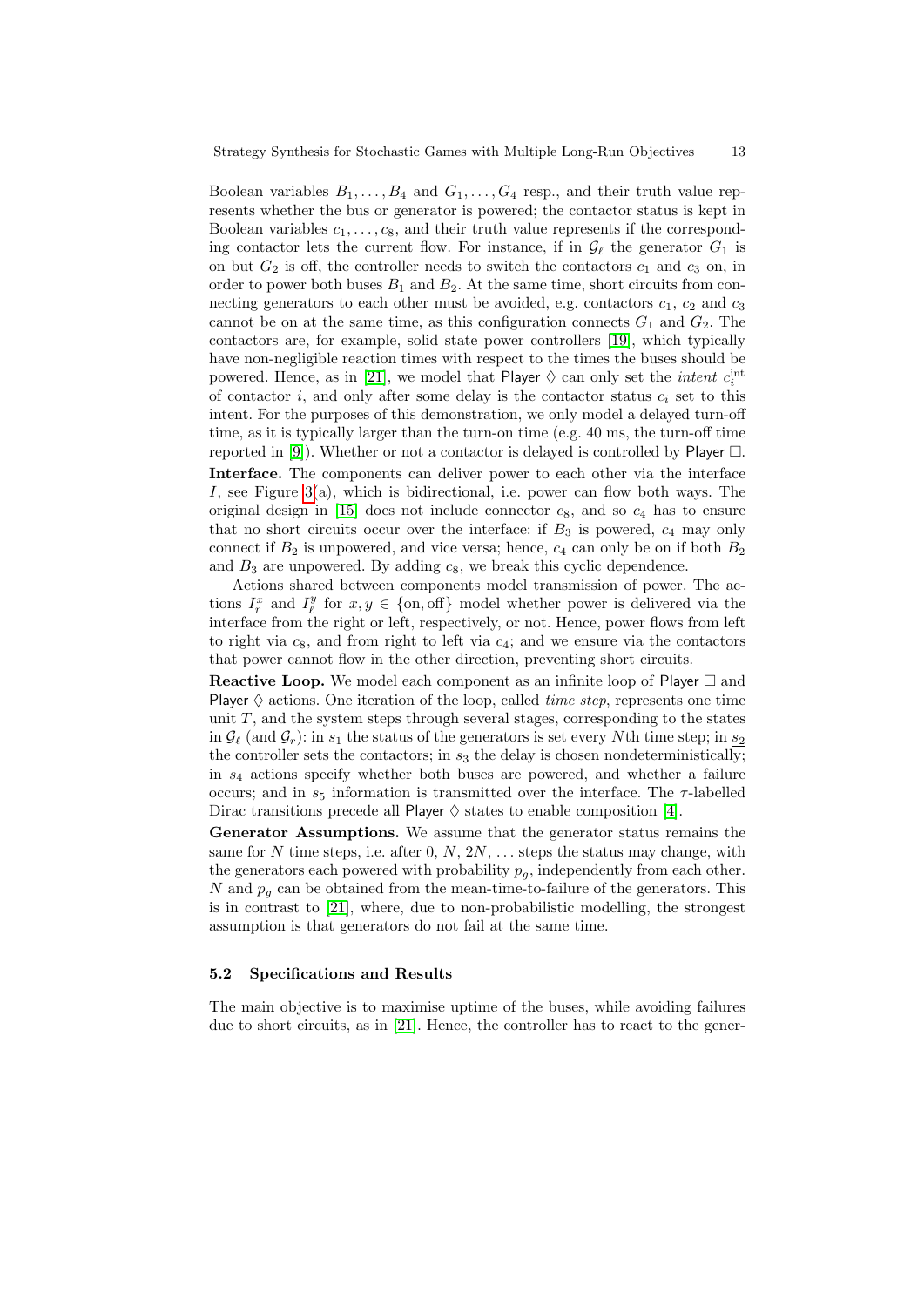Table 1: Performance statistics, for various choices of b (bus uptime), f (failure rate),  $i<sup>on</sup>$  (interface uptime), and model and algorithm parameters. A minus  $(-)$ for  $i<sup>on</sup>$  means the interface is not used. The Pareto and Strategy columns show the times for EE Pareto set computation and strategy construction, respectively.

| Target |      |                 | Model Params.  |                   |         |       | Algorithm Params. |          | Runtime [s] |          |
|--------|------|-----------------|----------------|-------------------|---------|-------|-------------------|----------|-------------|----------|
| b      |      | $i^{\text{on}}$ | N              | de <sup>max</sup> | $p_{q}$ | S     | $\varepsilon$     | $\kappa$ | Pareto      | Strategy |
| 0.90   | 0.01 |                 | 0              | 0                 | 0.8     | 1152  | 0.001             | 20       | 25          | 0.29     |
| 0.85   | 0.01 |                 | 3              |                   | 0.8     | 15200 | 0.001             | 65       | 1100        | 2.9      |
| 0.90   | 0.01 |                 | 3              |                   | 0.8     | 15200 | 0.001             | 118      | 2100        | 2.1      |
| 0.90   | 0.01 | 0.6             | $\overline{0}$ |                   | 0.8     | 2432  | 0.01              | 15       | 52          | 0.53     |
| 0.95   | 0.01 | 0.6             | $\Omega$       | $\theta$          | 0.8     | 2432  | 0.01              | 15       | 49          | 0.46     |
| 0.90   | 0.01 | 0.6             | $\overline{2}$ |                   | 0.8     | 24744 | 0.01              | 80       | 4300        | 4.80     |

<span id="page-14-8"></span>ator status, and cannot just leave all contactors connected. The properties are specified as ratio rewards, since we are interested in the proportion of time the buses are powered. To use Theorem [3,](#page-10-0) we attach all rewards to the status actions or the synchronised actions  $I_{\ell}^x$  and  $I_{r}^y$ . Moreover, every time step, the reward structure  $t$  attaches  $T$  to these actions to measure the progress of time.

<span id="page-14-14"></span><span id="page-14-9"></span><span id="page-14-5"></span><span id="page-14-4"></span><span id="page-14-3"></span>The reward structure "buses<sub> $\ell$ </sub>" (resp. "buses<sub>r</sub>") assigns T for each time unit both buses of  $\mathcal{G}_{\ell}$  (resp.  $\mathcal{G}_r$ ) are powered; and the reward structure "fail<sub> $\ell$ </sub>" (resp. "fail<sub>r</sub>") assigns 1 for every time unit a short circuit occurs in  $\mathcal{G}_{\ell}$  (resp.  $\mathcal{G}_{r}$ ). Since the synchronised actions  $I_r^{\text{on}}$  and  $I_\ell^{\text{on}}$  are taken whenever power is delivered over the interface, we attach reward structures, with the same name, assigning T whenever the corresponding action is taken. For each component  $x \in \{\ell, r\}$ , the objectives are to keep the uptime of the buses above b, i.e.  $P_x^{\text{bus}} \equiv \text{Pratio}_{\varsigma_0}(\text{buses}_x/t)(b);$  to keep the failure rate below f, i.e.  $P_x^{\text{safe}} \equiv$  $\text{Pratio}_{\varsigma_0}(-\text{fail}_x/t)(-f)$ , where minimisation is expressed using negation; and, if used, to keep the interface uptime above  $i^{\text{on}}$ , i.e.  $P_x^{\text{int}} \equiv \text{Pratio}_{\varsigma_0}(I_x^{\text{on}}/t)(i^{\text{on}})$ . We hence consider the specification  $P_x^{\text{bus}} \wedge P_x^{\text{safe}} \wedge P_x^{\text{int}}$ , for  $x \in \{\ell, r\}$ . Using the rule from Theorem [3](#page-10-0) in Theorem 1 of [\[4\]](#page-14-5), we obtain the strategy composed of the individual strategies to control the full system, satisfying  $P_{\ell}^{\text{bus}} \wedge P_{\ell}^{\text{safe}} \wedge P_r^{\text{bus}} \wedge P_r^{\text{safe}}$ , i.e. both components are safe and the buses are powered.

<span id="page-14-13"></span><span id="page-14-12"></span><span id="page-14-11"></span><span id="page-14-10"></span><span id="page-14-7"></span><span id="page-14-6"></span><span id="page-14-2"></span><span id="page-14-1"></span><span id="page-14-0"></span>Strategy Synthesis. We implement the algorithms of this paper as an extension of our multi-objective strategy synthesis tool of [\[8\]](#page-14-1), using a compact representation of the polyhedra  $F_M^k(\top)$ . Table [1](#page-13-0) shows, for several parameter choices, the experimental results, which were obtained on a 2.8 GHz PC with 32 GB RAM. In [\[21\]](#page-15-1), the uptime objective was encoded in LTL by requiring that buses are powered at least every Kth time step, yielding an uptime for the buses of  $1/K$ , which translates to an uptime of  $20\%$  (by letting  $K = 5$ ). In contrast, using stochastic games we can utilise the statistics of the generator reliability, and obtain bus uptimes of up to 95% for generator health  $p_q = 0.8$ . For the models without delay, the synthesised strategies approximate memoryless deterministic strategies but when adding delay, randomisation is introduced in the memory updates. The model will be included in a forthcoming release of our tool.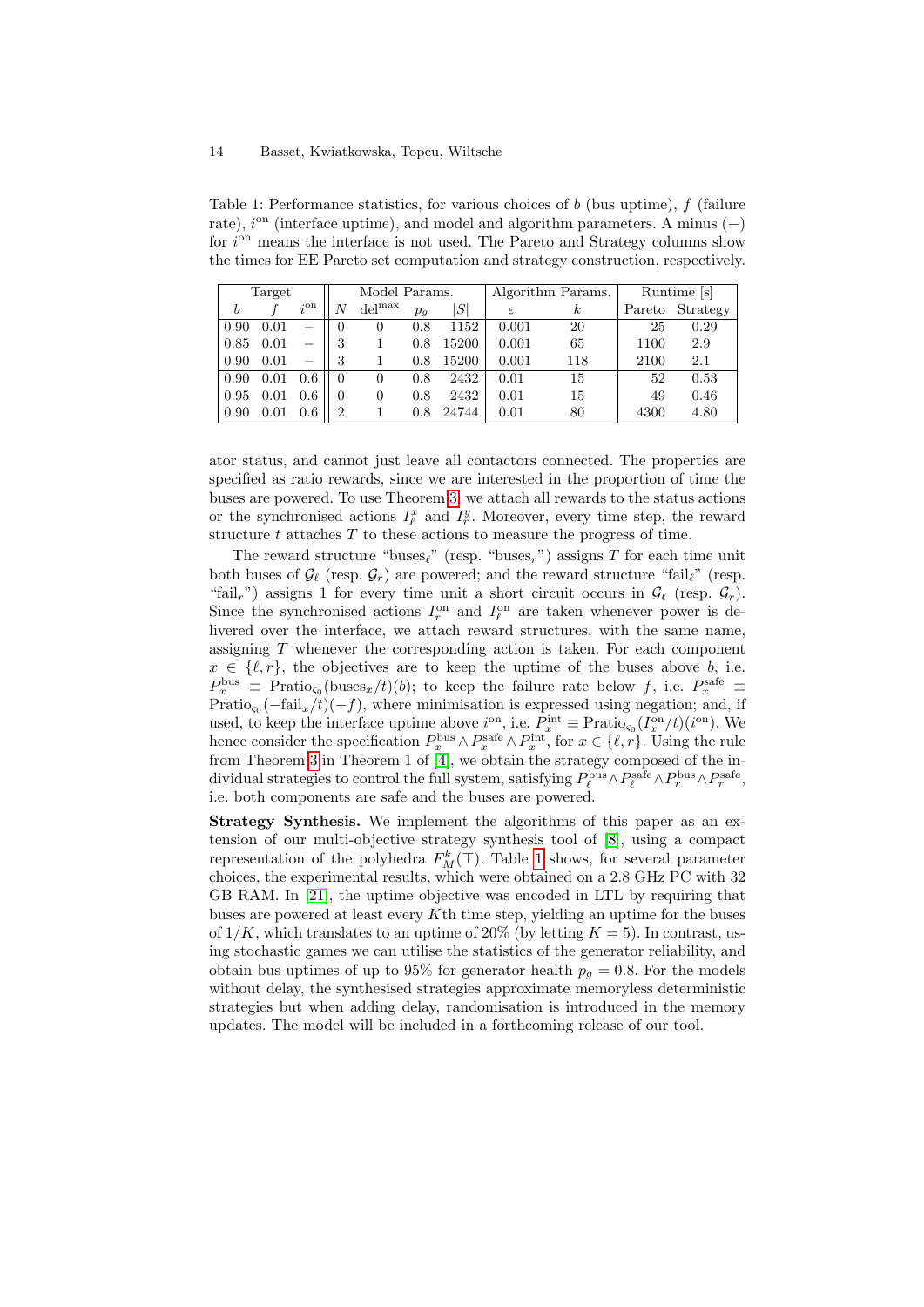#### <span id="page-15-5"></span>6 Conclusion

<span id="page-15-4"></span><span id="page-15-3"></span><span id="page-15-0"></span>We synthesise strategies for almost sure satisfaction of multi-dimensional average and ratio objectives, and demonstrate their application to assume-guarantee controller synthesis. It would be interesting to study the complexity class of the problem considered here. Satisfaction for arbitrary thresholds is subject to further research. Solutions involving an oracle computing the almost-sure winning region [\[12\]](#page-14-2) would need to be adapted to handle our  $\varepsilon$ -approximations. Moreover, we are interested in strategies for disjunctions of satisfaction objectives.

<span id="page-15-2"></span><span id="page-15-1"></span>Acknowledgements. Part of this work was sponsored by ERC AdG-246967 VERIWARE, and AFOSR grant FA9550-12-1-0302, ONR grant N000141310778.

# References

- 1. C. Baier, C. Dubslaff, S. Kl¨uppelholz, and L. Leuschner. Energy-utility analysis for resilient systems using probabilistic model checking. In *PETRI NETS*, vol. 8489 of LNCS, pages 20–39. Springer, 2014.
- 2. C. Baier and J.P. Katoen. *Principles of Model Checking*. MIT press, 2008.
- 3. N. Basset, M. Kwiatkowska, U. Topcu, and C. Wiltsche. Strategy synthesis for stochastic games with multiple long-run objectives. Technical Report RR-14-10, University of Oxford, 2014.
- 4. N. Basset, M. Kwiatkowska, and C. Wiltsche. Compositional controller synthesis for stochastic games. In *CONCUR*, vol. 8704 of LNCS, pages 173–187. Springer, 2014.
- 5. T. Brázdil, V. Brozek, K. Chatterjee, V. Forejt, and A. Kucera. Two views on multiple mean-payoff objectives in Markov decision processes. *LMCS*, 10(1), 2014.
- 6. K. Chatterjee, M. Randour, and J.F. Raskin. Strategy synthesis for multidimensional quantitative objectives. *Acta Inf.*, 51(3–4):129–163, 2014.
- 7. T. Chen, V. Forejt, M. Kwiatkowska, A. Simaitis, and C. Wiltsche. On stochastic games with multiple objectives. In *MFCS*, vol. 8087 of LNCS, pages 266–277. Springer, 2013.
- 8. T. Chen, M. Kwiatkowska, A. Simaitis, and C. Wiltsche. Synthesis for multiobjective stochastic games: An application to autonomous urban driving. In *QEST*, vol. 8054 of LNCS, pages 322–337. Springer, 2013.
- 9. Automation Direct. Part number AD-SSR610-AC-280A, Relays and Timers, Book 2 (14.1), eRL-45, 2014.
- 10. M. Droste, W. Kuich, and H. Vogler. *Handbook of weighted automata*. Springer, 2009.
- 11. H. Gimbert. Pure stationary optimal strategies in Markov decision processes. In *STACS*, vol. 4393 of LNCS, pages 200–211. Springer, 2007.
- 12. H. Gimbert and F. Horn. Solving simple stochastic tail games. In *SODA*, pages 847–862. SIAM, 2010.
- 13. M. Kwiatkowska, G. Norman, D. Parker, and H. Qu. Compositional probabilistic verification through multi-objective model checking. *I&C*, 232:38–65, 2013.
- 14. D.A. Levin, Y. Peres, and E.L. Wilmer. *Markov chains and mixing times*. American Mathematical Soc., 2009.
- 15. R.G. Michalko. Electrical starting, generation, conversion and distribution system architecture for a more electric vehicle, 2008. US Patent 7,439,634.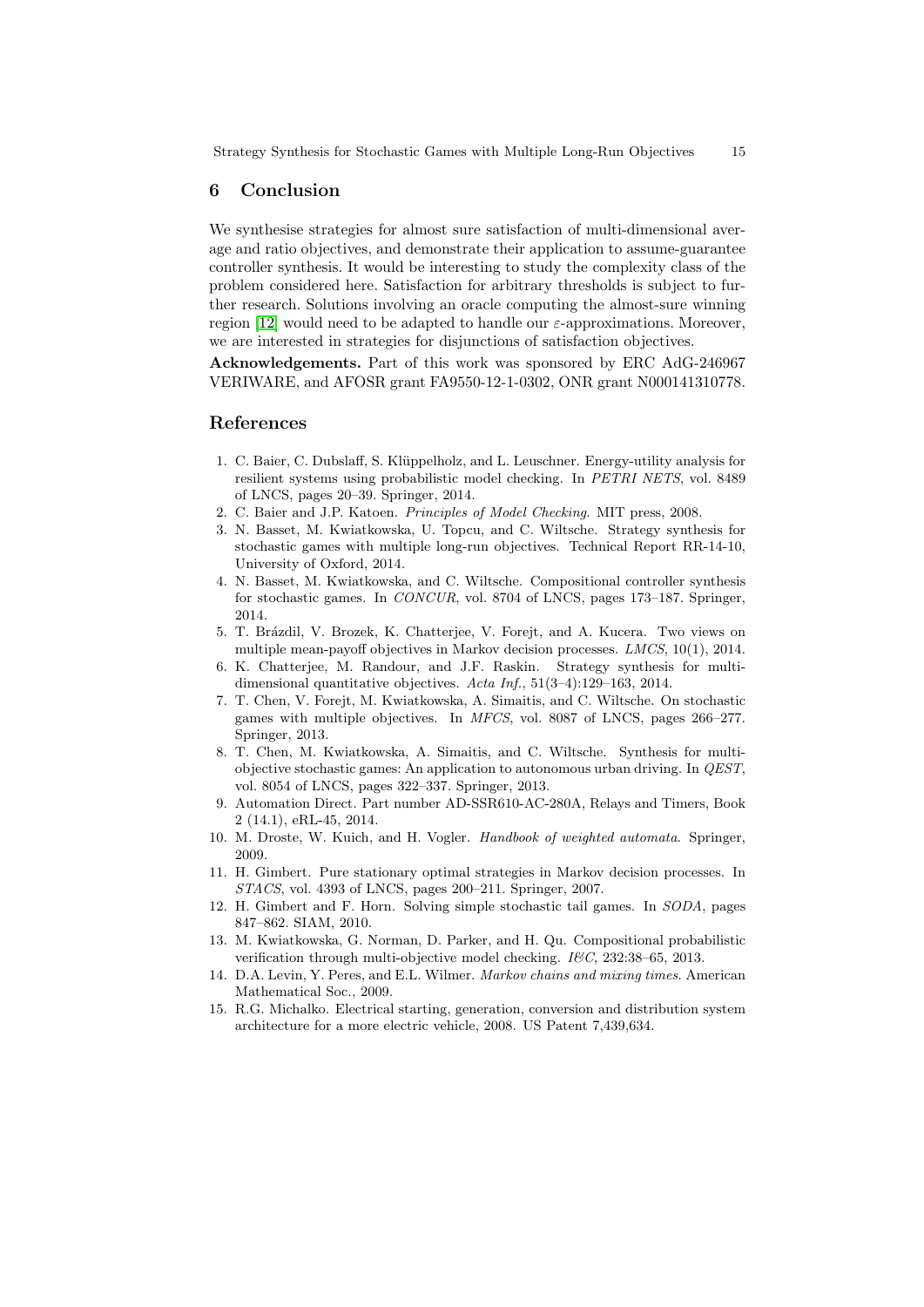- 16 Basset, Kwiatkowska, Topcu, Wiltsche
- 16. O. Sankur. *Robustness in Timed Automata: Analysis, Synthesis, Implementation*. Thèse de doctorat, Laboratoire Spécification et Vérification, ENS Cachan, France, 2013.
- 17. R. Segala. *Modelling and Verification of Randomized Distributed Real Time Systems*. PhD thesis, Massachusetts Institute of Technology, 1995.
- 18. Lloyd S Shapley. Stochastic games. *Proc. Natl. Acad. Sci. USA*, 39(10):1095, 1953.
- 19. M. Sinnett. 787 no-bleed systems: saving fuel and enhancing operational efficiencies. *Aero Quarterly*, pages 6–11, 2007.
- 20. C. von Essen. *Quantitative Verification and Synthesis*. PhD thesis, VERIMAG, 2014.
- <span id="page-16-0"></span>21. H. Xu, U. Topcu, and R.M. Murray. Reactive protocols for aircraft electric power distribution. In *CDC*. IEEE, 2012.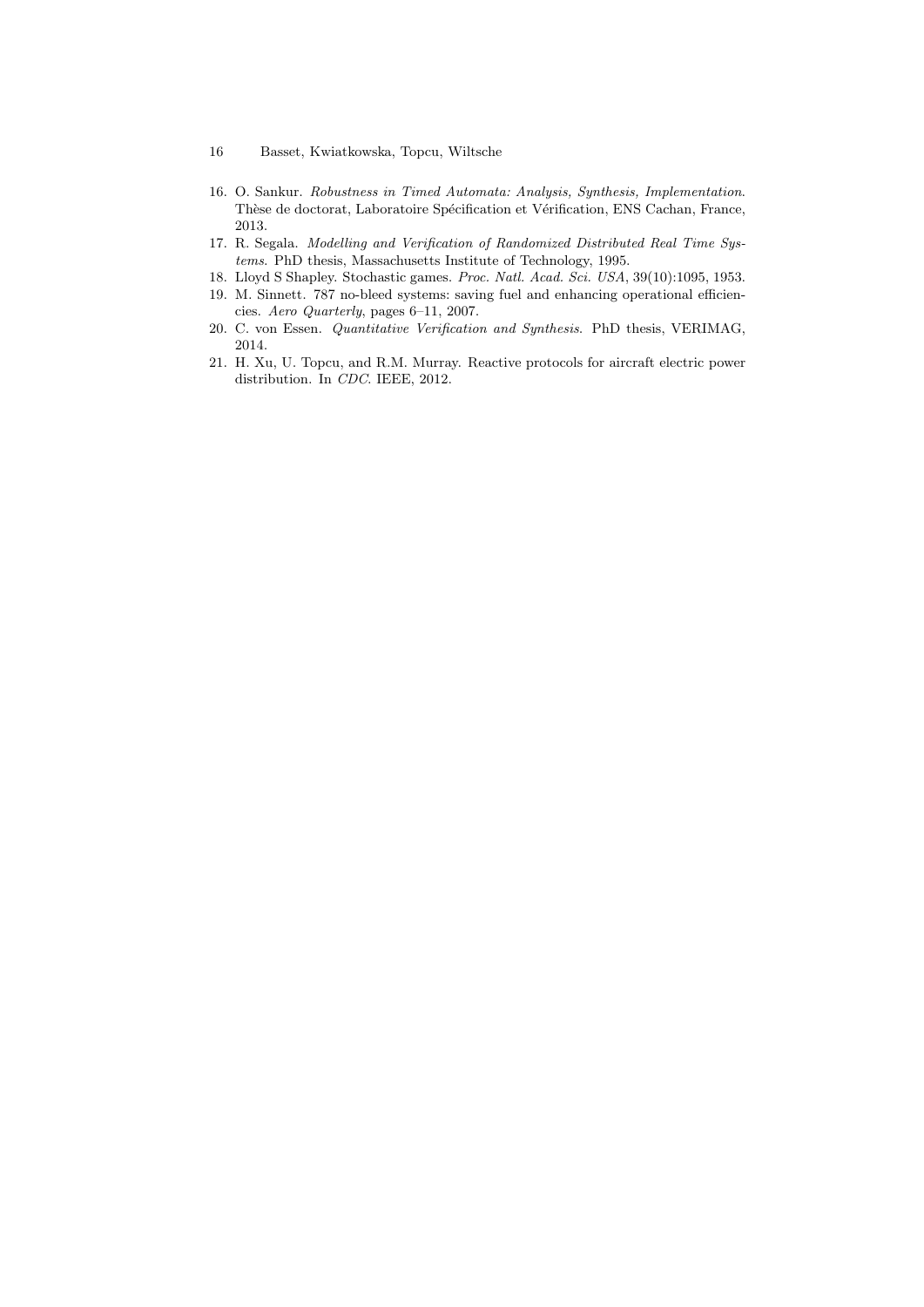# A Note on Induced PAs and DTMCs

<span id="page-17-0"></span>In the following proofs we use the definition from [\[4\]](#page-14-5) for the PAs and DTMCs induced by strategy application.

Firstly, note that a DTMC according to the definition in [\[4\]](#page-14-5) is also a PA, but with only one move per state, which allows us to label the transitions with actions. Considering a state s together with its unique move  $(a, \mu)$  as a state  $(s, a, \mu)$  in itself, allows us to view a DTMC induced according to [\[4\]](#page-14-5) as a DTMC according to the classical definition, which contains only distributions without action labels. We apply this transformation implicitly in the proofs below.

Secondly, induced PAs and DTMCs according to the definition in [\[4\]](#page-14-5) are always infinite objects, irrespective of the memory size of the applied strategies. When dealing with finite-memory DU strategies, however, we can fold the paths of the induced PAs and DTMCs to obtain finite objects. This folding is not possible in general for SU strategies, but using the construction in [\[8\]](#page-14-1) we can always obtain a finite induced DTMC  $G^{\pi,\sigma}$  from a finite-memory SU strategy pair  $(\pi, \sigma)$ .

# B Energy Reduction

### B.1 Proof of Lemma [1](#page-6-1)

*Proof.* Fix a game G, and a finite-memory Player  $\Diamond$  strategy  $\pi$ . We show the contrapositive: we suppose that there is an infinite-memory strategy  $\sigma$  of Player  $\Box$ such that  $G^{\pi,\sigma}$  does not satisfy  $\text{EE}(r)$  (resp.  $\text{Pmp}_s(r)(v)$ ) and show that a finitememory strategy for Player  $\Box$  exists, also falsifying the property  $\mathrm{EE}_s(\mathbf{r})$  (resp.  ${\rm Pmp}_s(\bm{r})(\bm{v}) ).$ 

For  $EE(r)$ : By assumption (of the contrapositive argument) there exists a state s and  $N \geq 0$  such that  $\mathbb{E}_{G^{\pi,\sigma},s}[rew^N(\boldsymbol{r})] < \boldsymbol{v}_0$ . Now consider a finitememory strategy  $\tilde{\sigma}$  that agrees with  $\sigma$  on paths of length less than or equal to N, that is  $\tilde{\sigma}(\lambda) = \sigma(\lambda)$  for  $|\lambda| \leq N$  and such that s appears as a state of  $G^{\pi,\tilde{\sigma}}$ . Then, it holds that  $\mathbb{E}_{G^{\pi,\sigma},s}[rew^N(\boldsymbol{r})] = \mathbb{E}_{G^{\pi,\tilde{\sigma}},s}[rew^N(\boldsymbol{r})] < v_0$ , and thus we are done, as the finite memory strategy  $\tilde{\sigma}$  is such that  $G^{\pi,\tilde{\sigma}}$  does not satisfy EE(r).

For  $Pmp_s(r)(v)$ : If  $G^{\pi,\sigma} \not\models Pmp_s(r)(v)$ , then there exists an index *i* such that  $\mathrm{Pr}_{G,s}^{\pi,\sigma}(\mathrm{mp}(r_i) \geq v_i) < 1$ , which is a single mean-payoff objective for Player  $\Box$ in the induced PA  $G^{\pi}$ . By Proposition 1 of [\[11\]](#page-14-11), mean-payoff specifications are "submixing", and by Theorem 1 of the same reference, for such submixing specifications finite-memory (and even memoryless) strategies suffice to win. ⊓⊔

### B.2 Proof of Lemma [2](#page-6-0)

We first show an intermediate result describing the asymptotic behaviour of average rewards on paths of a DTMC. We denote by  $\mu_B$  the *stationary distribution* of a BSCC  $\mathcal{B}$ , denote by  $P_{D,s}(\Diamond \mathcal{B})$  the probability to eventually reach  $\mathcal{B}$  from s; and define rew $(r)(\mathcal{B}) \stackrel{\text{def}}{=} \sum_{s \in \mathcal{B}} r(s) \mu(\mathcal{B})$ , where r is the reward structure on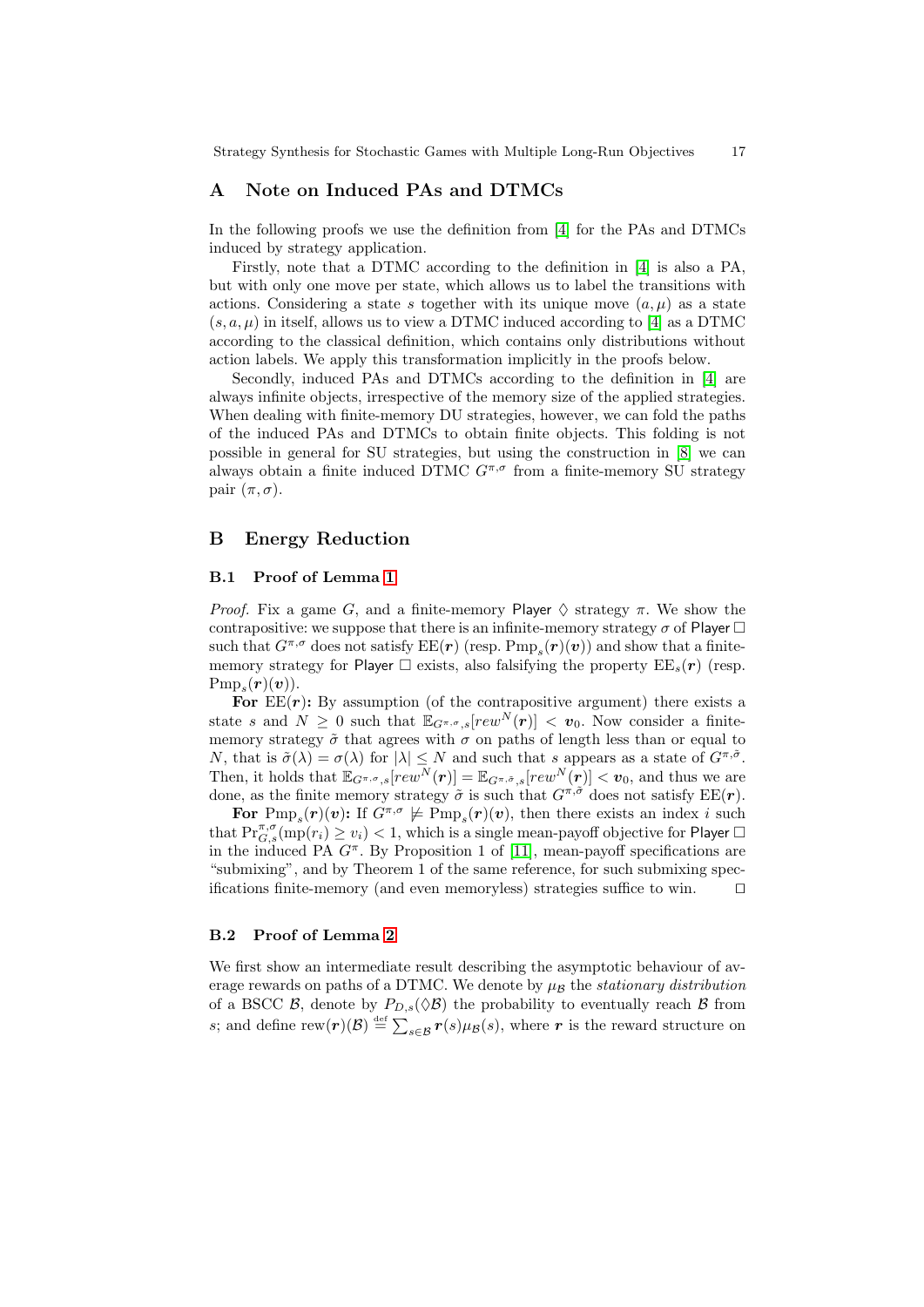the DTMC (this is the mean-payoff in the BSCC  $\beta$ , which is the same at every state).

**Lemma 4.** *Given a finite-state DTMC D and a state*  $s \in S_D$ *, and a reward structure r, the limit*  $\lim_{N\to\infty} \frac{1}{N+1}$  rew<sup>N</sup>(**r**)( $\lambda$ ) *almost surely exists for*  $\lambda \in \Omega_{D,s}$ , and takes values  $x$  in the finite set  $\{rew(r)(\mathcal{B}) \mid \mathcal{B}$  is a BSCC of  $D\}$  with prob*ability*

$$
\sum_{\mathcal{B}\ s.t.\ \mathrm{rew}(r)(\mathcal{B})=\boldsymbol{x}}\mathrm{Pr}_{D,s}(\Diamond \mathcal{B}).
$$

Consequently,  $D \models \text{Pmp}_{\varsigma_0}(\boldsymbol{r})(\boldsymbol{v})$  if and only if  $\text{rew}(\boldsymbol{r})(\mathcal{B}) \geq \boldsymbol{v}$  for every BSCC  $\beta$  that is reached with positive probability.

*Proof (Lemma [4\)](#page-17-0)*. Note first that for every path  $\lambda$ ,  $\frac{1}{N+1}$  rew<sup>N</sup> $(r)(\lambda)$  converges if and only if for every suffix  $\lambda'$  of  $\lambda$ ,  $\frac{1}{N+1}$  rew<sup>N</sup> $(r)(\lambda')$  converges to the same limit. For every recurrent state t of  $\mathcal{B}$ , we denote by  $W_t$  the set of paths  $\lambda$  such that t is the first recurrent state along  $\lambda$ .

Paths  $\lambda \in W_t$  have suffixes  $\lambda'$  distributed according to  $Pr_{D,t}$ . Due to a classical ergodic theorem for irreducible Markov chains (see e.g. Theorem 4.16 of [\[14\]](#page-14-12)),  $\frac{1}{N+1}$ rew $N(\mathbf{r})(\lambda')$  almost surely converges to  $\sum_{t' \in \mathcal{B}} \mu_{\mathcal{B}}(t')r(t')$ . Thus, with probability  $Pr_{D,s}(\Diamond \mathcal{B}) = \sum_{t \in \mathcal{B}} P_{D,s}(W_t)$ , the sequence  $\frac{1}{N+1}$ rew<sup>N</sup> $(r)(\lambda)$  converges to rew(**r**)( $\mathcal{B}$ ). To conclude, it suffices to recall that  $\sum_{\mathcal{B}\in \text{BSCCs}} P_{D,s}(\Diamond \mathcal{B}) = 1$  and thus the result holds almost surely. ⊓⊔

*Proof (Lemma [2\)](#page-6-0)*. Instead of proving  $\forall \sigma \cdot G^{\pi,\sigma} \models \psi \Rightarrow \forall \sigma \cdot G^{\pi,\sigma} \models \varphi$ , we prove the stronger statement  $\forall \sigma \cdot (G^{\pi,\sigma} \models \psi \Rightarrow G^{\pi,\sigma} \models \varphi)$ . Hence, fix finite-memory strategies  $\pi$  and  $\sigma$ , and so the induced DTMC  $D = \mathcal{G}^{\pi,\sigma}$  is finite. By Lemma [4,](#page-17-0) the limit  $\lim_{N\to\infty} \frac{1}{N+1} \text{rew}^N(r)$  almost surely exists. Denote by  $S_D$  the set of states of D.

For every N and path  $\lambda$ , it holds that  $\frac{1}{N+1} \text{rew}^N(\boldsymbol{r})(\lambda) \leq \max_{s \in S_D} |\boldsymbol{r}(s)|$ , where the maximum is taken componentwise, and thus, by the Lebesgue dominated convergence theorem,

$$
\mathbb{E}_{D,s}\left[\lim_{N\to\infty}\frac{1}{N+1}\text{rew}^N(\boldsymbol{r})\right]=\lim_{N\to\infty}\mathbb{E}_{D,s}\left[\frac{1}{N+1}\text{rew}^N(\boldsymbol{r})\right].
$$

By Lemma [4,](#page-17-0) this is equal to  $\sum_{BSCCB} Pr_{D,s}(\Diamond \mathcal{B})$ rew $(\mathcal{B})$ .

Proof of (*i*): We assume that  $\text{EE}(r)$  is satisfied, and show that  $\text{Pmp}_{\varsigma_0}(r)(0)$ is also satisfied. There exists a finite vector  $v_0$  such that for all  $s \in S_D$  and all N it holds that  $\mathbb{E}_{D,s} \left[ \text{rew}^N(\boldsymbol{r}) \right] \geq \boldsymbol{v}_0$ . Dividing both sides of this inequality by  $N+1$ , we obtain  $\mathbb{E}_{D,s}\left[\frac{1}{N+1} \text{rew}^N(\boldsymbol{r})\right] \geq \frac{\boldsymbol{v}_0}{N+1}$ , and taking the limit, we obtain  $\lim_{N\to\infty}\mathbb{E}_{D,s}\left[\frac{1}{N+1} \mathrm{rew}^N(\bm{r})\right]\,\geq\, 0, \text{ i.e. we get }\mathbb{E}_{D,s}[\lim_{N\to\infty}\frac{1}{N+1} \mathrm{rew}^N(\bm{r})]\,\geq\,\bm{0}$ for all  $s \in S_D$ . The left hand side equals rew $(r)(\mathcal{B})$  whenever s is in a BSCC  $\mathcal{B}$ of D. We have rew $(r)(\mathcal{B}) \geq 0$  for every BSCC  $\mathcal{B}$ , which concludes (i) by virtue of Lemma [4.](#page-17-0)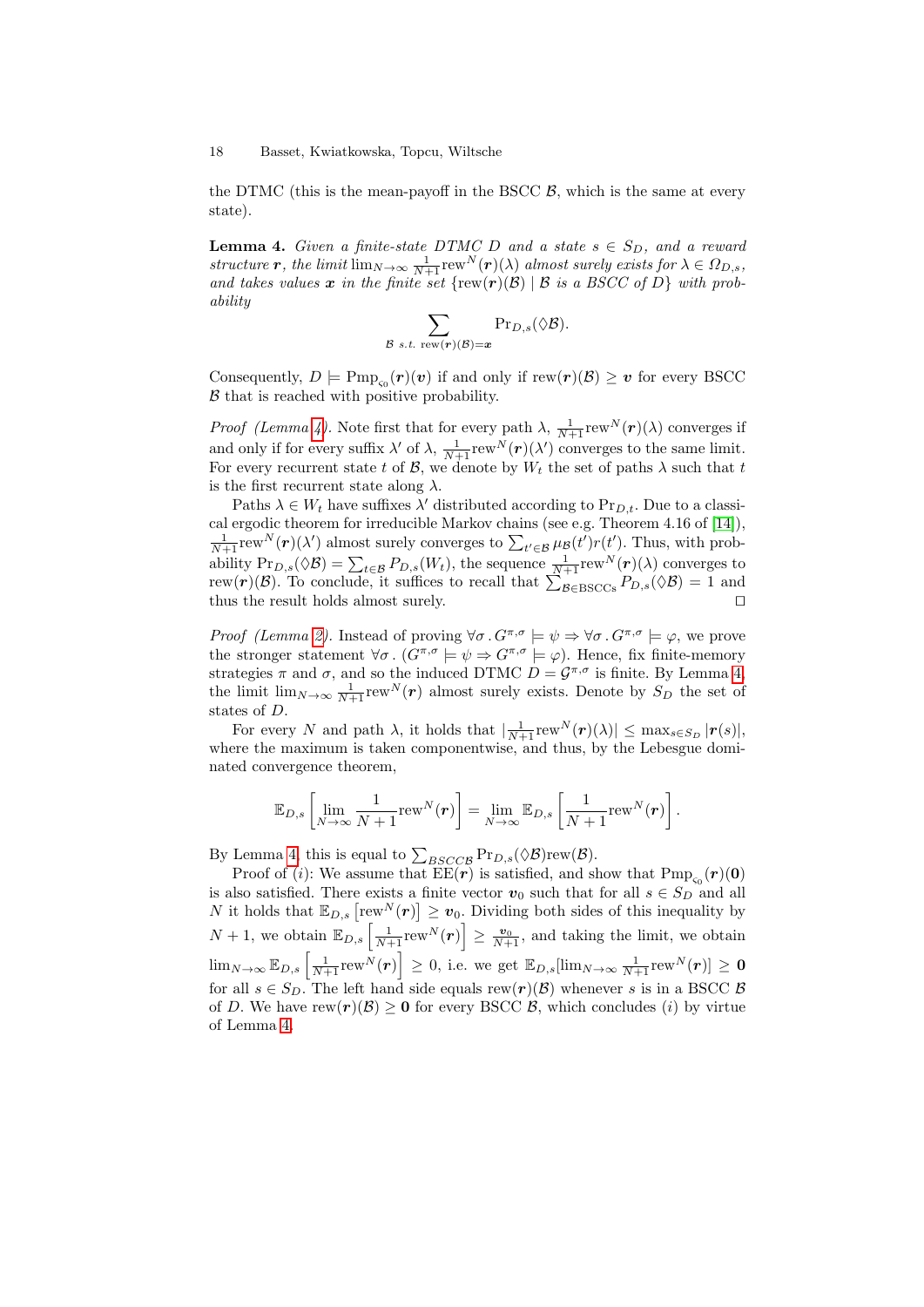Proof of (*ii*): Assume that  $D \models \text{Pmp}_{s_0}(r)(0)$ , and hence that  $\text{rew}(r)(\mathcal{B}) \geq 0$ for every BSCC  $\mathcal{B}$ . This implies that  $\lim_{N\to\infty} \mathbb{E}_{D,s} \left[ \frac{1}{N+1} \text{rew}^N(\boldsymbol{r}) \right] \geq 0$  for every s. Fix  $\varepsilon > 0$ . For every s, there exists  $N_{\varepsilon,s} \in \mathbb{N}$  such that for all  $N \geq$  $N_{\varepsilon,s}$  it holds that  $\mathbb{E}_{D,s}\left[\frac{1}{N+1} \text{rew}^N(\boldsymbol{r})\right] \geq -\varepsilon$ . Hence for all  $N \geq 0$ , for every s, it holds that  $\mathbb{E}_{D,s}\left[\frac{1}{N+1} \text{rew}^N(\boldsymbol{r})\right] \ge -(N+1) \cdot \boldsymbol{\varepsilon} + \boldsymbol{v}_0^s$  with  $v_{0,i}^s =$  $\min_{N \leq N_{\varepsilon,s}} \mathbb{E}_{D,s} \left[ \frac{1}{N+1} \text{rew}^N(r_i) \right]$  for all i. Therefore, we have that  $\text{rew}^N(\boldsymbol{r} + \boldsymbol{r})$  $\varepsilon(\lambda) = \text{rew}^N(r)(\lambda) + (N+1)\varepsilon \ge v_0^s$ , and hence D satisfies EE( $r + \varepsilon$ ).  $\Box$ 

# C Strategy Synthesis

### C.1 Proof of Proposition [1](#page-7-2)

Below we use (after recalling them) quite standard results on fixpoint theory and refer the reader to Chapter 2 of [\[10\]](#page-14-13).

Scott Continuity and Kleene Fixpoint Theorem. For  $D \subseteq \mathcal{L}_M$ , the infimum inf D is defined via  $[\inf\{X \in D\}]_s \stackrel{\text{def}}{=} \bigcap_{X \in D} X_s$  for all  $s \in \overline{S}$ . A linearly ordered subset  $D \subseteq \mathcal{L}_M$  is a *chain*. For any chain  $D \in \mathcal{L}_M$ , it holds that inf  $D \in \mathcal{L}_M$ , as the intersection of convex topologically-closed M-downwardclosed sets is itself convex, topologically-closed, and M-downward-closed. Hence,  $\mathcal{L}_M$  endowed with  $\subseteq$  is a *complete partial order* (cpo). A function  $f : \mathcal{L}_M \to \mathcal{L}_M$ on a cpo  $(\mathcal{L}_M, \subseteq)$  is *(Scott) continuous* if for all (countable) nonempty chains  $D \subseteq \mathcal{L}_M$  we have that  $f(\inf D) = \inf f(D)$ , cf. Definition 2.3 in [\[10\]](#page-14-13). We recall that, according to the *Kleene fixpoint theorem*, the greatest fixpoint of a Scott continuous function  $f: \mathcal{L}_M \to \mathcal{L}_M$  over a cpo  $(\mathcal{L}_M, \subseteq)$  exists and is equal to the infimum of the  $\subseteq$ -descending chain  $\top \supseteq f(\top) \supseteq f^2(\top) \cdots$ , c.f. Corollary 2.6 in [\[10\]](#page-14-13). We note that this chain is countable.

*Proof (of Proposition [1\)](#page-7-2).* The properties claimed in the proposition are consequences of Scott-continuity of  $F_M$  and the Kleene fixpoint theorem.

To show Scott-continuity, it is sufficient to show that for every (countable)  $\subseteq$ -descending chain D, we have  $F_M(\inf D) = \inf F_M(D)$  componentwise, i.e. it is sufficient to show that for all  $s \in \overline{S}$  we have that  $[F_M(\inf D)]_s = \inf([F_M(D)]_s)$ . Take any countable descending chain  $D = \{X^k \in \mathcal{L}_M \mid k \in \mathbb{N}\}\subseteq \mathcal{L}_M$ , and any  $s \in \overline{S}$ . We consider three cases: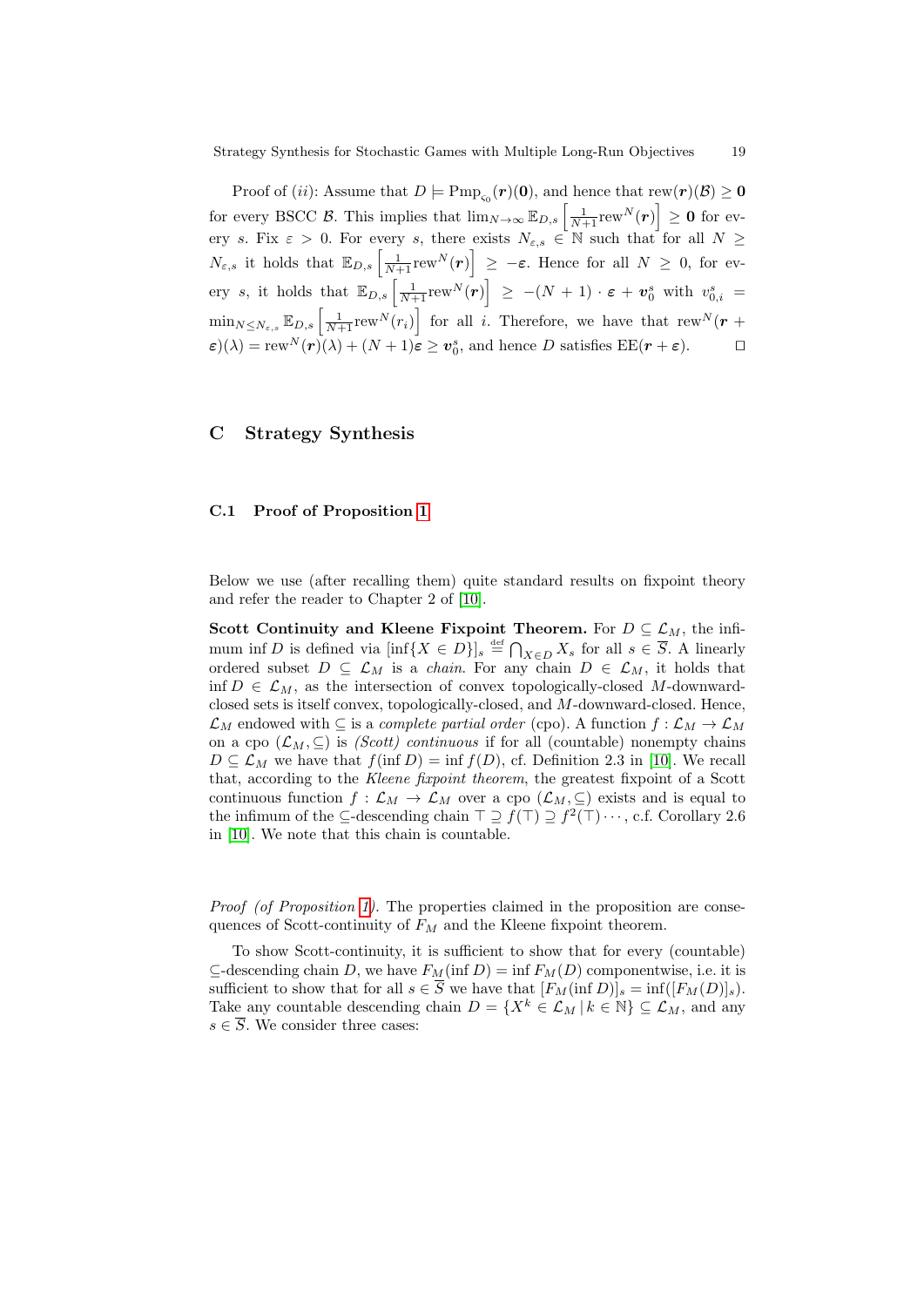– **Case**  $s \in S_0$ . The result follows from the following chain of equalities

$$
[F_M(\inf(D))]_s \stackrel{\text{def}}{=} \text{Box}_M \cap \text{dwc}(r(s) + \text{conv}(\bigcup_{t \in \text{succ}(s)} [\inf D]_t))
$$
  

$$
\stackrel{\text{def}}{=} \text{Box}_M \cap \text{dwc}(r(s) + \text{conv}(\bigcup_{t \in \text{succ}(s)} \bigcap_{k \ge 0} X_t^k))
$$
  

$$
\stackrel{\ast}{=} \text{Box}_M \cap \text{dwc}(r(s) + \bigcap_{k \ge 0} \text{conv}(\bigcup_{t \in \text{succ}(s)} X_t^k))
$$
  

$$
= \bigcap_{k \ge 0} (\text{Box}_M \cap \text{dwc}(r(s) + \text{conv}(\bigcup_{t \in \text{succ}(s)} X_t^k)))
$$
  

$$
\stackrel{\text{def}}{=} \bigcap_{k \ge 0} [F_M(X^k)]_s
$$
  

$$
\stackrel{\text{def}}{=} [\inf F_M(D)]_s,
$$

where we prove  $*$  just below. Let  $Y_s^k \stackrel{\text{def}}{=} \text{conv}(\bigcup_{t \in \text{succ}(s)} X_t^k)$  and define  $Y^{\infty} \stackrel{\text{def}}{=} \bigcap_{k \geq 0} Y^k$ . We first prove that, for every  $k, Y^k \in \mathcal{L}_M$ . The sets  $X_t^k$ for  $t \in \text{succ}(s)$  are closed and bounded, thus compact. By a corollary of Carathéodory's theorem for convex sets their convex hull  $Y_s^k$  is also compact and convex. Moreover, it is M-downward closed, so, for every  $k, Y^k \in \mathcal{L}_M$ .

The sets  $Y^k$  clearly form a descending chain, since the  $X^k$  form a descending chain, and thus  $\bigcap_{k\geq 0} Y^k = Y^{\infty} \in \mathcal{L}_M$ .

The equality to prove is  $\text{conv}(\bigcup_{t \in \text{succ}(s)} \bigcap_{k \geq 0} X_t^k) = Y^{\infty}$ . For the  $\subseteq$  case, take  $\bm{y}\in \mathsf{conv}(\bigcup_{t\in \mathsf{succ}(s)}\bigcap_{k\geq 0}X_t^k).$  Then  $\bm{y}=\sum \mu(t)\bm{x}_t$  for some distribution  $\mu$ and some  $\boldsymbol{x}_t \in \bigcap_{k \geq 0} X_t^k$ . Hence, for every  $k, \boldsymbol{y} \in Y^k$ , and so,  $\boldsymbol{y} \in Y^{\infty}$ .

Now we prove the case  $\supseteq$ . Let  $y^{\infty} \in Y_{\infty}$ . We note that, for every  $k \geq 0$ ,  $y^{\infty} = \sum_{t \in \textsf{succ}(s)} \mu_k(t) x_t^k$  for some distribution  $\mu_k$  and some vector of points  $x_t^k \in Y_t^k$ . As the sets of distributions and  $Y^k$  are compact, one can extract a subsequence of indices  $i_k$  such that  $\mu_{i_k}$  and  $\mathbf{x}_{t}^{i_k}$  converge toward limits, which we respectively denote  $\mu$  and  $x_t$  for every  $t \in \text{succ}(s)$ . Moreover,  $\lim_{k\to\infty} x_t^{i_k} = x_t \in Y_t^l$  for every  $l \geq 0$  as  $Y^l$  is compact. Hence,  $x_t \in \bigcap_{k\geq 0} X_t^k$  for every t and we conclude  $y^{\infty} = \sum_{t \in \text{succ}(s)} \mu(t)x_t$  $\mathsf{conv}(\bigcup_{t \in \mathsf{succ}(s)} \bigcap_{k \geq 0} X_t^k).$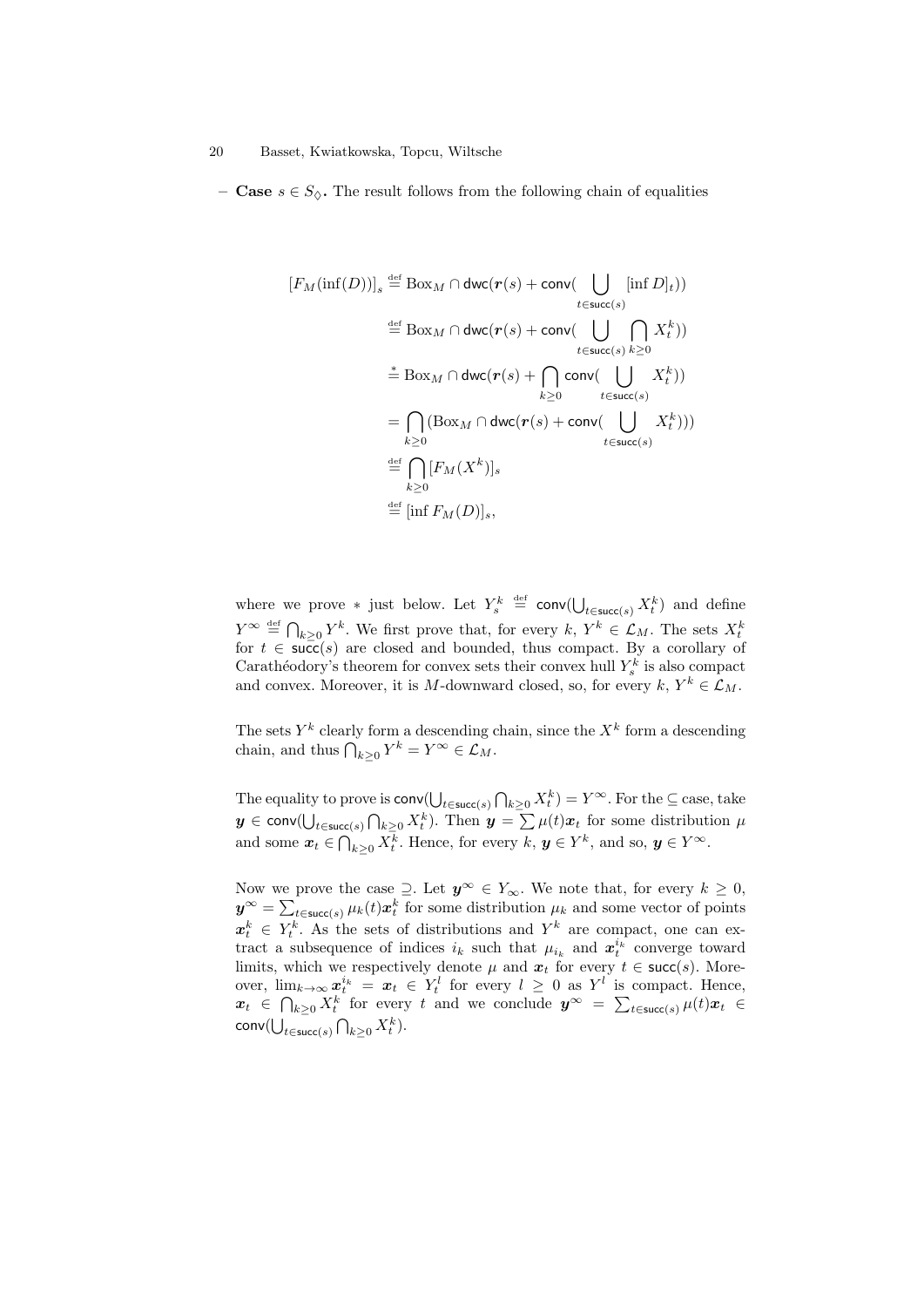– **Case**  $s \in S_{\square}$ . We have

$$
[F_M(\inf(D))]_s \stackrel{\text{def}}{=} \text{Box}_M \cap \text{dwc}(r(s) + \bigcap_{t \in \text{succ}(s)} [\inf D]_t)
$$
  
\n
$$
\stackrel{\text{def}}{=} \text{Box}_M \cap \text{dwc}(r(s) + \bigcap_{t \in \text{succ}(s)} \bigcap_{k \ge 0} X^k)
$$
  
\n
$$
= \text{Box}_M \cap \text{dwc}(r(s) + \bigcap_{k \ge 0} \bigcap_{t \in \text{succ}(s)} X^k)
$$
  
\n
$$
= \bigcap_{k \ge 0} (\text{Box}_M \cap \text{dwc}(r(s) + \bigcap_{t \in \text{succ}(s)} X^k))
$$
  
\n
$$
\stackrel{\text{def}}{=} \bigcap_{k \ge 0} [F_M(X^k)]_s
$$
  
\n
$$
\stackrel{\text{def}}{=} [\inf F_M(D)]_s.
$$

- **Case**  $s = (a, \mu) \in S_{\bigcirc}$ . The result follows from the following chain of equalities

<span id="page-21-0"></span>
$$
[F_M(\inf(D))]_s \stackrel{\text{def}}{=} \text{Box}_M \cap \text{dwc}(r(s) + \sum_{t \in \text{supp}(\mu)} \mu(t) \times [\inf D]_t)
$$
  

$$
\stackrel{\text{def}}{=} \text{Box}_M \cap \text{dwc}(r(s) + \sum_{t \in \text{supp}(\mu)} \mu(t) \times \bigcap_{k \ge 0} X^k)
$$
  

$$
\stackrel{\ast}{=} \text{Box}_M \cap \text{dwc}(r(s) + \bigcap_{k \ge 0} \sum_{t \in \text{supp}(\mu)} \mu(t) \times X^k)
$$
  

$$
= \bigcap_{k \ge 0} (\text{Box}_M \cap \text{dwc}(r(s) + \sum_{t \in \text{supp}(\mu)} \mu(t) \times X^k))
$$
  

$$
\stackrel{\text{def}}{=} \bigcap_{k \ge 0} [F_M(X^k)]_s
$$
  

$$
\stackrel{\text{def}}{=} [\inf F_M(D)]_s,
$$

<span id="page-21-1"></span>where we prove  $*$  just below. We first show that  $\sum_{t \in \text{supp}(\mu)} \mu(t) \times \bigcap_{k \geq 0} X^k =$  $\bigcap_{k\geq 0} \sum_{t\in \mathsf{supp}(\mu)} \mu(t)\times X^k,$  analogously to the case for Player  $\Diamond.$  The inclusion  $\sum_{t \in \text{supp}(\mu)} \mu(t) \times \bigcap_{k \geq 0} X^k \subseteq \bigcap_{k \geq 0} \sum_{t \in \text{supp}(\mu)} \mu(t) \times X^k$  is straightforward. For the  $\supseteq$  direction, take  $\boldsymbol{x} \in \bigcap_{k \geq 0} \sum_{t \in \text{supp}(\mu)} \mu(t) \times X_t^k$ , and so, for all  $k \geq 0$ , there exist vectors  $y_t^k \in X_t$  for  $t \in \mathsf{supp}(\mu)$ , such that  $\boldsymbol{x} = \sum_{t \in \mathsf{supp}(\mu)} \mu(t) y_t^k$ . We extract a subsequence of indices  $i_k$  such that  $y_t^{i_k}$  tends to a limit  $y_t$ . This limit necessarily lies in  $\bigcap_{k\geq 0} X_t^k$  (recall the case for Player  $\Diamond$ ) and hence  $\boldsymbol{x} = \sum_{t \in \mathsf{supp}(\mu)} \mu(t) \boldsymbol{y}_t \in \sum_{t \in \mathsf{supp}(\mu)} \mu(t) \times \bigcap_{k \geq 0} X^k.$ 

Now, since  $F_M$  is Scott-continuous, by the Kleene fixpoint theorem, the greatest fixpoint exists and is equal to the limit  $fix(F_M) = \lim_{n \to \infty} F_M^n(\top) \stackrel{\text{def}}{=}$  $\cap_{n\in\mathbb{N}} F^n_M$  $\mathbb{Z}_M^{n}(\top)$ .  $\Box$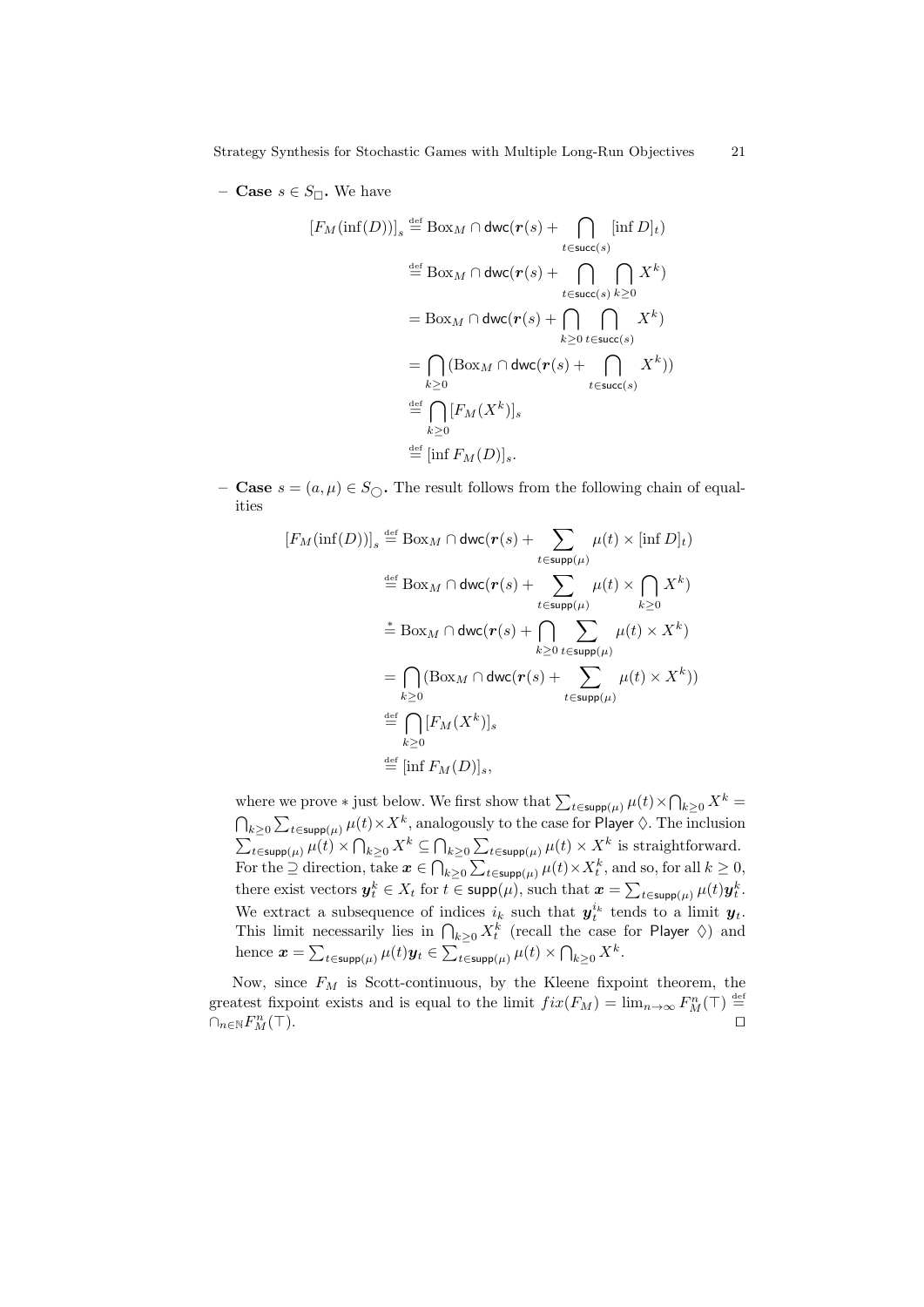#### C.2 Proof of Proposition [2](#page-7-1)

The proof is given by a chain of implications corresponding respectively to Lemma [5](#page-21-0)[–8.](#page-25-0) The Lemmas are based on relating fixpoints of several operators in order to pass from EE that deals with DTMCs to the fixpoint of the operator  $F_M$  that deals with games. The proof involves instantiating the operator  $F_M$  for different kinds of games, namely, a version  $F_{G,M}$  associated with the game G and a version  $F_{\mathcal{M},M}$  associated with the PA  $\mathcal M$  (which is a particular game).

Write  $S_D$  for the state space of a DTMC D, and write succ<sub>D</sub>(s) for the successors of  $s \in S_D$ . Write  $\overline{S}_M$  for the set of states and moves of a PA M, and write succ $\mathcal{M}(s)$  for the successors of  $s \in \overline{S}_{\mathcal{M}}$ . For two vectors  $a, b \in (\mathbb{R} \cup$  $(-\infty)^n$ , we denote by  $\min(a, b)$  the vector c such that  $c_i = \min(a_i, b_i)$ , i.e. the componentwise minimum.

Given a PA M, we consider the set  $([-\infty, 0]^n)^{|S_M|}$  with the partial order  $u \leq u'$ , which is defined to hold if and only if  $u_{s,i} \leq u'_{s,i}$  for every  $s \in \overline{S}_{\mathcal{M}}$  and every  $i \in [1, n]$ . We define an operator  $F_{\mathcal{M}}$  on  $([-\infty, 0]^n)^{|S_{\mathcal{M}}|}$  as follows:

<span id="page-22-3"></span>
$$
[\tilde{F}_{\mathcal{M}}(\boldsymbol{u})]_s = \begin{cases} \min(\mathbf{0}, \mathbf{r}(s) + \min_{t \in \text{succ}_{\mathcal{M}}(s)} \boldsymbol{u}_t) & \text{if } s \in S_{\Box} \\ \min(\mathbf{0}, \mathbf{r}(s) + \sum_{t \in \text{supp}(\mu)} \mu(t) \boldsymbol{u}_t) & \text{if } s = (a, \mu) \in S_{\bigcirc} . \end{cases}
$$

The sequence  $(\tilde{F}_{\mathcal{M}}^{k}(\mathbf{0}))_{k\geq 0}$  is non-increasing, that is,  $\tilde{F}_{\mathcal{M}}^{0}(\mathbf{0}) \geq \tilde{F}_{\mathcal{M}}^{1}(\mathbf{0}) \geq \ldots \geq$  $\tilde{F}_{\mathcal{M}}^{k}(0) \ldots$ , and converges toward the greatest fixpoint of  $\tilde{F}_{\mathcal{M}}$ , written  $fix(\tilde{F}_{\mathcal{M}})$ .

**Lemma 5.** If  $\pi$  satisfies  $\text{EE}(r)$ , then for every  $\sigma$ ,  $fix(\tilde{F}_{G^{\pi,\sigma}})$  is lower-bounded.

*Proof.* Let  $\sigma$  be a strategy, let  $D \stackrel{\text{def}}{=} G^{\pi,\sigma}$ , and let P be the transition probability matrix of the DTMC  $\tilde{D}$  (see e.g. [\[2\]](#page-14-14)). Let  $\tilde{E}^* \stackrel{\text{def}}{=} fix(\tilde{F}_{G^{\pi,\sigma}})$ . First we show how to reduce our case to an irreducible DTMC by applying qualitative graph analysis on the DTMC  $G^{\pi,\sigma}$ . We use that for every edge  $(s,t) \in S_D \times S_D$ (that is,  $P_{s,t} > 0$ ), if  $\tilde{\boldsymbol{E}}_t^*$  $\tilde{t}$  is unbounded then so is  $\tilde{E}^*_s$ s (due to the min-operator  $\tilde{\boldsymbol{E}}_s^* = \min(\boldsymbol{0}, \boldsymbol{r}(s) + \sum_{t \in \mathsf{succ}_D(s)} P_{s,t} \tilde{\boldsymbol{E}}_t^*$  $t(t)$ ). In particular, if  $fix(\tilde{F}_{G^{\pi,\sigma}})$  is lowerbounded in the initial state then it is lower-bounded at every state (by definition the induced DTMC  $G^{\pi,\sigma}$  contains only reachable states).

<span id="page-22-0"></span>We now show that if  $fix(\tilde{F}_{G^{\pi,\sigma}})$  is lower-bounded in all BSCCs then it is also lower-bounded in the transient states. We first give a linear over-approximation of  $\tilde{\mathbf{E}}^* = \tilde{F}_{G^{\pi,\sigma}}(\tilde{\mathbf{E}}^*)$  in the following inequality:

$$
\tilde{\boldsymbol{E}}^* \ge \boldsymbol{a} + P\tilde{\boldsymbol{E}}^*,\tag{1}
$$

<span id="page-22-4"></span><span id="page-22-2"></span><span id="page-22-1"></span>where **a** is defined by  $a_s = \min\{0, r(s)\}\$ . We denote by  $P_{TT}$  (resp.  $P_{T\perp}$ ) the transition probability matrix  $P$  of  $D$  restricted to probabilities between transient states (resp. to probabilities of going from transient to recurrent states). We denote by  $\tilde{\boldsymbol{E}}_7^*$  $_{T}^{*}$  (resp.  $\tilde{\boldsymbol{E}}_{\perp}^{*}$ ) the sub-vector of  $\tilde{\boldsymbol{E}}^{*}$  corresponding to the transient states (resp. the recurrent states). Our purpose is to show that  $\tilde{E}^*_{\mathcal{I}}$  $T$  is a vector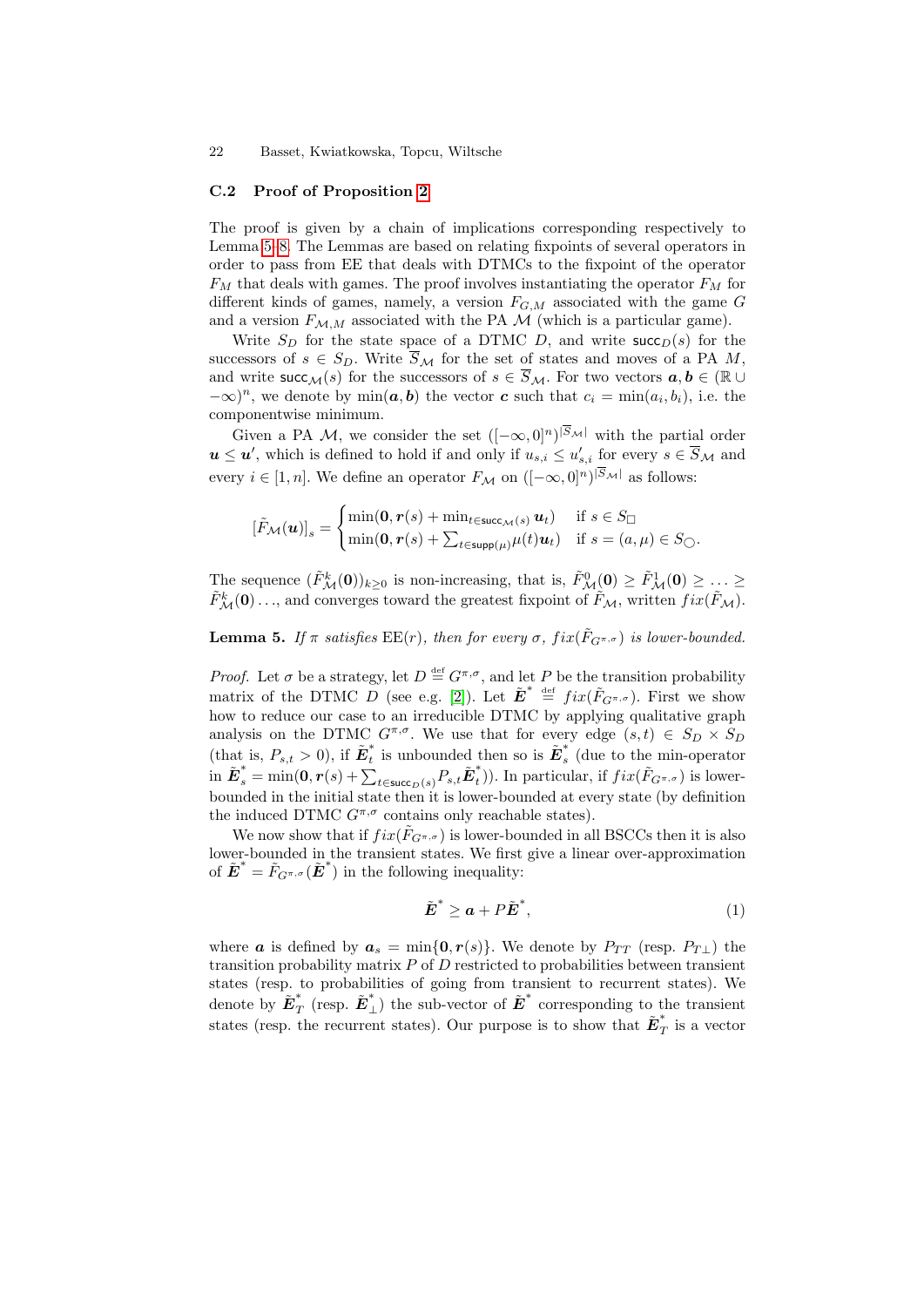with finite entries (that is, > -∞) knowing that  $\tilde{E}_{\perp}^*$  has finite entries. Applying [\(1\)](#page-21-1) to transient states yields

$$
\tilde{\boldsymbol{E}}_T^* \geq \boldsymbol{a}_T + P_{TT} \tilde{\boldsymbol{E}}_T^* + P_{T\perp} \tilde{\boldsymbol{E}}_\perp^*,
$$

and hence

$$
(I - P_{TT})\tilde{\boldsymbol{E}}_T^* \geq \boldsymbol{a}_T + P_{T\perp}\tilde{\boldsymbol{E}}_\perp^*.
$$

In particular,  $(I - P_{TT})\tilde{\boldsymbol{E}}_T^*$  $T$  is a vector with finite entries. The matrix  $(I - P_{TT})$ is invertible, since  $(I - P_{TT})^{-1} = \sum_{k=0}^{+\infty} P_{TT}^k$  is well defined (see e.g. Remark 10.20 in [\[2\]](#page-14-14)), and hence  $\tilde{\boldsymbol{E}}_T^*$  has also finite entries.

Note that, if  $G^{\pi,\sigma}$  satisfies  $EE(\mathbf{r})$ , then it satisfies  $EE(\mathbf{r})$  in every BSCC. Thus it suffices to show the statement of the Lemma for an arbitrary single BSCC.

Justified by the above argument, we suppose for the rest of this proof that the DTMC  $D = G^{\pi,\sigma}$  considered is irreducible. We use  $\mathbf{E}_s^N$  as a shorthand for  $\mathbb{E}_{D,s}[\text{rew}^N(\bm{r})].$   $\bm{E}^N_s$  can be expressed via a recurrence as follows:  $\bm{E}^0_s \stackrel{\text{def}}{=} \bm{0}$ , and for  $N \geq 0$ ,

$$
\boldsymbol{E}_s^{N+1} \stackrel{\text{def}}{=} \boldsymbol{r}(s) + \sum_{t \in \text{succ}(s)} P_{s,t} \boldsymbol{E}_t^N.
$$

Writing this in matrix form for  $N \geq 0$  and  $j \geq 1$  yields

$$
E^{N+j} = \sum_{i=0}^{j-1} P^i r + E^N.
$$
 (2)

We want to show that the sequence  $(E^N)$  is not lower-bounded whenever the sequence  $(\tilde{E}^N)$  is not, where  $\tilde{E}^N \stackrel{\text{def}}{=} \tilde{F}_D^N(\mathbf{0})$  for all  $N \geq 0$ . It suffices to prove the result for one arbitrary dimension of the reward structure  $r$ , which we simply denote r. We use the lower case  $\tilde{e}$  (resp. e) instead of  $\tilde{E}$  (resp.  $E$ ) to emphasize that we work with single-dimensional reward, but note that these are still vectors, with one component for each state s of  $D$ ; when looking at  $\tilde{e}$  or  $e$ at a specific state, we write  $e_s$  and  $\tilde{e}_s$  (note that  $e_s$  and  $\tilde{e}_s$  are scalars specific to the state s and to the same dimension as  $r$ ). We show the following facts, noting that  $D$  is assumed to be irreducible:

- F1 For every  $s \in \overline{S}_D$  and  $k \geq 0$ ,  $|\tilde{e}_s^k \tilde{e}_s^{k+1}| \leq \max_s r(s);$
- F2 For all  $s, t \in \overline{S}_D$  and  $k \geq 0$ , it holds that:  $\tilde{e}_s^k \leq p_{\min}^{|S_D|} \tilde{e}_t^k + 2|\bar{S}| \max_s r(s)$ , where  $p_{\min}$  is the smallest probability on any transition in D, and thus, if  $(\tilde{e}^k)_{k\in\mathbb{N}}$  is unbounded, then  $(\max_s(\tilde{e}_s^k))_{k\in\mathbb{N}}$  is likewise unbounded.
- F3 If  $(\tilde{e}^k)_{k\in\mathbb{N}}$  is unbounded then, for every M, there exist  $k, m \in \mathbb{N}$  such that  $e^{k+m}-P^m e^{k} \not > -2M.$
- F4 For every  $k, m, M \in \mathbb{N}$ , if  $e^k$  is lower-bounded by  $-M$  then  $e^{k+m} P^m e^k \geq$  $-M$ .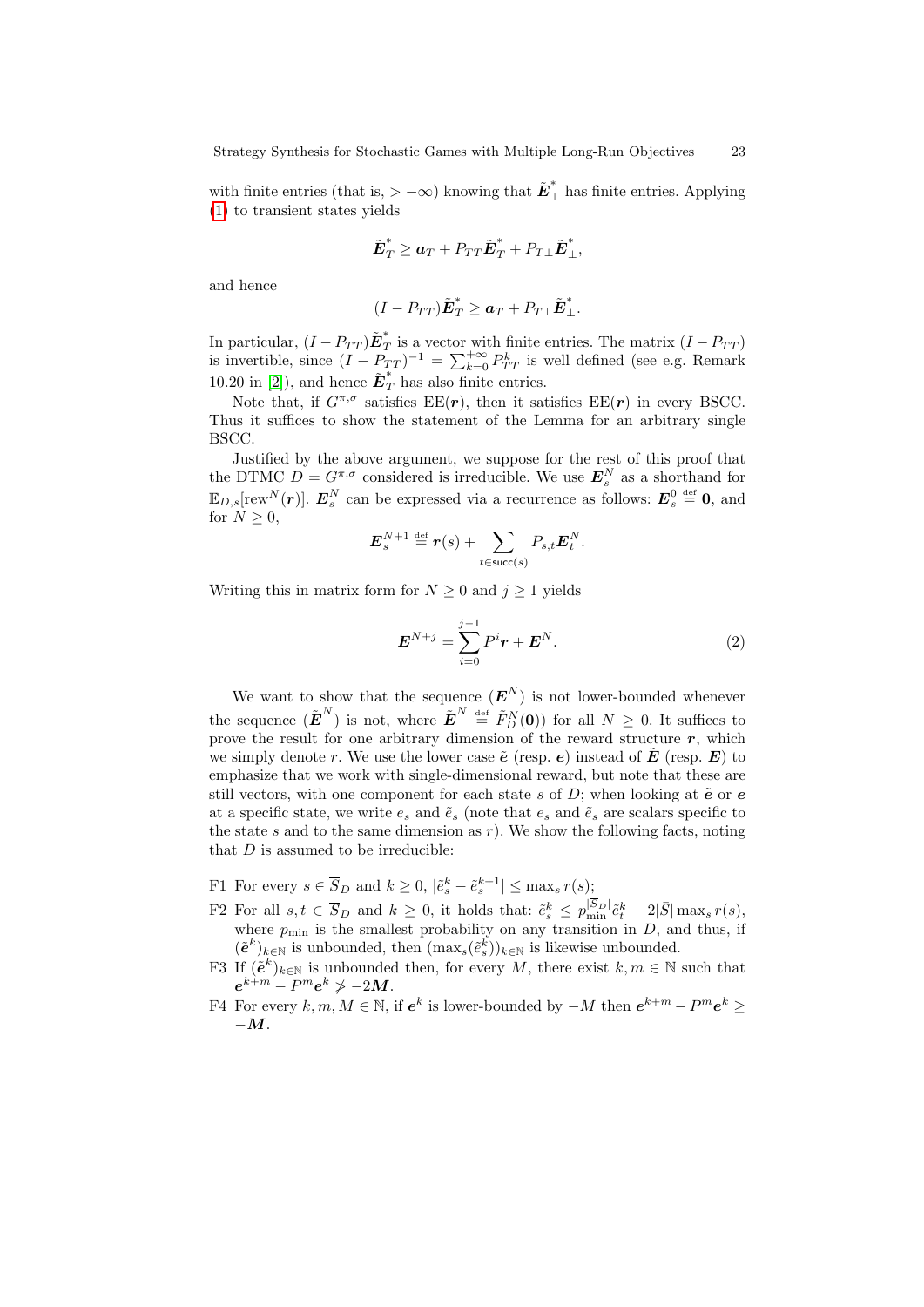$\overline{\phantom{a}}$ 

**Proof of [F1.](#page-22-0)** We show this by induction on k. The base case is  $|\tilde{e}_s^0 - \tilde{e}_s^1|$  =  $|\tilde{e}_s^1| = \min(0, |r(s)|) \leq \max_s r(s)$ . Now assume the result holds for  $k-1$ . Then  $\tilde{e}^k_s - \tilde{e}^{k+1}_s = \min(0, r(s) + \sum_t P_{s,t} \tilde{e}^{k-1}_t) - \min(0, r(s) + \sum_t P_{s,t} \tilde{e}^k_t)$ . If both  $\tilde{e}^k_s$  and  $e^{k+1}_s$  are zero, then the inequality is trivial. If both  $\tilde{e}^k_s$  and  $e^{k+1}_s$  are negative then

$$
\tilde{e}_s^k - \tilde{e}_s^{k+1}| = \left| \sum_t P_{s,t} (\tilde{e}_t^{k-1} - \tilde{e}_t^k) \right| \le \sum_t P_{s,t} |\tilde{e}_t^{k-1} - \tilde{e}_t^k|
$$
  

$$
\le \sum_t P_{s,t} \max_s r(s) \le \max_s r(s).
$$

If  $\tilde{e}_s^k = 0$ , then, from the induction hypothesis,  $|\tilde{e}_s^{k-1}| \leq \max_s r(s)$ , and so  $0 \leq r(s) + \sum_{t} P_{s,t} \tilde{e}_{t}^{k-1} \leq r(s) + \sum_{t} P_{s,t} (\tilde{e}_{t}^{k} + \max_{s} r(s)).$  Hence  $|\tilde{e}_{s}^{k} - \tilde{e}_{s}^{k+1}|$  $|\tilde{e}_s^{k+1}| = |\min(0, r(s) + \sum_t P_{s,t} \tilde{e}_t^k)| \le \max_s r(s).$ 

**Proof of [F2.](#page-22-1)** If  $t$  is a successor of  $s$ , then

$$
\tilde{e}_s^{k+1} \le r(s) + \sum_t P_{s,t} \tilde{e}_t^k \le r(s) + P_{s,t} \tilde{e}_t^k \le r(s) + p_{\min} \tilde{e}_t^k.
$$

If t is reachable from s in  $l \leq |S|$  steps, then, by iterating,

$$
\tilde{e}_{s}^{k+l} \leq \sum_{i=0}^{l-1} p_{\min}^i \max_{s} r(s) + p_{\min}^l \tilde{e}_t^k \leq l \max_{s} r(s) + p_{\min}^l \tilde{e}_t^k.
$$

<span id="page-24-0"></span>The result follows by applying fact  $F1$  l times, to obtain

$$
\tilde{e}_s^k \le l \max_s r(s) + l \max_s r(s) + p_{\min}^l \tilde{e}_t^k \le 2|S| \max_s r(s) + p_{\min}^{|S|} \tilde{e}_t^k.
$$

**Proof of [F3.](#page-22-2)** Let l be such that  $\tilde{e}^l_s \leq B$  for every state  $s \in \overline{S}_D$ , where  $B \stackrel{\text{def}}{=}$  $-2M\left(p_{\min}^{-|\bar{S}|}|\bar{S}|+2|\bar{S}|\max(r)\right)$ . For every s the sequence  $(\tilde{e}_{s}^{l-m})_{m\leq l}$  is zero for  $m = l$ , and so there is a first index  $m_s$  (potentially different for every state), such that  $\tilde{e}_{s}^{l-m_s} \geq -C$ . We let  $s^*$  be the state for which  $m_{s^*}$  is minimal amongst the  $m_s$ , and so that  $\tilde{e}_{s^*}^{l-m_{s^*}}$  is maximal amongst the  $\tilde{e}_{s}^{l-m_s}$ . By definition of  $s^*$ , every  $k < m_{s^*}$ , and for every s it holds that  $\tilde{e}_s^{l-k} < -C$ . This implies that  $\tilde{e}_s^{l-m_{s^*}} \leq \tilde{e}_s^{l-m_{s^*}-1} + C < 0$ . This yields that, for every  $k \leq m_{s^*}$ , and every s, we have  $\tilde{e}_{s}^{l-k}$  < 0. Hence there is no cut-off between indices  $l - m$  and l, enabling us to use the recurrence [\(2\)](#page-22-3), to obtain

$$
\tilde{e}^{l-m+j} = \sum_{i=0}^{j-1} P^i \mathbf{r} + P^j \tilde{e}^{l-m} \tag{3}
$$

<span id="page-24-1"></span>Hence  $e^l - \tilde{e}^l = P^m e^{l-m} - P^m \tilde{e}^{l-m}$ , and  $e^l - P^m e^{l-m} = \tilde{e}^l - P^m \tilde{e}^{l-m}$ . We further have, for every state  $t \in \overline{S}_D$ , that

$$
[-P^m \tilde{\pmb e}^{l-m}]_s = \sum_{t \in \bar{S}} [P^m]_{st} (-\tilde{e}^{l - m_{s^*}}_t) \le - \tilde{e}^{l - m_{s^*}}_{t^*},
$$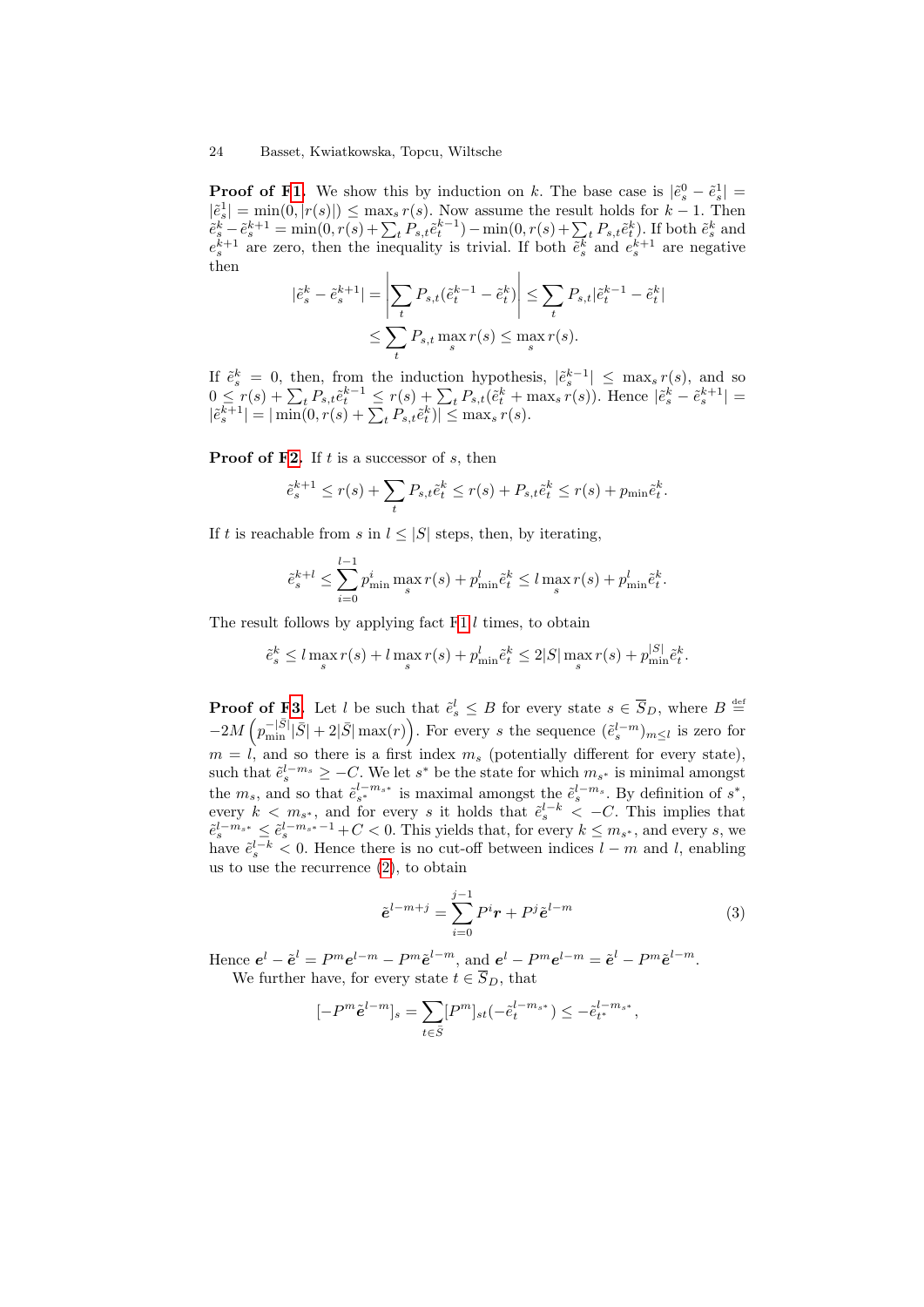where  $t^*$  is such that  $\tilde{e}_{t^*}^{l-m_{s^*}}$  is minimal. We therefore have

$$
[\tilde{\textbf{e}}^l-P^{m_{s^*}}\tilde{\textbf{e}}^{l-m_{s^*}}]_{t^*}\leq \tilde{e}^l_{t^*}-\tilde{e}^{l-m_{s^*}}_{t^*}\leq B-\tilde{e}^{l-m_{s^*}}_{t^*}.
$$

By virtue of [F2,](#page-22-1) we get

$$
-\tilde{e}_{t^*}^{l-m_{s^*}} \le -p_{\min}^{-|\bar{S}|} \tilde{e}_{s^*}^{l-m_{s^*}} - 2|\bar{S}| \max_{s} r(s),
$$

<span id="page-25-0"></span>which is by definition of  $s^*$  less than  $-p_{\min}^{-|\bar{S}|}|\bar{S}|-2|\bar{S}|\max_s r(s)=\frac{1}{2M}B$ . Putting the previous statements together, we obtain the desired result:

$$
[e^{l} - P^{m_{s^*}} e^{l - m_{s^*}}]_{t^*} = [\tilde{e}_{t^*}^l - P^{m_{s^*}} \tilde{e}^{l - m_{s^*}}]_{t^*} \le \left(1 + \frac{1}{2M}\right) B \le -2M.
$$

**Proof of F4.** We use recurrence [\(2\)](#page-22-3) to obtain  $e^{k+m} - P^m e^k = \sum_{i=0}^{m-1} P^i r =$  $e^m \geq -M$ .

We are now ready to complete the proof. If  $(\tilde{e}^k)_{k\in\mathbb{N}}$  is unbounded, then, using [F3,](#page-22-2) for every M there exist  $k, m \in \mathbb{N}$  such that  $e^{k+m} - P^m e^k \nsucceq -M$  and in particular  $e^{k+m} - P^m e^k \not\geq -2M$ . By [F4,](#page-22-4) this implies that  $(e^k)_{k \in \mathbb{N}}$  is not lower-bounded by  $-M$ . We have shown that  $(e^k)_{k \in \mathbb{N}}$  is not lower-bounded when  $(\tilde{e}^k)_{k\in\mathbb{N}}$  is not; this concludes the proof. □

**Lemma 6.** *Given a PA M, it holds that*  $fix(\tilde{F}_{\mathcal{M}^{\sigma}})$  *is lower-bounded for every strategy*  $\sigma$  *if and only if*  $fix(\tilde{F}_{\mathcal{M}})$  *is lower-bounded.* 

<span id="page-25-1"></span>*Proof.* A straightforward induction allows us to get that for every  $k > 0$  and every state  $\lambda$  of  $\mathcal{M}^{\sigma}$  (which is by definition of the induced DTMC a path of  $\mathcal{M}$ ) it holds that  $[\tilde{F}_{\mathcal{M}^{\sigma}}^{k}(\mathbf{0})]_{\lambda} \geq [\tilde{F}_{\mathcal{M}}^{k}(\mathbf{0})]_{\text{last}(\lambda)}$ . Hence  $[fix(\tilde{F}_{\mathcal{M}^{\sigma}})]_{\lambda} \geq [fix(\tilde{F}_{\mathcal{M}})]_{\text{last}(\lambda)}$ for every  $\sigma$ . This implies the "only if" direction.

<span id="page-25-2"></span>For the "if" direction, we assume that  $fix(\tilde{F}_{\mathcal{M}^{\sigma}})$  is lower-bounded for every σ and, in particular, for every memoryless deterministic (MD) σ. We show as a sufficient condition that the inequality  $[fix(\tilde{F}_{\mathcal{M}^\sigma})]_{\lambda} \geq [fix(\tilde{F}_{\mathcal{M}})]_{\text{last}(\lambda)}$  becomes an equality for a MD strategy  $\sigma$  we are about to define. Indeed, it suffices to define  $\sigma$  that, in every state  $s \in S_{\Box}$ , takes the successor  $t_s$  for which the minimum is reached in the definition of the fixpoint  $[fix(\hat{F}_{\mathcal{M}})]_s =$  $\min(0, r(s) + \min_{t \in \textsf{succ}_{\mathcal{M}}(s)} [fix(\tilde{F}_{\mathcal{M}})]_t) = \min(0, r(s) + [fix(\tilde{F}_{\mathcal{M}})]_{t_s}).$  Then  $\tilde{F}_{\mathcal{M}^\sigma}$ and  $\tilde{F}_{\mathcal{M}}$  have exactly the same recurrent definition and hence the same fixpoint. ⊓⊔

**Lemma 7.** *Given a PA*  $M$  *and a bound*  $M$ , *if*  $fix(\tilde{F}_{M}) \ge -M$  *then, for every*  $s \in \overline{S}_{\mathcal{M}}$ ,  $[fix(F_{\mathcal{M},M})]_s \neq \emptyset$ .

*Proof.* Let  $u^* \stackrel{\text{def}}{=} fix(\tilde{F}_M)$ . We show, by induction on k, that, for every k,  $u^* \in F^k_{\mathcal{M},M}(\top)$ . The statement for  $k = 0$  holds since  $u^* \in Box_M$ . For the inductive step, assume that  $u^* \in F^{k-1}_{\mathcal{M},M}(\top)$  for some  $k \geq 1$ . Then, for every □-state s, it holds that  $\min_{t \in \text{succ}_{\mathcal{M}}(s)} u_t^* \in \bigcap_{t \in \text{succ}_{\mathcal{M}}(s)} [F_{\mathcal{M},M}^k(\top)]_t$ , since the sets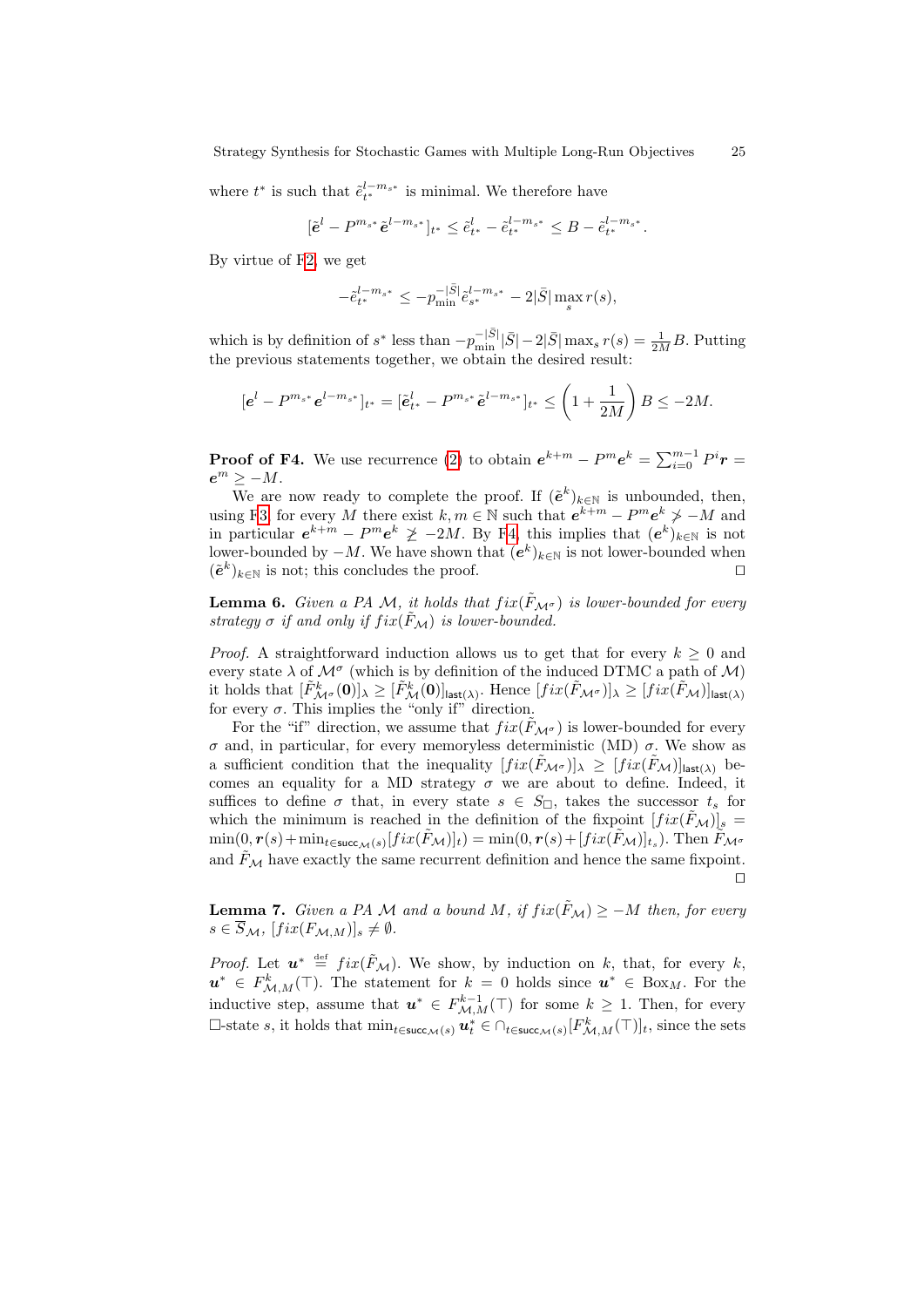resulting from  $F^k_{\mathcal{M},M}$  are M-downward-closed. It also holds that, for every move  $(a,\mu), \sum_{t \in \text{supp}(\mu)} \mu(t) u_t^* \in \sum_{t \in \text{supp}(\mu)} \mu(t) [F^k_{\mathcal{M},M}(\top)]_t$ . In both cases we deduce that  $u_s^* \in [F_{\mathcal{M},M}^k(\top)]_s$ , and hence the property is proved. We conclude that  $u_s^* \in \bigcap_{k \geq 0} [F_{\mathcal{M},M}^k(\top)]_s = [fix(F_{\mathcal{M},M})]_s$ , which is thus non-empty for every s. ⊓⊔

**Lemma 8.** *Given a game G and a bound M*, *if there exists a strategy*  $\pi$  *such*  $that \left[ fix(F_{G^{\pi},M})\right]_{\varsigma_{0}} \neq \emptyset \ then \left[ fix(F_{G,M})\right]_{\varsigma_{0}} \neq \emptyset.$ 

*Proof.* A straightforward induction yields that for every  $k \geq 0$  and every state  $\lambda$  of  $G^{\pi}$  (which is by definition of the induced PA a path of G) it holds that  $[F_{G^{\pi},M}^k(\top)]_{\lambda} \subseteq [F_G^k(\top)]_{\text{last}(\lambda)}$ . Hence  $[fix(F_{G^{\pi},M})]_{\lambda} \subseteq [fix(F_G)]_{\text{last}(\lambda)}$  for every state  $\lambda$  of  $G^{\pi}$ . By assumption,  $[fix(F_{G^{\pi},M})]_{\varsigma_0} \neq \emptyset$  and hence  $[fix(F_{G^{\pi},M})]_{\varsigma_0} \neq \emptyset$ . ⊓⊔

*Proof (Proposition [2\)](#page-7-1).* Since  $EE(r)$  is achievable, there is a Player  $\Diamond$  strategy  $\pi$ satisfying  $\text{EE}(\mathbf{r})$ , and so, by Lemma [5,](#page-21-0) for every Player  $\Box$  strategy  $\sigma$ ,  $fix(F_{G^{\pi,\sigma}})$ is lower bounded by some  $-M_{\sigma} > -\infty$ . From Lemma [6,](#page-24-0) there is a lower bound  $-M > -\infty$  on  $fix(F_{G^{\pi,\sigma}})$ , which holds for every Player  $\Box$  strategy  $\sigma$ . Hence, by Lemma [7,](#page-24-1) the fixpoint  $[fix(F_{G^{\pi},M})]_s$  is nonempty for every state  $s \in \overline{S}_{G^{\pi}}$  of the PA  $G^{\pi}$  induced by applying  $\pi$  to G. Finally, Lemma [8](#page-25-0) states that the same bound M is also valid for the game G, and hence  $[fix(F_{G,M})]_{\text{so}} \neq \emptyset$ , concluding the proof. □

#### C.3 Proof of Lemma [3](#page-8-0)

**Lemma 9.** *Given a sequence*  $(Y_s^k)_{k \leq m+1}$  *of elements of*  $\mathcal{P}_c^M(\text{Box}_M)$  *such that for*  $k \leq m$ ,  $\emptyset \subsetneq Y_s^{k+1} \sqsubseteq Y_s^k$  *and*  $Y_s^k \not\sqsubseteq Y_s^{k+1} + \varepsilon$ . *Then it must be that*  $m \leq k^*$ with  $k^* \stackrel{\text{def}}{=} n \cdot ((\lceil \frac{M}{\varepsilon} \rceil + 2)^2 + 2).$ 

The proof of Lemma [9](#page-25-1) makes use of the following Ramsey like theorem.

**Theorem 4 (Theorem 4.5.2 of [\[16\]](#page-15-5)).** *Let*  $G = (V, E)$  *be a linearly-ordered complete graph over* m *nodes given with an* n*-coloring of its edges. Then* G *contains a monochromatic directed path of length*  $\lfloor \sqrt{m/n-2} \rfloor - 1$ 

*Proof (of Lemma [9\)](#page-25-1)*. By assumption there exists a sequence  $(x^k)_{k \leq m} \in (Y_s^k \cap$  $(\text{Box}_M \setminus \text{dwc}(Y_s^{k+1} + \varepsilon)))_{k \leq m}$  of points. We first prove that for all  $\overline{j} \leq k$ , there exists a coordinate  $c(j,k)$  for which  $x_{c(j,k)}^j - x_{c(j,k)}^k > \varepsilon$ . For  $j < k$ ,  $x^j - \varepsilon \notin$  $\mathsf{dwc}(\{\boldsymbol{x}^k\})$ ; otherwise  $\boldsymbol{x}^j - \varepsilon$  would be in  $Y_s^k$ , for which we have  $Y_s^k \subseteq Y_s^{j+1}$ . This implies that there exists a coordinate  $c(j, k)$  for which  $\mathbf{x}_{c(j,k)}^j - \mathbf{x}_{c(j,k)}^k > \varepsilon$ .

Now consider the linearly-ordered complete graph over m nodes  $V = \{1, ..., m\}$ and with edges  $(j, k)$  for  $1 \leq j \leq k \leq m$ . Endow the edges of this graph with the *n*-colouring c given above, i.e. there is one color per dimension of the  $M$ polyhedrals.

<span id="page-26-0"></span>Assume toward a contradiction that m is greater than or equal to  $k^*$  =  $n \cdot ((\frac{M}{\varepsilon} + 2)^2 + 2)$ . Then, by Theorem [4,](#page-25-2) there exists a monochromatic path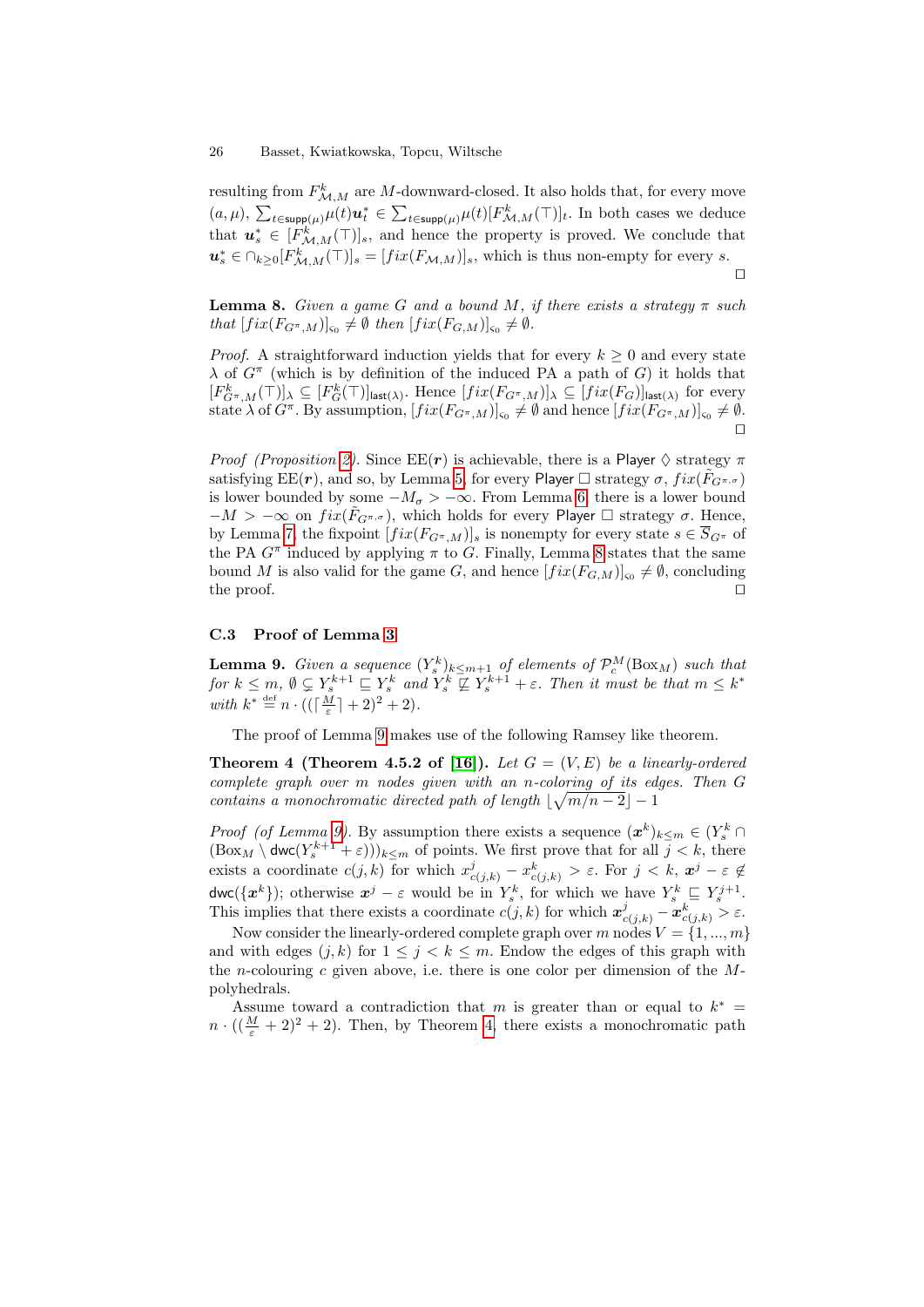$j_1 \to j_2 \to \cdots \to j_l$  of length  $l \geq \lceil \frac{M}{\varepsilon} \rceil$ , and thus by denoting c the colour of this path it holds that  $x_c^{j_1} > x_c^{j_2} + \varepsilon > \ldots > x_c^{j_l} + l\varepsilon \ge -M + \frac{M}{\varepsilon} \varepsilon \ge 0$ , a contradiction.

*Proof (Lemma [3\)](#page-8-0)*. Our goal is to find an index  $i \leq k^{**} \stackrel{\text{def}}{=} (2k^*)^{\vert \bar{S} \vert}$  such that  $X_s^{i+1} \subseteq X_s^i + \varepsilon$  for all  $s \in \overline{S}$ . Fix an ordering on states,  $s_0, \ldots, s_{|\overline{S}|-1}$ .

We recursively define a finite sequence of sets of indices  $(I_l)_{l \leq |\bar{S}|}$  such that  $|I_l| = (2k^*)^{|S|-l}, I_{l+1} \subseteq I_l$ , and for all  $i \in I_{l+1}, X_{s_l}^i \subseteq X_{s_l}^{i+1} + \varepsilon$ . Let  $I_0 =$  $\{0, 1, \ldots, (2k^*)^{\vert \bar{S} \vert} - 1\}$ . Assume that  $I_l = \{i_0, \ldots, i_{(2k^*)^{\vert \bar{S} \vert - l}/k^*-1}\}$  is already constructed. For every  $p \leq (2k^*)^{\vert \bar{S} \vert - l} / k^* - 1$ , we use Lemma [9](#page-25-1) with the sequence  $X_s^{i_{k^*p}}, \ldots, X_s^{i_{k^*(p+1)-1}}$  to find an index  $i_{j_p}$  among the  $k^*$  indices in the set  $\{i_{k^*p},\ldots,i_{k^*(p+1)-1}\}$ , such that  $X_s^{i_{jp}} \sqsubseteq X_s^{i_{jp}+1} + \varepsilon$  or  $X_s^{i_{jp}+1} = \emptyset$ . Note that if  $X_s^{i_{j_p}+1} = \emptyset$  then  $X_s^{i_{j_q}} = X_s^{i_{j_q}+1} = \emptyset$  for  $q > p$ . Then there can be only one index for which  $X_s^{i_{j_p}} \not\sqsubseteq X_s^{i_{j_p}+1} + \varepsilon$ . If such an index  $i_{j_q}$  exists, we can define the two sets  $\{i_{j_p}|p < q\}$  and  $\{i_{j_p}|p > q\}$ , and we define  $I_{l+1}$  to be the set among these with maximal cardinality. Thus  $I_{l+1}$  contains at least  $|I_l|/(2k^*) = (2k^*)^{\vert \bar{S} \vert - l-1}$ elements. Up to deleting some indices we define  $I_{l+1}$  with exactly  $(2k^*)^{|\bar{S}|-l-1}$ elements.

We now have a unique index  $i \in I_{|\bar{S}|}$ , such that for all  $s \in \bar{S}$ , it holds that  $X_s^i \subseteq X_s^{i+1} + \varepsilon$ . Further, the index  $i \in I_{|\bar{S}|} \subseteq I_0$  is bounded by  $k^{**} = (2k^*)^{|S|}$ , which is the bound we set out to prove.

# C.4 Proof of Theorem [1](#page-9-1)

*Proof.* Let  $\varepsilon \geq 0$ , and let k such that  $X_{\varsigma_0}^{k+1} \neq \emptyset$  $X_{\varsigma_0}^{k+1} \neq \emptyset$  $X_{\varsigma_0}^{k+1} \neq \emptyset$  and  $X^k \subseteq X^{k+1} + \varepsilon^1$ . We define  $\overline{T} \subseteq \overline{S}$  as the set of states s for which  $X_s^{k+1} \neq \emptyset$  (in particular  $\varsigma_0 \in \overline{T}$ ). Note that, if a move or a Player  $\Box$  state is in  $\overline{T}$ , then it means that, for every  $t \in \text{succ}(s), X_t^{k+1} + \varepsilon \sqsupseteq X_t^k \neq \emptyset$  and hence  $t \in \overline{T}$ .

Firstly, we show that the strategy is well-defined. We now show that the points  $q_i^t$  can be picked from  $X_t^k$ . For any state  $s \in \overline{S}$ , depending on the type of s (i.e. Player  $\Diamond$ , Player  $\Box$ , or move), we define an auxiliary set  $Y_s^k$  without the cut-off. We then show that we can find the required coefficients and corner points for every point in  $Y_s^k$ , and prove that for all extreme points  $p$  of  $X_s^k$  we have  $p - \varepsilon$  in  $Y_s^k$  for  $k \geq 0$ , allowing us to show well-definedness of the strategy. Take  $s \in \overline{T}$ .

- Case  $s \in S_{\lozenge}$ . Let  $Y_s^k \stackrel{\text{def}}{=} r(s) + \text{conv}(\bigcup_{t \in \text{succ}(s) \cap T} X_t^k)$ . Take any  $p' \in Y_s^k$ . Due to the convex hull, there now exist coefficients  $\gamma \in \Delta^{|\text{succ}(s) \cap T|}, \beta^t \in \Delta^n$ and points  $q_i^t \in C_t^k$  for  $t \in \text{succ}(s) \cap \overline{T}$ , such that  $\sum_{t \in \text{succ}(s)} \gamma_t \cdot \sum_i \beta_i^t \cdot q_i^t \geq$  $p' - r(s)$ .

<sup>&</sup>lt;sup>1</sup> Note that we allow  $\varepsilon = 0$ . As long as k is finite, the sets  $X<sup>k</sup>$  can be finitely represented, yielding finite-memory Player  $\diamond$  strategies.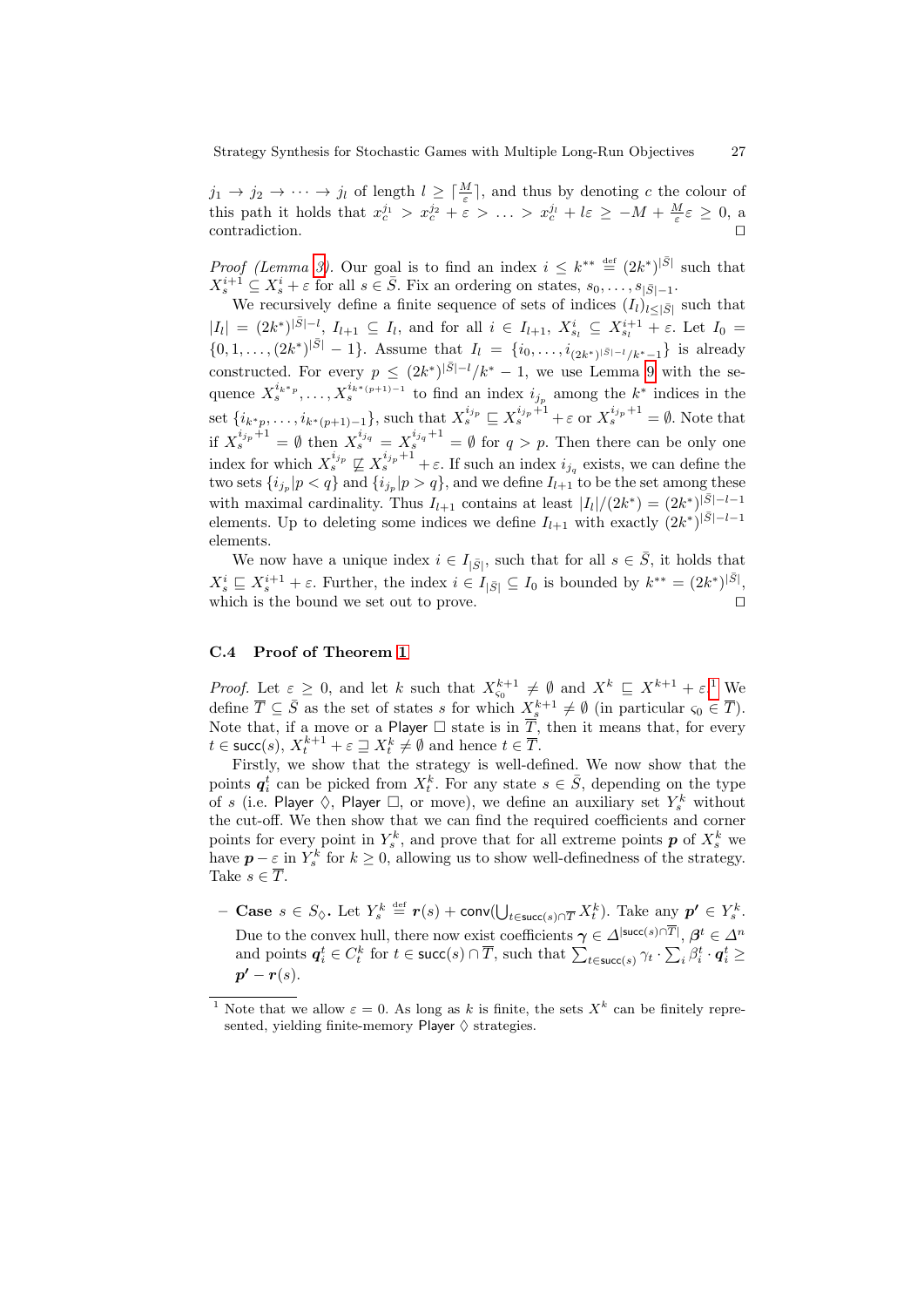- **Case**  $s \in S_{\Box}$ . Let  $Y_s^k \stackrel{\text{def}}{=} \text{dwc}(r(s) + \bigcap_{t \in \text{succ}(s)} X_t^k)$ . Take any  $p' \in Y_s^k$ . For any  $t \in \text{succ}(s)$ , there now exist coefficients  $\beta^t \in \Delta^n$  and points  $q_i^t \in C_t^k$ such that  $\sum_i \beta_i^t \cdot \boldsymbol{q}_i^t \geq \boldsymbol{p'} - \boldsymbol{r}(s)$ .
- Case  $s = (a, μ) ∈ S_{\bigcirc}$ . Let  $Y_s^k ≝ r(s) + \sum_{t \in \text{supp}(\mu)} μ(t) × X_t^k$ . Take any  $p' \in Y_s^k$ . Due to the Minkowski sum, there now exist coefficients  $\beta^t \in \Delta^n$ and points  $q_i^t \in C_t^k$  such that  $\sum_{t \in \text{supp}(\mu)} \mu(t) \cdot \sum_i \beta_i^t \cdot q_i^t \geq p' - r(s)$ .

We have  $X^k \sqsubseteq X^{k+1} + \varepsilon$ , and so  $\mathsf{dwc}(Y_s^k) \cap \text{Box}_M = X_s^{k+1} \sqsupseteq X_s^k - \varepsilon$ . Then, for any point  $p \in C_s^k$ , it holds that  $p - \varepsilon \in \text{dwc}(Y_s^k) \cap \text{Box}_M$ . Hence we can find for  $p' = p - \varepsilon$  the corresponding coefficients and extreme points to construct the strategy, as described in Section [3.2.](#page-6-2) Note that only states in  $\overline{T}$  are accessed by the strategy.

Secondly, we let  $\sigma$  be an arbitrary Player  $\Box$  strategy, let D be the DTMC induced by applying  $(\pi, \sigma)$  to G and let  $s_o$  be an arbitrary state of D. It has the form  $s_o = (s,(s, p_o), m)$ , where s is a state of G and  $(s, p_o)$  is the memory of Player  $\diamond$  and m is the memory of Player  $\square$ .

We show that  $\mathbb{E}_{D,s_o}[\text{rew}^N(r)] \geq p_o - N\varepsilon$ . For this we show that the memory of  $\pi$  is always above  $p_o - \mathbb{E}_{D,s_o}[\text{rew}^N(r)] - N\varepsilon$ , and since this memory is always non-positive due to the  $Box_M$  intersection in the  $F_M$  operator, we get the desired result.

Let  $\lambda \in \Omega_{D,s_0}$  be a path ending in  $(s,(s,\boldsymbol{y}),m)$ , where  $s \in \overline{S}$  is the current state,  $(s, y)$  is the current memory of  $\pi$ , and m is the current memory of  $\sigma$ . Let  $Y_N: \Omega_D \to \mathbb{R}^n$  be the random variable that assigns  $y$  to a path  $\lambda$  for which  $\lambda_N = (s, (s, \bm{y}), m)$ . We now show that  $\mathbb{E}_{D, s_o}[Y_N] \ge \bm{p}_o - \mathbb{E}_{D, s_o}[\text{rew}^N(\bm{r})] - N\bm{\varepsilon}$ for all  $N > 0$  by induction on the length N of paths.

- **Base case.** For  $N = 0$ , we have  $\mathbb{E}_{D,s_o}[Y_0] = p_o$ ,
- $− \textbf{ Inductive case.} \text{ Assume that } \mathbb{E}_{D, s_o}[Y_N] \ge \boldsymbol{p}_o \mathbb{E}_{D, s_o}[\text{rew}^N(\boldsymbol{r})] N \boldsymbol{\varepsilon}.$  Let  $W_N$  be the set of all finite paths of length N in the induced DTMC D. For each path  $\lambda' = \lambda \cdot (s, (s, y), m) \in W_N$ , we have

$$
\mathbb{E}_{D,s_o}[Y_{N+1}|\lambda'] = \begin{cases} \sum_{t \in \text{succ}(s)} \pi_n(s,(s,\boldsymbol{y}))(t) \cdot \sum_i \beta_i^t \cdot \boldsymbol{q}_i^t & \text{if } s \in S_{\lozenge} \\ \sum_{t \in \text{succ}(s)} \sigma_n(s,m)(t) \cdot \sum_i \beta_i^t \cdot \boldsymbol{q}_i^t & \text{if } s \in S_{\square} \\ \sum_{t \in \text{supp}(\mu)} \mu(t) \cdot \sum_i \beta_i^t \cdot \boldsymbol{q}_i^t & \text{if } s = (a,\mu) \in S_{\square}, \end{cases}
$$

which, by the definition of  $\pi$ , is greater than or equal to  $y - r(s) - \varepsilon$ . We now apply the law of total probability (note that the memory of the strategies is countable), to obtain (we again denote  $\lambda' = \lambda \cdot (s, (s, y), m)$ )

$$
\mathbb{E}_{D,s_o}[Y_{N+1}] = \sum_{\lambda' \in W_N} \mathbb{E}_{D,s_o}[Y_{N+1}|\lambda'] \cdot \Pr_{\mathcal{G}}^{\pi,\sigma}(\lambda')
$$
\n
$$
\geq \sum_{\lambda' \in W_N} (\mathbf{y} - \mathbf{r}(s) - \varepsilon) \cdot \Pr_{\mathcal{G}}^{\pi,\sigma}(\lambda')
$$
\n
$$
= \mathbb{E}_{D,s_o}[Y_N] - (\mathbb{E}_{D,s_o}[\text{rew}^{N+1}(\mathbf{r})] - \mathbb{E}_{D,s_o}[\text{rew}^{N}(\mathbf{r})]) - \varepsilon
$$
\n
$$
\geq \mathbf{p}_o - \mathbb{E}_{D,s_o}[\text{rew}^{N+1}(\mathbf{r})] - (N+1)\varepsilon,
$$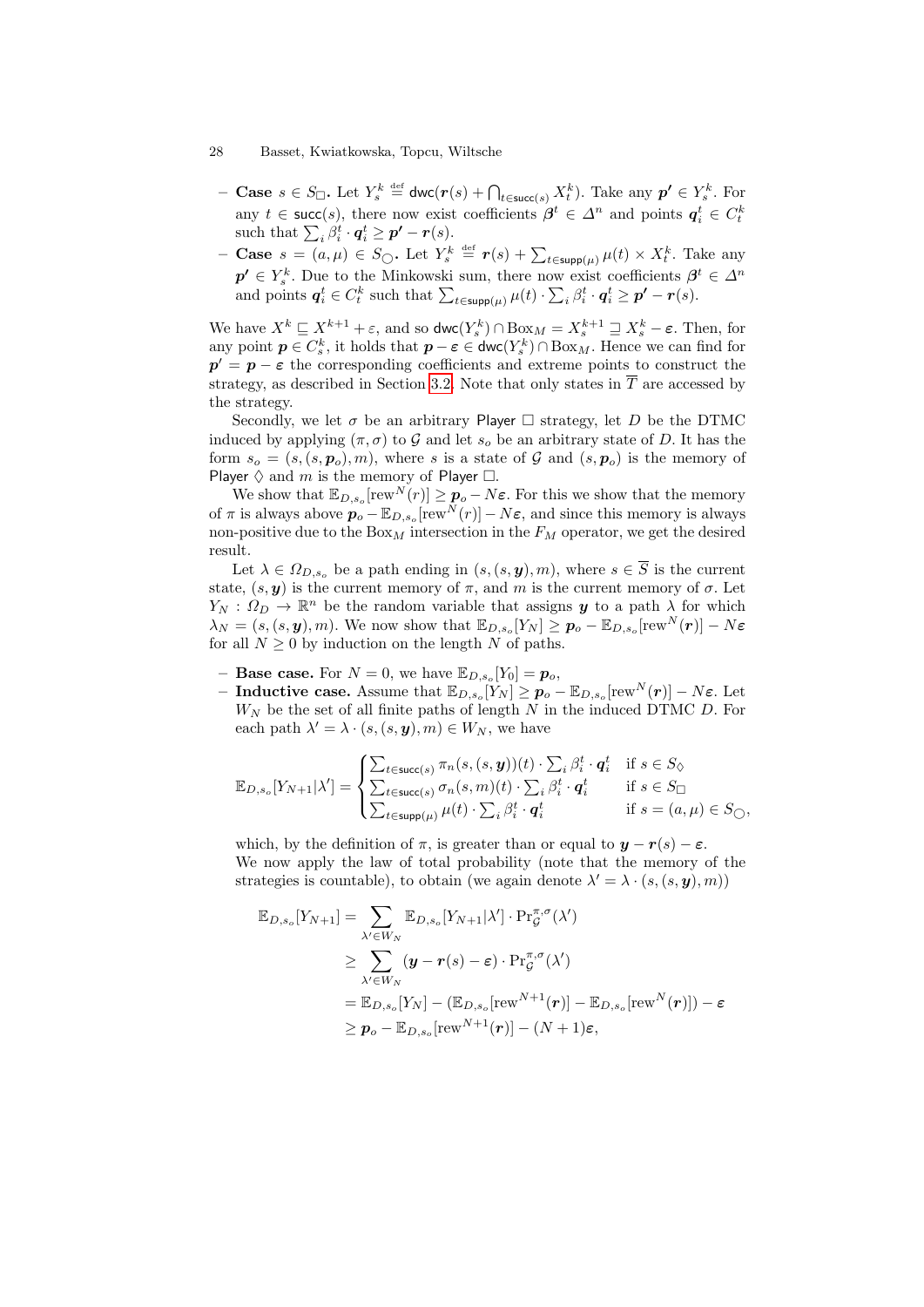where the last inequality holds by the induction hypothesis.

Since  $\mathbb{E}_{D,s_o}[Y_N] \leq 0$  for all N, we have that  $\mathbb{E}_{D,s_o}[\text{rew}^N(\boldsymbol{r})] - p_o + \varepsilon \cdot N \geq$  $-\mathbb{E}_{D,s_o}[Y_N] \geq 0$ , and hence D satisfies  $\mathbb{E} \mathbb{E}_{s_o}(r+\varepsilon)$  for every state  $s_o$  of D, concluding the proof.

⊓⊔

# <span id="page-29-0"></span>D Assume-Guarantee Rules

#### D.1 Proof of Proposition [3](#page-10-2)

*Proof.* Fix  $\pi$  and take any Player  $\Box$  strategy  $\sigma$ . Fix i. Using definition of  $c_i$  and Lemma [4,](#page-17-0) we know that, with probability one,  $mp(c_i) > 0$ . We first show that the following holds for almost every path:

$$
\frac{\text{mp}(r_i)(\lambda)}{\text{mp}(c_i)(\lambda)} = \text{ratio}\left(\frac{r_i}{c_i}\right)(\lambda).
$$

Again, by Lemma [4,](#page-17-0) with probability one, a path  $\lambda$  ends in a BSCC  $\beta$  and the limit inferior can be replaced by the true limit in the definitions of  $mp(c_i)$  and  $mp(r_i)$ . Hence,

$$
\frac{\mathrm{mp}(r_i)(\lambda)}{\mathrm{mp}(c_i)(\lambda)} = \frac{\lim_{N \to \infty} \frac{1}{N+1} \mathrm{rew}^N(r_i)(\lambda)}{\lim_{N \to \infty} \frac{1}{N+1} \mathrm{rew}^N(c_i)(\lambda)} = \lim_{N \to \infty} \frac{\frac{1}{N+1} \mathrm{rew}^N(r_i)(\lambda)}{\frac{1}{N+1} \mathrm{rew}^N(c_i)(\lambda)}.
$$

There is no indeterminacy for this quotient of limits, as the denominator is positive and both numerator and denominator are bounded. Simplifying the  $\frac{1}{N+1}$  term yields the equality  $\frac{mp(r_i)(\lambda)}{mp(c_i)(\lambda)} = \lim_{N \to \infty} \frac{rew^N(r_i)(\lambda)}{rew^N(c_i)(\lambda)}$  $\frac{\text{rew } (r_i)(\lambda)}{\text{rew } N(c_i)(\lambda)}$ . This is almost surely equal to ratio  $\left(\frac{r_i}{c_i}\right)(\lambda) = \lim_{N \to \infty} \frac{\text{rew}^N(r_i)(\lambda)}{1 + \text{rew}^N(c_i)(\lambda)}$  $\frac{\text{rew''}(r_i)(\lambda)}{1+\text{rew''}(c_i)(\lambda)}$  since  $\text{rew''}(c_i)(\lambda) \to +\infty$ almost surely. It follows straightforwardly that  $mp(r_i)(\lambda) - v_i \cdot mp(c_i)(\lambda) \geq 0$ holds almost surely exactly when ratio  $\left(\frac{r_i}{c_i}\right)(\lambda) = \frac{mp(r_i)(\lambda)}{mp(c_i)(\lambda)} \geq v_i$  holds almost surely. Since we have shown this for all strategies  $\pi$  and  $\sigma$ , almost every path  $\lambda$ , and all dimensions i, the proposition follows. □

#### D.2 Proof of Theorem [3](#page-10-0)

**Projections.** Given a state  $s = (s_1, s_2)$  of  $\mathcal{M}_1 \parallel \mathcal{M}_2$ , the projection of s onto  $\mathcal{M}_i$  is  $s\vert_{\mathcal{M}_i} = s_i$ , and for a distribution  $\mu$  over states of  $\mathcal{M}_1 \parallel \mathcal{M}_2$  we define its projection by  $\mu\upharpoonright_{\mathcal{M}_i}(s_i) = \sum_{s\upharpoonright_{\mathcal{M}_i}=s_i} \mu(s)$ . Given a (finite or infinite) path  $\lambda$  of  $\mathcal{M}_1 \parallel \mathcal{M}_2$ , the projection of  $\lambda$  onto  $\mathcal{M}_i$ , denoted by  $\lambda \upharpoonright_{\mathcal{M}_i}$ , is the path obtained from  $\lambda$  by projecting each state and distribution, and removing all moves with actions not in the alphabet of  $\mathcal{M}_i$ , together with the subsequent states.